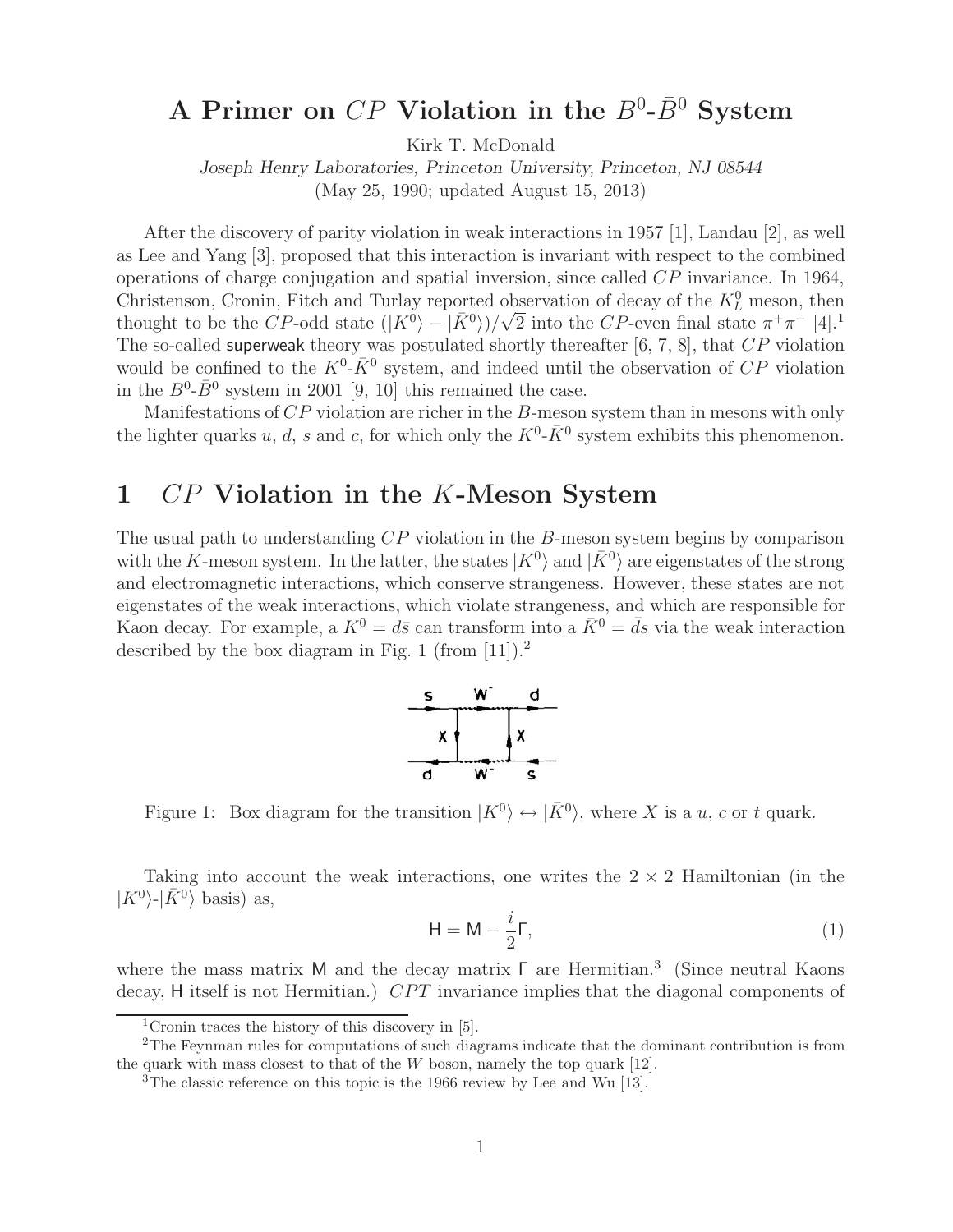H are equal, and if CP is conserved M and Γ are real. Allowing for the possibility of CP violation, the Hamiltonian can be written as,

$$
\mathsf{H} = \begin{bmatrix} m & M_{12} \\ M_{12}^* & m \end{bmatrix} - \frac{i}{2} \begin{bmatrix} \gamma & \Gamma_{12} \\ \Gamma_{12}^* & \gamma \end{bmatrix} . \tag{2}
$$

Solving  $|H - \lambda I| = \lambda^2 - 2H_{11}\lambda + H_{11}^2 - H_{12}H_{21} = 0$  for the eigenvalues  $\lambda$ , we find,

$$
\lambda = H_{11} \pm \sqrt{H_{12}H_{21}} = m \pm \text{Re}\sqrt{H_{12}H_{21}} - \frac{i}{2}\left(\gamma \mp 2\text{Im}\sqrt{H_{12}H_{21}}\right) \tag{3}
$$

where the state with the longer lifetime (smaller  $\Gamma$ ),  $|K_L^0\rangle$ , has higher mass than the shorterlived state  $|K_S^0\rangle$ ,

$$
m_{L,S} = m \pm \frac{\Delta m}{2} = m \pm \text{Re}\sqrt{H_{12}H_{21}}, \qquad \Gamma_{L,S} = \gamma \mp \frac{\Delta \Gamma}{2} = \gamma \mp 2\,\text{Im}\sqrt{H_{12}H_{21}}.\tag{4}
$$

The mass and width differences between the states  $|K_L^0\rangle$  and  $|K_S^0\rangle$  are given by,<sup>4</sup>

$$
\Delta m = 2 \operatorname{Re} \left[ \left( M_{12} - \frac{i}{2} \Gamma_{12} \right) \left( M_{12}^* - \frac{i}{2} \Gamma_{12}^* \right) \right]^{1/2},
$$
  
\n
$$
\Delta \Gamma = 4 \operatorname{Im} \left[ \left( M_{12} - \frac{i}{2} \Gamma_{12} \right) \left( M_{12}^* - \frac{i}{2} \Gamma_{12}^* \right) \right]^{1/2}.
$$
\n(5)

We define the eigenstates via the complex coefficients p and q, where  $|p|^2 + |q|^2 = 1$ , according to,

$$
|K_{L,S}^0\rangle = p|K^0\rangle \mp q|\bar{K}^0\rangle, \qquad |K^0\rangle = \frac{|K_S^0\rangle + |K_L^0\rangle}{2p}, \qquad |\bar{K}^0\rangle = \frac{|K_S^0\rangle - |K_L^0\rangle}{2q}.
$$
 (6)

Then,  $H|K_S^0\rangle = \lambda_S|K_S^0\rangle$ , and, say, the  $|K^0\rangle$  component of this relation implies that,

$$
\frac{q}{p} \equiv \frac{1-\epsilon}{1+\epsilon} = \sqrt{\frac{H_{21}}{H_{12}}} = \sqrt{\frac{M_{12}^* - \frac{i}{2}\Gamma_{12}^*}{M_{12} - \frac{i}{2}\Gamma_{12}}} = \frac{H_{21}}{\sqrt{H_{12}H_{21}}} = 2\frac{M_{12}^* - \frac{i}{2}\Gamma_{12}^*}{\Delta m - \frac{i}{2}\Delta\Gamma}.
$$
\n(7)

In terms of the parameter  $\epsilon$ , the states are,

$$
|K_S^0\rangle = \frac{(1+\epsilon)|K^0\rangle + (1-\epsilon)|\bar{K}^0\rangle}{\sqrt{2(1+|\epsilon|^2)}}, \qquad |K^0\rangle = \frac{\sqrt{2(1+|\epsilon|^2)}}{2(1+\epsilon)} \left[|K_S^0\rangle + |K_L^0\rangle\right],\tag{8}
$$

$$
|K_L^0\rangle = \frac{(1+\epsilon)|K^0\rangle - (1-\epsilon)|\bar{K}^0\rangle}{\sqrt{2(1+|\epsilon|^2)}}, \qquad |\bar{K}^0\rangle = \frac{\sqrt{2(1+|\epsilon|^2)}}{2(1-\epsilon)} \left[|K_S^0\rangle - |K_L^0\rangle\right].
$$
 (9)

If M and  $\Gamma$  were real, then  $p = q$  and  $\epsilon$  would be zero, so that a nonzero  $\epsilon$  is evidence for  $\Delta S = 2 \, CP$  violation.<sup>5</sup> (In the limit of vanishing  $\epsilon$ , the weak states would be CP eigenstates:

<sup>&</sup>lt;sup>4</sup>The mass difference  $|\Delta m|$  was first measured in [14, 15], and the sign was first determined in [16, 17, 18].  $\Delta m/m \approx 7 \times 10^{-15},$  and  $\Delta m/\Gamma \approx 2 \Delta m/\Gamma_S \approx 0.94.$ 

<sup>&</sup>lt;sup>5</sup>A nonzero value for  $\epsilon$  was first measured by [4]. The present best value is  $|\epsilon| = 0.00223 \pm 0.00001$ .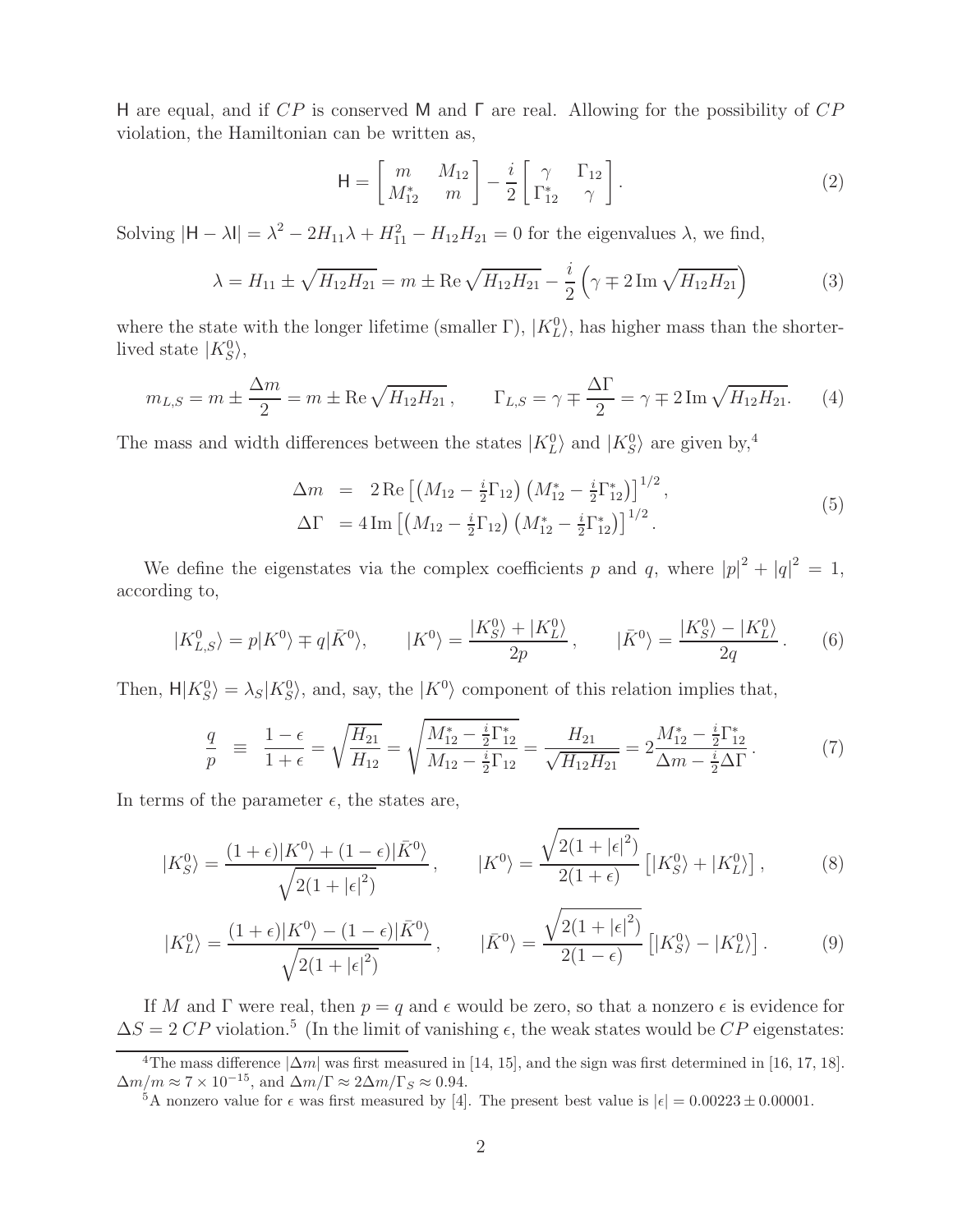$K_S^0 \to K_1^0$  would have  $CP +: K_L^0 \to K_2^0$  would have  $CP -$ .) This will be referred to as CP violation in the mixing, which is observable because of the substantial difference in the lifetimes of the  $K_S^0$  (9 × 10<sup>-11</sup> s) and the  $K_L^0$  (5 × 10<sup>-8</sup> s).

It is also possible to have (direct) CP violation in the decays of Kaons, parameterized by the  $\Delta S = 1$  CP-violating parameter  $\epsilon'$ , which arises from different isospin phases in the amplitudes for the decays  $K \to 2\pi$ ,

$$
a_0 = \langle \pi \pi, I = 0 | H_W | K^0 \rangle ,
$$
  
\n
$$
a_2 = \langle \pi \pi, I = 2 | H_W | K^0 \rangle ,
$$
\n(10)

and,

$$
\epsilon' \propto \text{Im}\left(\frac{a_2}{a_0}\right) \ . \tag{11}
$$

In the Standard Model, it is expected that  $\epsilon' \ll \epsilon$ , and experimentally one finds [19, 20] that,

$$
\frac{\epsilon'}{\epsilon} \approx 10^{-3}.\tag{12}
$$

Therefore, in the Kaon system,  $\overline{CP}$  violation with  $\Delta S = 2$  is much larger than that with  $\Delta S = 1.$ 

### **2** CP **Violation in the** B**-Meson System**

The neutral B-mesons  $B_d^0 = d\bar{b}$  and  $B_s^0 = s\bar{b}$  have relatively long lifetimes,  $\tau_{B_d^0} = 1.52 \times 10^{-12}$ s (first measured in [21, 22]),  $\tau_{B_s^0} = 1.51 \times 10^{-12}$  s (first measured in [23]),<sup>6</sup> such that the decay point of a  $B^0$ -meson can be resolved from its production point, permitting studies of  $B^0$ - $\bar{B}^0$  mixing as a function of time.

### **2.1 Mixing Analysis**

For B-mesons, the mixing formalism is identical to that given in eqs.  $(1)-(9)$ . However, there are some significant differences between the B-meson and the K-meson systems. First of all, since  $B$  mesons are so heavy, the phase space for their decays is quite large. Therefore, both B and B have essentially the same lifetime, so that  $\Delta \Gamma/\Gamma \ll 1$ . We will not label the eigenstates of the B-meson system with subscripts  $S$  and  $L$ , but with subscripts  $+$  and  $-$ , where  $|B_{\perp}^0\rangle$  has higher mass than  $|B_{\perp}^0\rangle$ .

Furthermore, calculations [24] based on the box diagram in the Standard Model have shown that, for the B-meson system,  $\Gamma_{12} \ll M_{12}$ , which leads to the result that  $\Delta \Gamma \ll \Delta M$ . (We note that this is quite different than the  $K$ -meson system, where there is a substantial lifetime difference, due to the differing phase space for the  $2\pi$  and  $3\pi$  channels.) We will therefore neglect  $\Delta\Gamma$  in what follows for the B-meson system.

<sup>&</sup>lt;sup>6</sup>For comparison,  $\tau_{D^0} = 4.1 \times 10^{-13}$  s.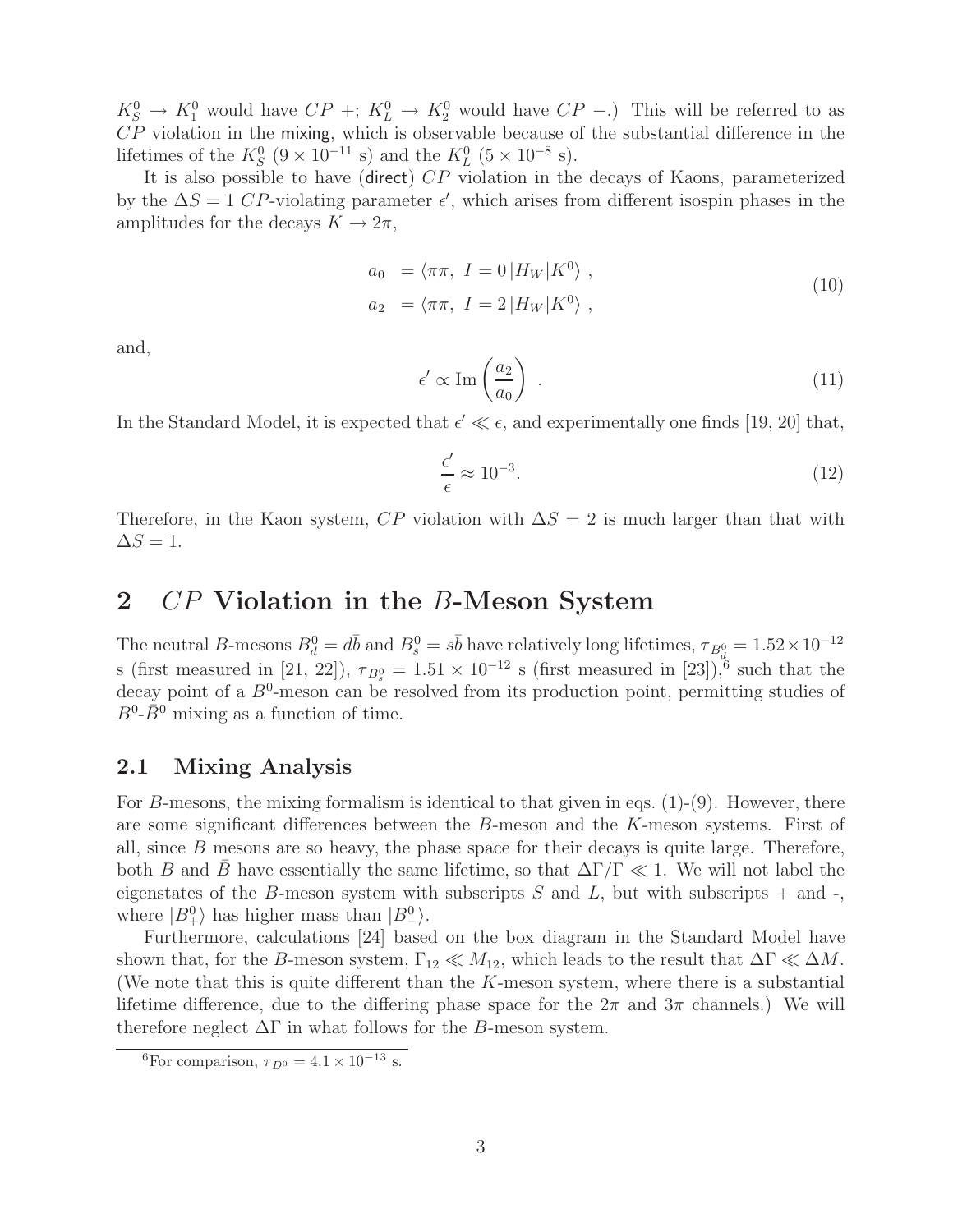For the same reason, the  $\Delta B = 2 \text{ CP-violating parameter in the } B \text{ system}, \epsilon_B$ , is also small,

$$
\left|\frac{1-\epsilon_B}{1+\epsilon_B}\right| = \left|\frac{q}{p}\right| \simeq 1 - \frac{1}{2} \operatorname{Im} \frac{\Gamma_{12}}{M_{12}} \approx 1,\tag{13}
$$

 $\mid$ So the ratio  $p/q$  is essentially a pure phase for B-mesons.

 $\mid$  $\overline{\phantom{a}}$  $\overline{\phantom{a}}$ 

The CP eigenstates of the neutral B-meson system can now be written as,

$$
|B_{+}^{0}\rangle = p|B_{-}^{0}\rangle + q|\bar{B}_{-}^{0}\rangle, \qquad |B_{-}^{0}\rangle = \frac{|B_{+}^{0}\rangle + |B_{-}^{0}\rangle}{2p},
$$
  

$$
|B_{-}^{0}\rangle = p|B_{-}^{0}\rangle - q|\bar{B}_{-}^{0}\rangle, \qquad |\bar{B}_{-}^{0}\rangle = \frac{|B_{+}^{0}\rangle - |B_{-}^{0}\rangle}{2q}.
$$
 (14)

Because the lifetimes of the  $B^0_+$  and  $B^0_-$  are nearly the same  $(\Delta \Gamma_d/\Gamma_d \approx 1/60, \Delta \Gamma_s/\Gamma_s \approx 1/6)$ , distinguishing these states to exhibit  $CP$  violating in the mixing is not practical.<sup>7</sup>

However, in the B-system, one situation is reversed with respect to the Kaon system, namely, "direct" CP violation in B-decays ( $\Delta B = 1$ ) can be large. To have an observable effect of CP violation, there must be interference between two decay amplitudes with different phases, as discussed further in sec. 2.3.1.

A relevant parameter for  $B-\bar{B}$  mixing is  $x_q$ , the ratio of the energy of the oscillation (*i.e.*, the mass difference) and the total width for the  $B_q$  mesons  $(q = d, s)$ ,

$$
x_q = \frac{\Delta M_q}{\Gamma_q} = \frac{\text{(transition energy)}}{\text{(mean total width)}} \,. \tag{15}
$$

After all, mixing hardly matters if the particle decays before it has a chance to oscillate into its antiparticle. The mixing parameter for  $B_d^0$ -mesons is  $x_d = 0.78$  (first measured in [26, 27]), while that for  $B_s^0$ -mesons is  $x_s = 26$  (first measured in [28, 29]).<sup>8</sup> The large value of  $x_s$  permits multiple meson-antimeson oscillations to be observed more easily in the  $B_s^0$ -system than in any other, as shown in Fig. 2.



Figure 2:  $B_s^0$ - $\bar{B}_s^0$  oscillations as observed in [32].

The role of the mixing parameter  $x$  can be seen explicitly by considering the time evolution of B mesons. Because of  $B^0$ - $\bar{B}^0$  mixing, a state which starts out as a pure  $B^0$  or  $\bar{B}^0$ 

<sup>7</sup>This may have been first discussed in [25].

<sup>&</sup>lt;sup>8</sup>For comparison, the mixing parameter for  $D^0$ -mesons is  $x = 0.6$  (first measured in [30, 31]), while for  $K^0$ -mesons  $x = 0.94$  as noted earlier.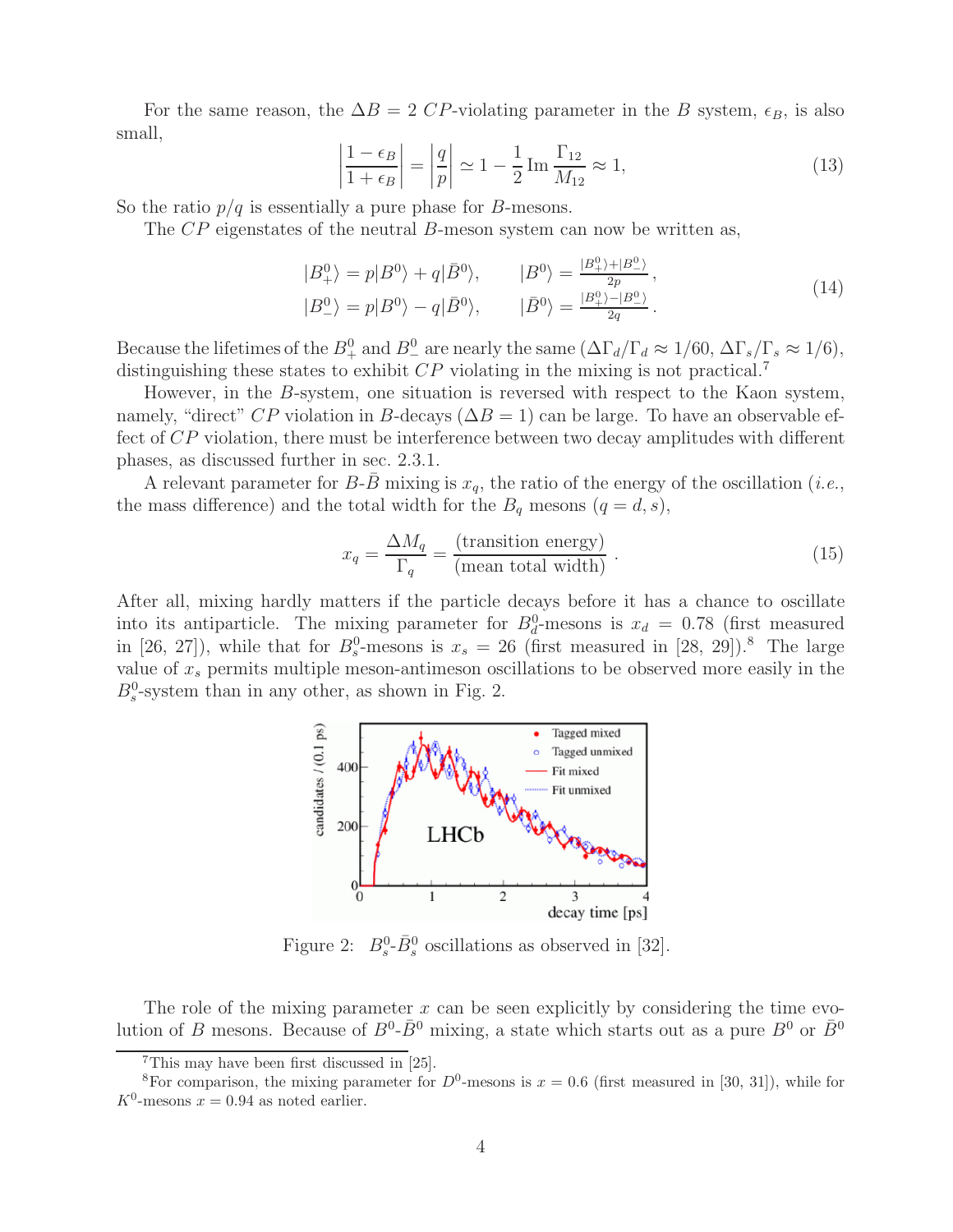will evolve in time to a mixture of  $B^0$  and  $\bar{B}^0$ ,

$$
|B^{0}\rangle = \frac{|B_{+}^{0}\rangle + |B_{-}^{0}\rangle}{2p} \rightarrow \frac{1}{2p} \left[ e^{-iM_{+}t} e^{-\Gamma t/2} |B_{+}^{0}\rangle + e^{-iM_{-}t} e^{-\Gamma t/2} |B_{-}^{0}\rangle \right],
$$
  
\n
$$
= \frac{e^{-\Gamma t/2}}{2p} \left\{ e^{-i(M + \Delta M/2)t} \left[ p|B^{0}\rangle + q|\bar{B}^{0}\rangle \right] + e^{-i(M - \Delta M/2)t} \left[ p|B^{0}\rangle - q|\bar{B}^{0}\rangle \right] \right\},
$$
  
\n
$$
= F_{+}(t)|B^{0}\rangle + \frac{q}{2}F_{-}(t)|\bar{B}^{0}\rangle , \qquad (16)
$$

$$
= F_{+}(t)|B^{0}\rangle + \frac{q}{p}F_{-}(t)|\bar{B}^{0}\rangle , \qquad (16)
$$

$$
|\bar{B}^0\rangle \rightarrow \frac{p}{q}F_{-}(t)|B^0\rangle + F_{+}(t)|\bar{B}^0\rangle , \qquad (17)
$$

where,

$$
F_{+}(t) = e^{-iMt}e^{-\Gamma t/2}\cos(\Delta Mt/2) = e^{-iM\tilde{t}/\Gamma}e^{-\tilde{t}/2}\cos(x\tilde{t}/2),
$$
  
\n
$$
F_{-}(t) = i e^{-iMt}e^{-\Gamma t/2}\sin(\Delta Mt/2) = i e^{-iM\tilde{t}/\Gamma}e^{-\tilde{t}/2}\sin(x\tilde{t}/2),
$$
\n(18)

 $\tilde{t} = t/\Gamma$  measures time in units of the B-lifetime  $\Gamma$ , and  $x = \Delta \Gamma/M$  is the mixing parameter defined in eq. (15).

### **2.2 The CKM Quark-Mixing Matrix**

Before discussing CP violation in B-meson decay it is useful to introduce the so-called CKM quark-mixing matrix (named after Cabibbo [33], Kobayashi and Maskawa [34]).

The issue is that the weak interactions of the quarks  $u, c, t, d, s$  and b as participate in the strong interaction do not have simple weak-interaction couplings  $u \leftrightarrow W^+d$ ,  $c \leftrightarrow W^+s$ ,  $t \leftrightarrow W^+b$ , but rather these weak couplings can be represented as  $u \leftrightarrow W^+d'$ ,  $c \leftrightarrow W^+s'$ ,  $t \leftrightarrow W^+b'$ , via the notation,

$$
\begin{pmatrix} d' \\ s' \\ b' \end{pmatrix} = V_{CKM} \begin{pmatrix} d \\ s \\ b \end{pmatrix} \equiv \begin{pmatrix} V_{ud} & V_{us} & V_{ub} \\ V_{cd} & V_{cs} & V_{cb} \\ V_{td} & V_{ts} & V_{tb} \end{pmatrix} \begin{pmatrix} d \\ s \\ b \end{pmatrix},
$$
(19)

where  $V_{\text{CKM}}$  is a unitary matrix, and  $V_{us}$  is the (relative) strength of the coupling  $u \leftrightarrow W^+s$ , *etc.* The matrix elements can (unfortunately) be written many ways, with an early form given in [35], while the now-standard form (introduced in [36]) writes  $c_{13}$  for  $\cos \theta_{12}$ ,  $s_{23}$  for  $\sin \theta_{23}$ , *etc.*, where  $\theta_{12}$ ,  $\theta_{13}$  and  $\theta_{23}$  are mixing angles,

$$
V_{\text{CKM}} = \begin{pmatrix} c_{12} & s_{12} & 0 \\ -s_{12} & c_{12} & 0 \\ 0 & 0 & 1 \end{pmatrix} \begin{pmatrix} 1 & 0 & 0 \\ 0 & c_{23} & s_{23} \\ 0 & -s_{23} & c_{23} \end{pmatrix} \begin{pmatrix} c_{13} & 0 & s_{13}e^{-i\delta} \\ 0 & 1 & 0 \\ -s_{13}e^{i\delta} & 0 & c_{13} \end{pmatrix}
$$

$$
= \begin{pmatrix} c_{12}c_{13} & s_{12}c_{13} & s_{13}e^{-i\delta} \\ -s_{12}c_{23} - c_{12}s_{23}s_{13}e^{-i\delta} & c_{12}c_{23} - s_{12}s_{23}s_{13}e^{-i\delta} & s_{23}c_{13} \\ s_{12}s_{23} - c_{12}c_{23}s_{13}e^{-i\delta} & -c_{12}s_{23} - s_{12}c_{23}s_{13}e^{-i\delta} & c_{23}c_{13} \end{pmatrix}.
$$
(20)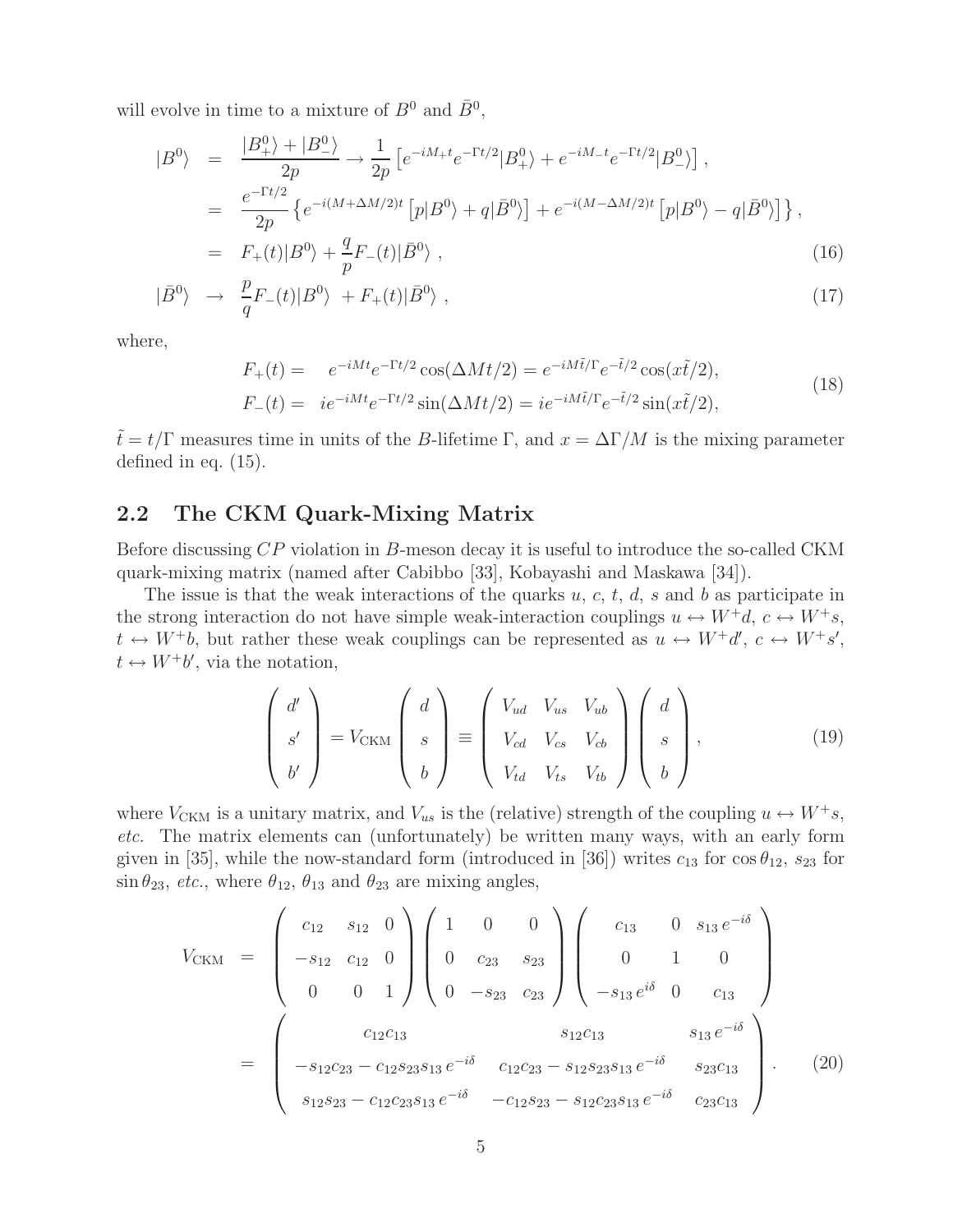*This form is also standard in the description of three-neutrino mixing, where it is called the Maki-Nakagawa-Sakata matrix [37] (where the mixing angles*  $\theta_{ij}$  *and the CP-violating phase* δ *have different values and a different physical context;* CP *violation is expected in neutrino mixing). The notion of neutrino mixing preceded that of quark mixing, but experimental evidence for the latter came first.*

A popular approximation to the CKM-matrix is due to Wolfenstein [38],

$$
\begin{pmatrix}\nV_{ud} & V_{us} & V_{ub} \\
V_{cd} & V_{cs} & V_{cb} \\
V_{td} & V_{ts} & V_{tb}\n\end{pmatrix} \approx \begin{pmatrix}\n1 - \frac{\lambda^2}{2} + \frac{\lambda^4}{24} & \lambda & A\lambda^3(\bar{p} - i\bar{\eta}) \\
-\lambda & 1 - \frac{\lambda^2}{2} - \lambda^4(\frac{A^2}{8} - \frac{1}{24}) & A\lambda^2 \\
A\lambda^3(1 - \bar{p} - i\bar{\eta}) & -A\lambda^2 + A\lambda^4(\frac{1}{2} - \rho - i\eta) & 1 - \frac{A^2\lambda^4}{2}\n\end{pmatrix},
$$
\n(21)

in which the expansion parameter  $\lambda$  is essentially the sine of the Cabibbo angle.<sup>9</sup> A variant is to define  $\rho e^{i\delta} = \bar{\rho} + i\bar{\eta}$  such that  $V_{ub} = A\lambda^3 \rho e^{-i\delta}$  and  $V_{td} = A\lambda^3 (1 - \rho e^{i\delta}).$ 

The existence of CP violation in the quark sector corresponds to nonzero  $\bar{\eta}$  and  $\delta$ , which appear most prominently in matrix elements  $V_{ub}$  and  $V_{td}$ . The latter plays a role in the box diagram, Fig. 1, and hence in meson-antimeson mixing (including  $K^0$ - $\bar{K}^0$  mixing), but they do not appear at first order in decay amplitudes of mesons containing only  $u, d, s$  and  $c$ quarks. Hence "direct"  $CP$  violation will only be significant in the B-meson system.<sup>10</sup>

The present state of fits to the Wolfenstein parameters is displayed at, for example, http://ckmfitter.in2p3.fr/

The present fit values are  $A = 0.82$ ,  $\lambda = 0.22$ ,  $\bar{\rho} = 0.13$ ,  $\bar{\eta} = 0.35$ ,  $\rho = 0.37$ ,  $\delta = 70^{\circ}$ .<sup>11</sup>

An example of the use of the CKM-matrix is in a comparison of the mixing parameters  $x_d$  and  $x_s$  of eq. (15), for  $B_d^0$  and  $B_s^0$ -mesons, respectively. The meson-antimeson oscillations are associated with the box diagram of Fig. 1, which is dominated by exchange of the top quark (as mentioned in footnote 2). Hence, to a first approximation,

$$
\frac{x_s}{x_d} \approx \frac{|V_{ts}|^2}{|V_{td}|^2} \approx \frac{1}{\lambda^2 |1 - \bar{\rho} - i\bar{\eta}|^2} - \frac{1}{\lambda^2 [(1 - \bar{\rho})^2 + \bar{\eta}^2]} \approx 23.5,
$$
\n(22)

which compares reasonably well to the experimental value of 33 for this ratio.

#### **2.2.1 The Unitarity Triangle**

The CKM matrix is unitary, and describes the behavior of the weak interaction of quarks under a change of basis of the quark states. Consideration of aspects of CP violation are independent of the choice of basis led Jarlskog [40] to note the existence of an invariant property of certain combinations of CKM-matrix elements. Namely, if,

$$
\left(\begin{array}{cc} V_{ij} & V_{ik} \\ V_{lj} & V_{lk} \end{array}\right) \tag{23}
$$

<sup>&</sup>lt;sup>9</sup>The expansion to fourth order in  $\lambda$  is from [39], which slightly modified the form given in [38] to become a better approximation to the now-standard form (20).

<sup>&</sup>lt;sup>10</sup>Mesons containing t quarks decay quickly to ones containing b quarks, with amplitude  $\propto V_{tb}$  which does not involve CP violation.

<sup>&</sup>lt;sup>11</sup>in 1990 the values of  $\bar{\rho}$  and  $\bar{\eta}$  were very poorly known, as represented by the band labeled  $\epsilon_K$  is Fig. 4.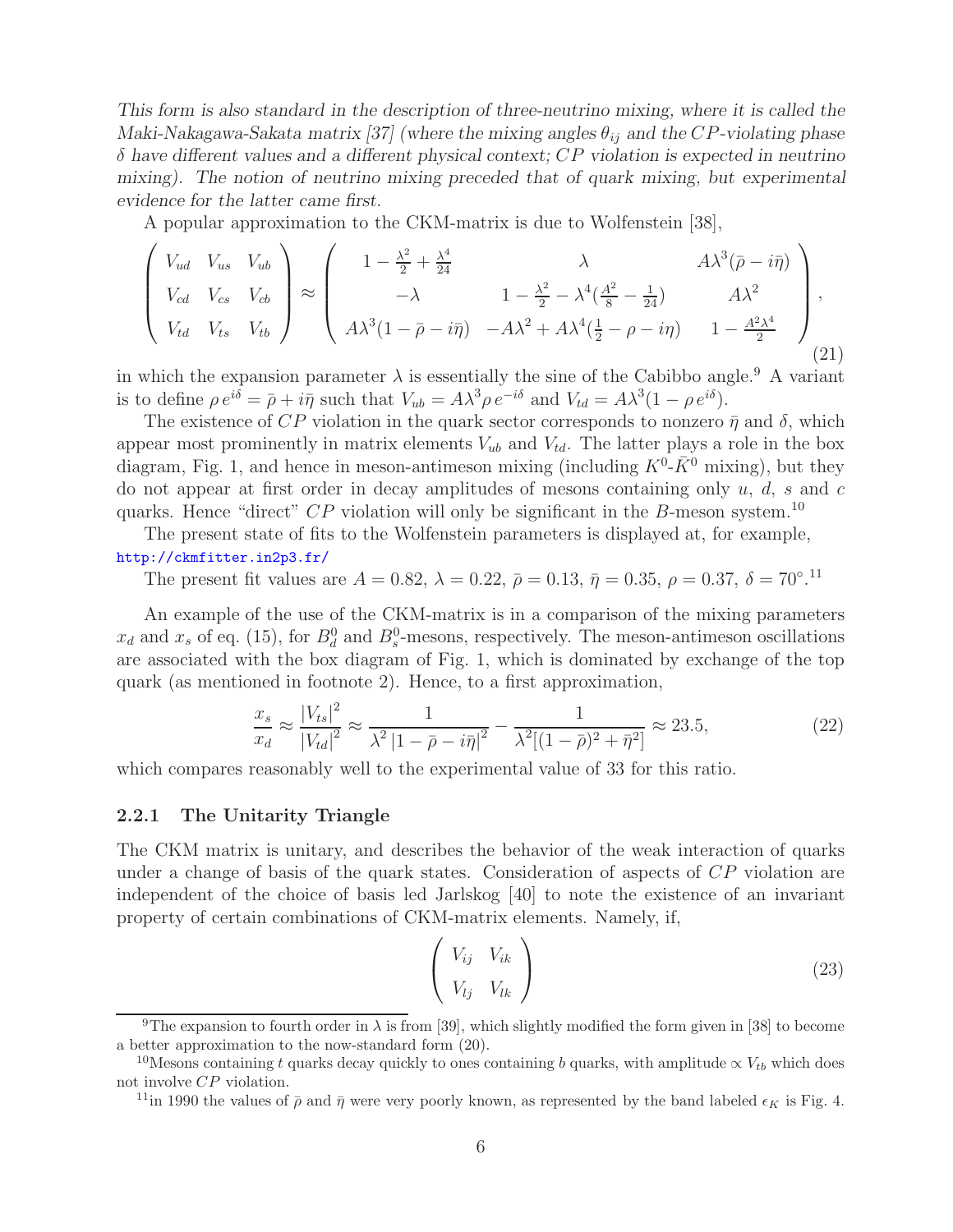is the  $2 \times 2$  submatrix obtained by deleting row m and column n of  $V_{CKM}$ , then,

$$
J = (-1)^{m+n} \operatorname{Im}[V_{ij} V_{lk} V_{ik}^* V_{lj}^*]
$$
\n(24)

is the same for any choice of m n. Comparison with the forms  $(21)-(20)$  show that the Jarlskog invariant J is nonzero only if  $\bar{\eta}$  and  $\delta$  are nonzero, *i.e.*, only if CP violation exists.<sup>12</sup>

A useful geometric interpretation of the Jarlskog invariant was given by Bjorken [41, 42] (see also [43]),<sup>13</sup> noting that the unitarity of the  $CKM$ -matrix implies that the products of column "vectors" of  $V_{CKM}$  with row "vectors" of  $V_{CKM}^{\dagger}$  obey,

$$
\sum_{i} V_{ij} V_{ik}^* = \delta_{jk}, \qquad \sum_{j} V_{ij} V_{kj}^* = \delta_{ik}.
$$
 (25)

In particular,

$$
V_{ud}V_{ub}^{\star} + V_{cd}V_{cb}^{\star} + V_{td}V_{tb}^{\star} = 0, \qquad \frac{V_{ud}V_{ub}^{\star}}{V_{cd}V_{cb}^{\star}} + 1 + \frac{V_{td}V_{tb}^{\star}}{V_{cd}V_{cb}^{\star}} = 0,
$$
\n(26)

so the three complex numbers, 1,  $V_{td}V_{tb}^{\star}/V_{cd}V_{cb}^{\star}$  and  $V_{ud}V_{ub}^{\star}/V_{cd}V_{cb}^{\star}$ , if considered as "vectors" and placed "head to tail," form a triangle on the complex plane.



Figure 3: Versions of the unitarity triangle, with the upper version from [41].

Noting the directions of the "vector" sides of the triangle its, area  $is<sup>14</sup>$ 

$$
A = -\frac{1}{2} \operatorname{Im} \left[ \frac{V_{ud} V_{ub}^{\star}}{V_{cd} V_{cb}^{\star}} \right] = \frac{-\operatorname{Im} [V_{ud} V_{cb} V_{ub}^{\star} V_{cd}^{\star}]}{2 \left| V_{cd} \right|^2 \left| V_{cb} \right|^2} = \frac{J}{2 \left| V_{cd} \right|^2 \left| V_{cb} \right|^2} \approx \frac{\bar{\eta}}{2} \left( 1 - \frac{\lambda^2}{2} \right). \tag{27}
$$

<sup>14</sup>The area of the triangle whose sides are the "vectors"  $V_{ud}V_{ub}^*$ ,  $V_{cd}V_{cb}^*$  and  $V_{td}V_{tb}^*$  is simply  $J/2$ .

<sup>&</sup>lt;sup>12</sup>In the parameterization of eq. (20),  $J = c_{12}c_{23}c_{13}^2s_{12}s_{23}s_{13}\sin\delta$ .

<sup>&</sup>lt;sup>13</sup>Use of triangles to illustrate relations among complex  $CP$ -violating amplitudes was made earlier in [36, 44].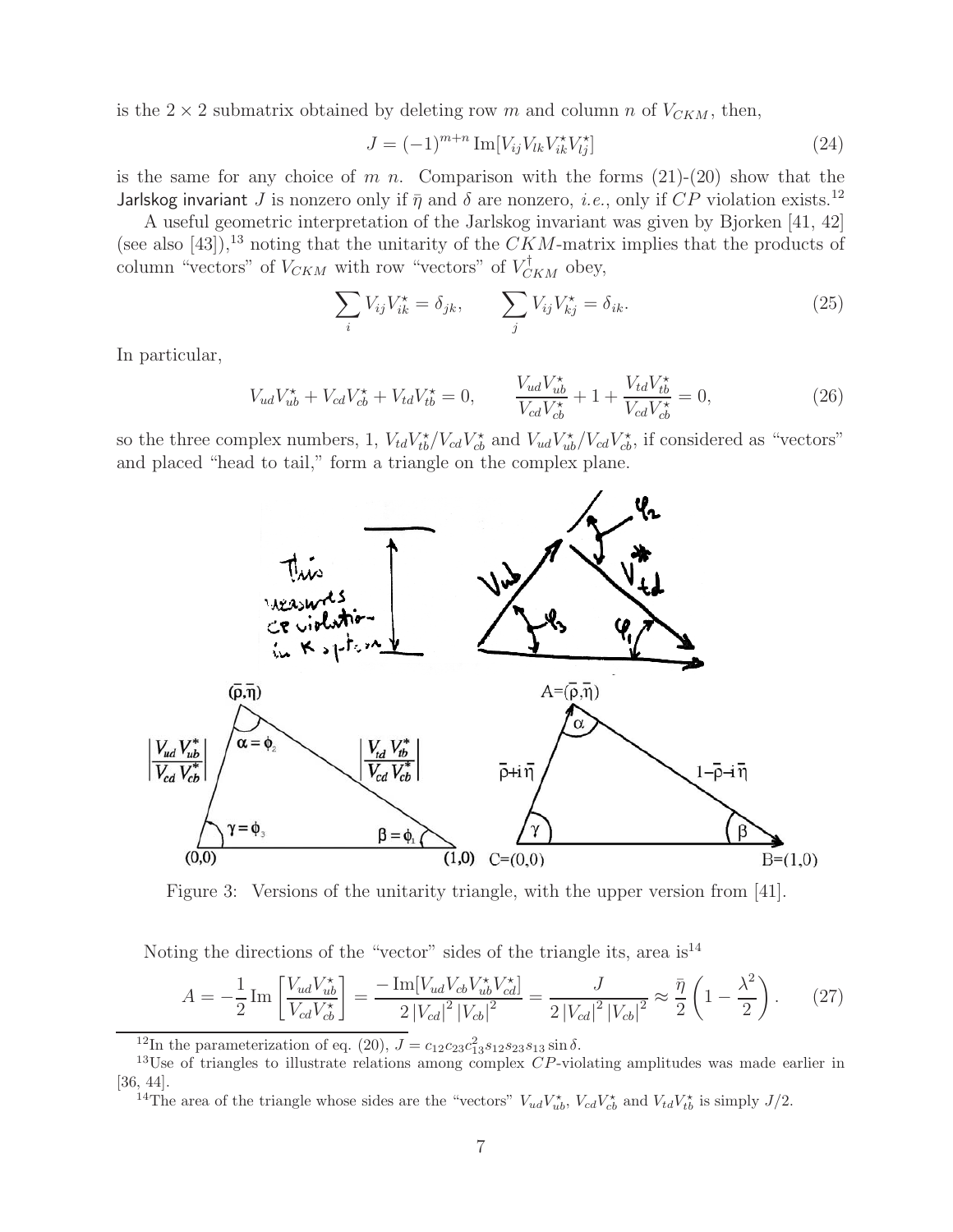That is, the Jarlskog invariant is proportional to the area of the so-called unitarity triangle, and this area is approximately the one half of  $CP$ -violating parameter  $\bar{\eta} = \rho \sin \delta$ .

The interior angles of the unitarity triangle are (unfortunately) called by two different conventions,<sup>15</sup>

$$
\begin{aligned}\n\phi_1 &= \beta = 2\pi - \phi(V_{td}) &\equiv 2\pi - \phi_{td}, \\
\phi_2 &= \alpha = \pi - \phi_1 - \phi_3 &\equiv -\pi + \phi_{td} + \phi_{ub}, \\
\phi_3 &= \gamma = \phi(V_{ub}^*) = -\phi(V_{ub}) &\equiv -\phi_{ub},\n\end{aligned} \tag{28}
$$

where  $\phi_{ub}$  and  $\phi_{td}$  are the phases of  $V_{ub}$  and  $V_{td}$ , respectively.<sup>16</sup> In principle, these angles (and the CP-violating phases) could be determined from measurements only of the magnitudes of the sides of the unitarity triangle, if indeed the complex quantities 1,  $V_{td}V_{tb}^{\star}/V_{cd}V_{cb}^{\star}$  and  $V_{ud}V_{ub}^{\star}/V_{cd}V_{cb}^{\star}$  actually form a closed triangle. Hence, one test of the  $CKM$  formalism is that the unitarity triangle is closed, and that the interior angles sum to  $\pi$ .

Results of measurements of parameters of the CKM-matrix are commonly displayed on a plot in the (complex)  $(\bar{\rho}, \bar{\eta})$  plane, as in Fig. 4 from the ckmfitter site.



Figure 4: Present best fits to CKM-matrix parameters, displayed on the  $(\bar{\rho}, \bar{\eta})$  plane. The band labeled  $\epsilon_K$  is all that can be determined from the  $K^0$ - $\bar{K}^0$  system alone.

### **2.3** CP **Violation in** B**-Meson Decay**

We review six methods for measuring the CP-violating phases  $\phi_{ub}$  and  $\phi_{td}$  of the CKMmatrix via B-decays that are free from uncertainties due to strong final-state phases,

<sup>&</sup>lt;sup>15</sup>The notation  $\alpha$ ,  $\beta$ ,  $\gamma$  may have been introduced in [45].

<sup>&</sup>lt;sup>16</sup>In the notation of eq. (20),  $\phi_{ub} = \delta$ . However, in the following we use the symbol  $\delta$  to characterize a phase difference between two decay amplitudes, so we do not further use the symbol  $\delta$  to mean the a CP-violating phase.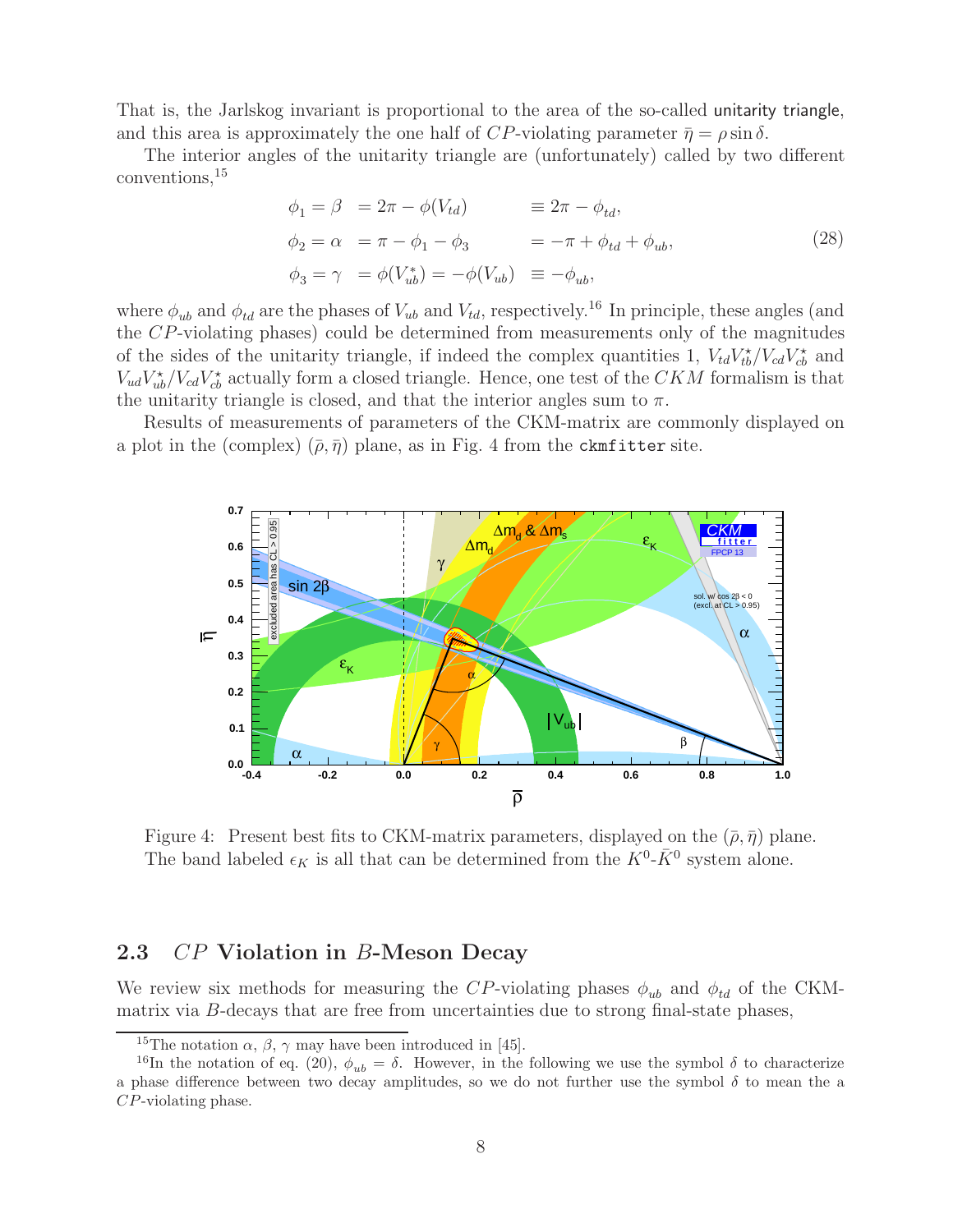- 1. B decays to  $D^0X$ ,  $\bar{D}^0X$ , and  $D_{1,2}^0X$  where  $X \neq \bar{X}$ . Ex:  $B^{\pm} \to D^{0} K^{\pm}$  [46] (the first observation of CP violation for charged mesons) and  $B_d^0 \to D K^{\star 0}$  measure  $\phi_{ub}$  (*i.e.*,  $\phi_3 = \gamma$ ).
- 2. Neutral B-meson decays to f and  $\bar{f}$  where  $f \neq \bar{f}$ . Ex:  $B_d^0 \to D^{\pm} \pi^{\mp}$  measures  $2\phi_{td} + \phi_{ub}$  and  $B_s^0 \to D_s^{\pm} K^{\mp}$  measures  $\phi_{ub}$ .
- 3. Neutral B-meson decays to  $D^0X$ ,  $\bar{D}^0X$ , and  $D_{1,2}^0X$  where  $X = \bar{X}$ . Ex:  $B_d^0 \to D K_S^0$  measures  $\phi_{ub}$ ,  $2\phi_{ub} + \phi_{td}$  and  $\phi_{ub} + \phi_{td}$ , and  $B_s^0 \to D\phi$  measures  $\phi_{ub}$ .
- 4. Neutral B-meson decays to CP eigenstates.

Ex:  $B_d^0 \to J/\psi K_S^0$  measures  $\phi_{td}$  (*i.e.*,  $\phi_2 = \beta$ ) [9, 10],  $B_d^0 \to \pi^+ \pi^-$  measures  $\phi_{td} + \phi_{ub}$ , and  $B_s^0 \to \rho^0 K_S^0$  measures  $\phi_{ub}$ .

5. B decays to sets of final states related by isospin.

Ex:  $B_d^0 \to \pi^+\pi^-$ ,  $\pi^0\pi^0$  and  $B^+ \to \pi^+\pi^0$  measure  $\phi_{td} + \phi_{ub}$  free from uncertainty due to penguin contributions.

6. Angular analysis of B decays to mixtures of CP eigenstates.

Ex:  $B_d^0 \to J/\psi K_S^0 \pi^0$  and  $D^{*+}D^{*-}$  measure  $\phi_{td}$ , and  $B_d^0 \to \rho^+\rho^-$  and  $\rho^0\rho^0$  measure  $\phi_{td} + \phi_{ub}$  (*i.e.*,  $\phi_1 = \alpha$ ) [47, 48].

All of these except the well-known method 4 involve non-CP eigenstates. Methods 1-3 allow extraction of  $\phi_{ub}$  from  $B_u$  and  $B_d$ , and will require greater emphasis on Kaon identification than methods 4-6. Methods 5 and 6 require photon detection in most cases. Method 1 does not require tagging of the particle/antiparticle character of the second B, and so could be used at a symmetric  $e^+e^-$  collider without the penalty due to mixing of methods 2-6. The mode  $B_d^0 \to J/\psi K_S^0$  which measures  $\phi_{td}$  via method 4 is the most accessible of all those considered here.

#### **2.3.1 The Need for Interference in** CP**-Violating Processes**

In the Standard Model, CP violation in a process described by a single graph manifests itself only as a phase factor. If the amplitude for a single graph  $B \to f$  is written,

$$
A(B \to f) \equiv A_f = |A_f| e^{i\phi_W} e^{i\delta_S}, \tag{29}
$$

where  $\phi_W$  is a phase due to the weak interaction, and  $\delta_S$  is a phase due to strong final-state interactions, then the CP conjugate process has amplitude,

$$
A(\bar{B} \to \bar{f}) \equiv \bar{A}_{\bar{f}} = |A_f| e^{-i\phi_W} e^{i\delta_S}.
$$
\n(30)

Hence CP violation cannot be discerned as a rate difference between a decay and its CPconjugate decay if only a single graph contributes to the amplitude.

CP violation can only be revealed in *total-rate measurements* of  $B \to f$  and  $B \to f$ when there is interference between two or more decay amplitudes with differing weak phases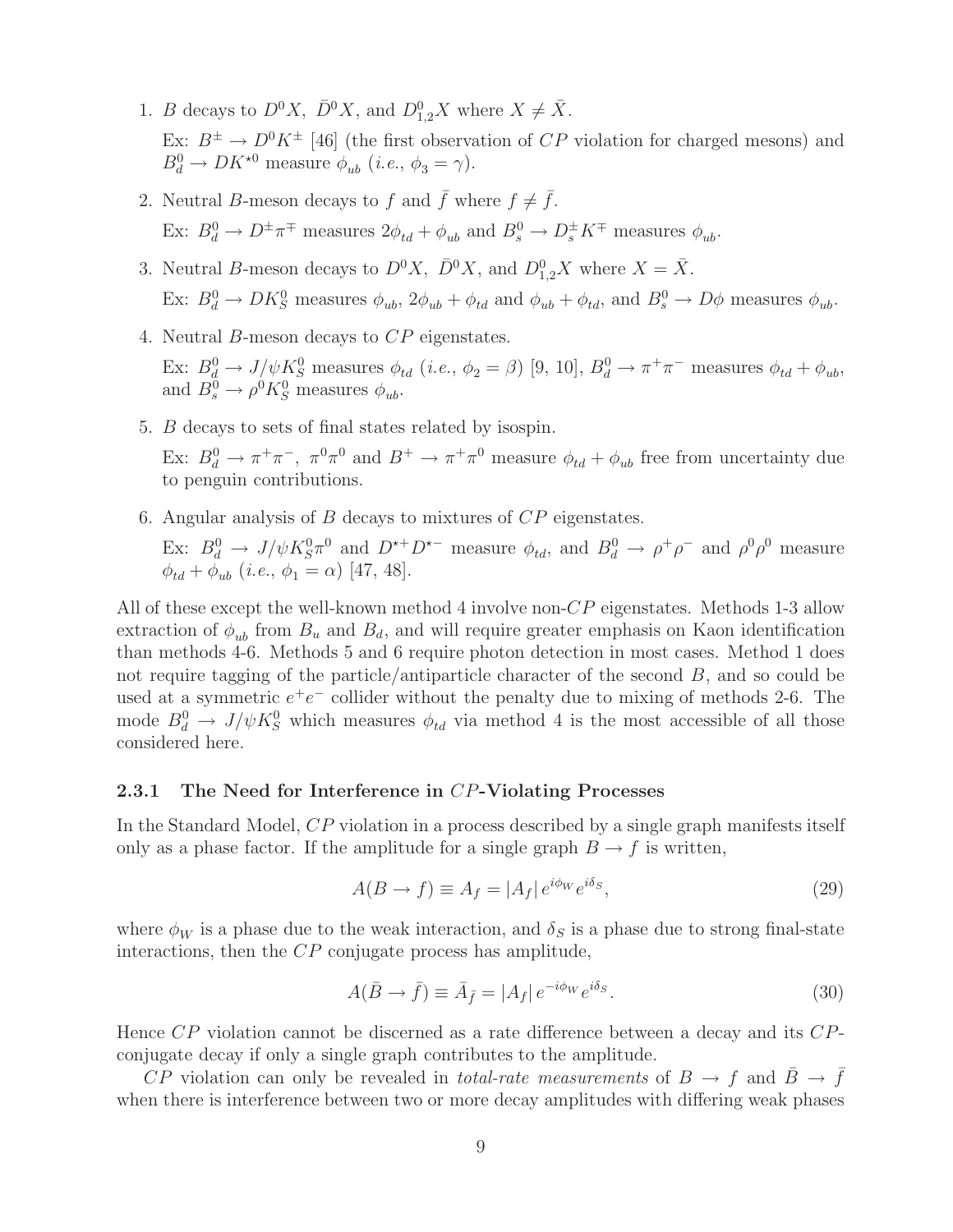*and* differing strong phases. To verify the last remark, consider the case where two graphs contribute to a decay, written as,

$$
A(B \to f) = |A_1| e^{i\phi_1} e^{i\delta_1} + |A_2| e^{i\phi_2} e^{i\delta_2}, \tag{31}
$$

so the CP-conjugate decay has amplitude,

$$
A(\bar{B} \to \bar{f}) = |A_1| e^{-i\phi_1} e^{i\delta_1} + |A_2| e^{-i\phi_2} e^{i\delta_2}.
$$
 (32)

The corresponding decay rates are given by,

$$
\Gamma(B \to f) = |A_1|^2 + |A_2|^2 + 2|A_1| |A_2| \cos(\phi + \delta), \tag{33}
$$

and,

$$
\Gamma(\bar{B} \to \bar{f}) = |A_1|^2 + |A_2|^2 + 2|A_1||A_2|\cos(\phi - \delta), \tag{34}
$$

where  $\phi = \phi_1 - \phi_2$  and  $\delta = \delta_1 - \delta_2$ . Only if both  $\phi$  and  $\delta$  are nonvanishing can the interference term be determined from measurements of the two decay rates.

Even if this condition is satisfied the strong-interaction phase difference  $\delta$  and the magnitudes  $|A_f|$  and  $|\bar{A}_f|$  will not typically be known, and the CP-violating phase cannot be determined. In this note we examine six methods by which the uncertainties due to strong phases can be avoided. These are introduced in the following subsection, and then discussed in greater detail in the subsequent sections.

#### **2.3.2 Six Methods for Extracting** CP**-Violating Phases**

The most familiar method for study of the CP-violating phases in the CKM-matrix is called method 4 here. Method 1 is in some sense the most straightforward in principle, and can be used with charged B-mesons, and even with B-baryons. Methods 2-6 all utilize the mixing of neutral B-mesons to some extent, and hence are conceptually more complex.

A favorable theoretical result is that method 4, the study of neutral B decays to CP eigenstates, can in principle determine all three angles  $\phi_i$  by measurement of three different decays [39]. However, the anticipated difficulty in measuring  $\phi_{ub}$  via decays such as  $B_s^0 \rightarrow$  $\rho^0 K_S^0$ , due to the small branching ratios (and poor signal of  $B_s$  at  $e^+e^-$  colliders), has been a motivation to explore the additional methods of analysis of CP violation reviewed in this paper.

1. *B* decays to  $D^0X$ ,  $\bar{D}^0X$ , and  $D_{1,2}^0X$  where  $X \neq \bar{X}$ 

When a B particle can decay both to  $D^0 X$  and  $\bar{D}^0 X$  (and so  $\bar{B}$  decays to both  $\bar{D}^0 \bar{X}$ and  $D^0\bar{X}$ , then the decays

$$
B \to D_{1,2}^0 X
$$
, and  $\bar{B} \to D_{1,2}^0 \bar{X}$ , where  $D_{1,2}^0 \equiv \frac{D^0 \pm \bar{D}^0}{\sqrt{2}}$ , (35)

exhibit a CP-violating asymmetry. Measurement of the six (or eight) decay modes listed will permit isolation of the CP-violating amplitude, both in magnitude and phase.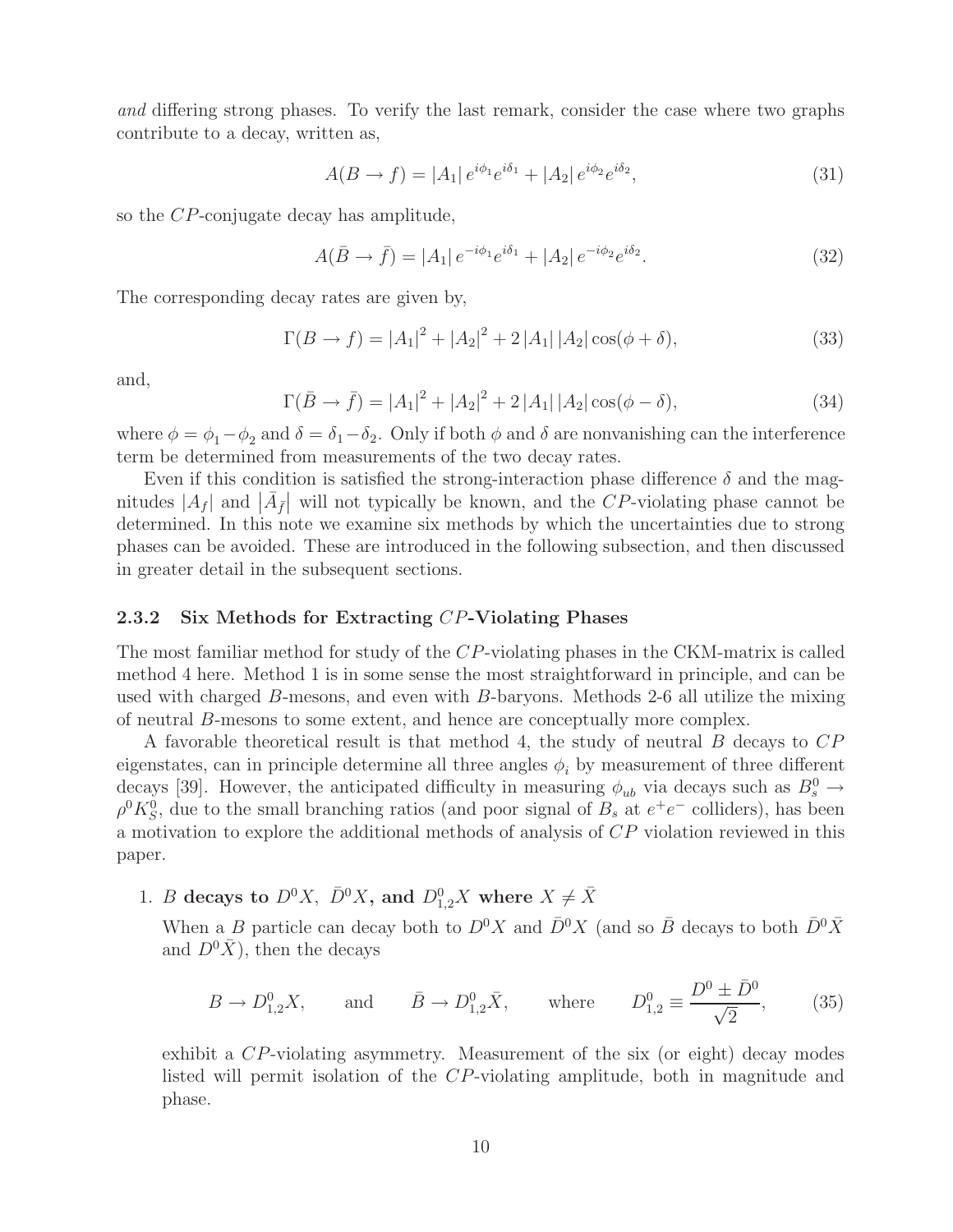The final state  $D^0X$  need not be self conjugate, and it is actually desirable that it not be, so that no effects of mixing are present, and no tagging of the second  $B$  is needed. Thus, method 1 could be used at a symmetric  $e^+e^-$  collider without the penalty due to mixing of methods 2-6. This method works both for decays of B-mesons and b-baryons.

The general approach of methods 1-3 was largely anticipated by Carter and Sanda [49, 50], and more particularly by Gronau and London [51]. Method 1 as distinct from method 3 was first examined by Gronau and Wyler [52], with further discussions in [53, 54, 55]. Application of method 1 to b-baryons was first discussed by Aleksan, Dunietz and Kayser [56, 57].

If CP violation is found in such an analysis then it cannot be due to a superweak interaction  $[7, 8]$ , which postulates that  $CP$  violation occurs only in mixing of neutral mesons. Thus, method 1 may be used to circumvent possible ambiguities [58] in the use of method 4 to prove or disprove the superweak model.

### 2. **Neutral** B-meson decays to f and  $\bar{f}$  where  $f \neq \bar{f}$

If a neutral B-meson decays to both a final state f and its CP-conjugate state  $\bar{f}$ , then the interference of amplitudes needed for measurable CP violation arises due to mixing (whether or not there is  $\mathbb{CP}$  violation in the mixing). A time-dependent analysis of the four decay modes  $B(\bar{B}) \to f, \bar{f}$  can isolate the CP-violating phase.

Tagging of the particle-antiparticle character of the second B in the event is required.

The original paper on method 2 is by Gronau and London [51]. Discussion of method 2 as separate from method 3 was first been given by Aleksan *et al.* [59]. Method 2 is an improvement on earlier discussions by Du, Dunietz and Wu [60], and by Dunietz and Rosner [61], in which only two of the four related decays were utilized.

## 3. Neutral B-meson decays to  $D^0X$ ,  $\bar{D}^0X$ , and  $D_{1,2}^0X$  where  $X = \bar{X}$

If a neutral B-mesons decays to both a final state  $D^0 X$  and  $\bar{D}^0 X$  where X is self conjugate  $(CP(X) \equiv \overline{X} = \pm X)$ , then methods 1 and 2 can be combined. In a case of interest two different CP-violating phases can be determined from the time-dependent analysis of six (or eight) related decay modes.

As previously mentioned, method 3 was first discussed by Gronau and London [51].

#### 4. **Neutral** B**-meson decays to** CP **eigenstates**

If a neutral B-meson decays to a final state  $f$  that is a  $\mathbb{CP}$  eigenstate, then as in method 2, CP violation becomes observable via the interference due to mixing. But, since only a single final state is involved, the strong-interaction phase does not appear. Thus we recover the well-known result that a time dependent analysis of the two modes  $B(B) \to f$  can isolate the CP-violating phases.

The advantages of measuring decays to CP eigenstates were first noted by Bigi and Sanda  $[62]$ . The important relation between decays to  $CP$  eigenstates and unitarity of the CKM matrix was first emphasized by Bjorken [41, 42], as discussed in sec. 2.2.1. The measurement of the three angles of the unitarity triangle by three specific decays to CP eigenstates was first proposed by Krawczyk *et al.* [39].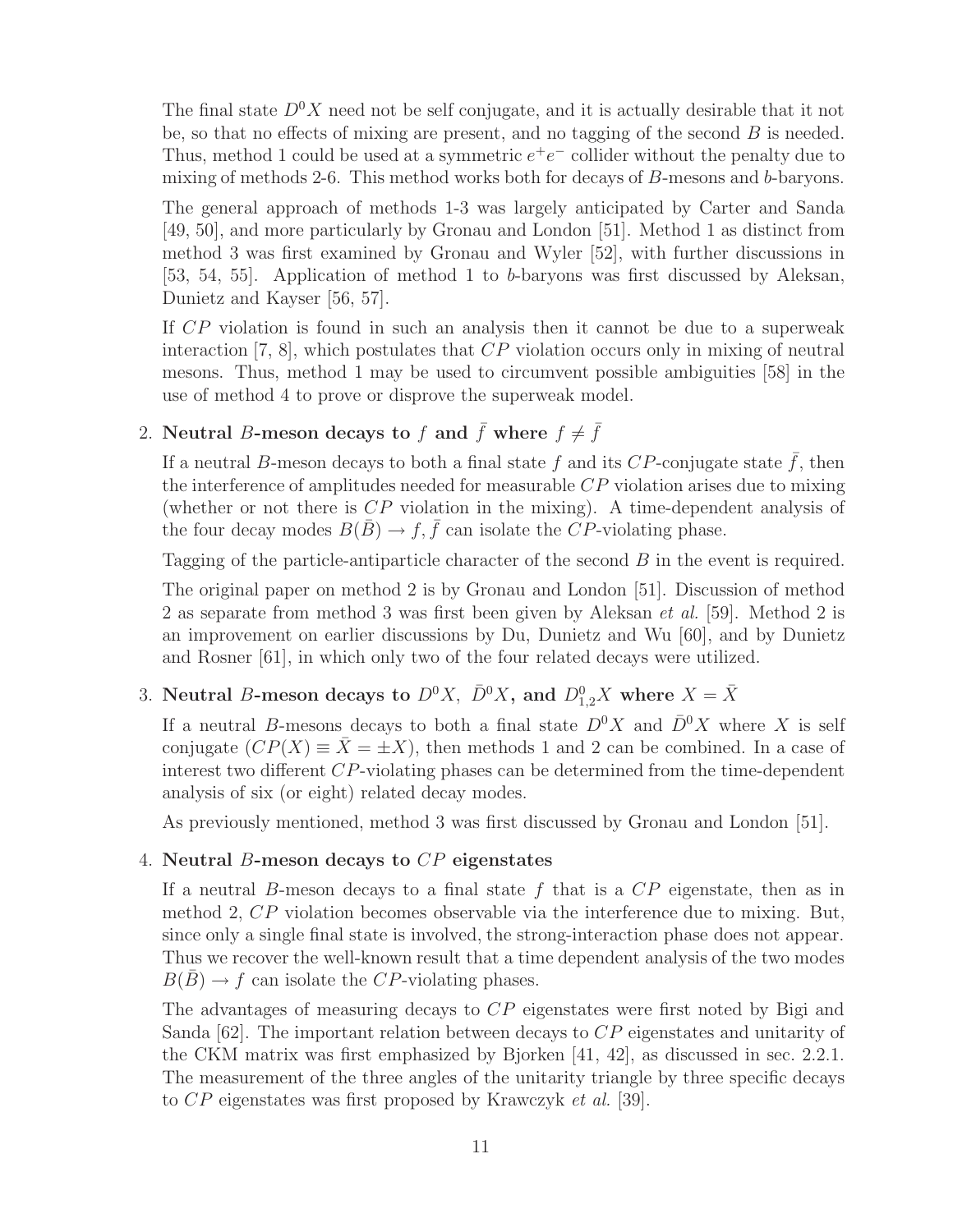#### 5. B **decays to sets of final states related by isospin**

In decays  $B_u^+ \to f^+$  and  $B_d^0 \to f^0$  where the final states each arise due to the inference of two amplitudes, and  $f^+$  and  $f^0$  are related by isospin, the CP-violating phase can be isolated by a detailed isospin analysis.

The utility of the isospin analysis in removing uncertainties due to penguin diagrams in B decays was first demonstrated by Gronau and London [63]. Further discussions have been given by Nir and Quinn [64], by Lipkin *et al.* [65] and by Gronau [66].

#### 6. **Angular analysis of** B **decays to mixtures of** CP **eigenstates**

If a neutral B-meson decays to a self-conjugate state  $f$ , but this is not a pure  $\mathbb{CP}$ eigenstate (as holds when  $f$  consists of two spin-1 mesons) method 4 cannot be carried out. However, a detailed analysis of the angular distribution of the secondary-decay products can separate the final state into  $CP$ (even) and  $CP$ (odd) components and the CP-violating phase extracted.

Methods of angular analysis for  $B$  decays to mixtures of  $\mathbb{CP}$  eigenstates have been presented for several years [67, 68, 69], with more discussion by Kayser *et al.* [70], by Dunietz *et al.* [71], and by Kramer and Palmer [72, 73].

#### **2.3.3 Time Dependence of a** CP**-Violating Asymmetry**

Before discussing the six methods for measurement of CP violation in even greater detail, we note that these methods typically involve measurement of the time dependence of an asymmetry of the form,

$$
A_f(t) = \frac{\Gamma(B^0(t) \to f) - \Gamma(\bar{B}^0(t) \to \bar{f})}{\Gamma(B^0(t) \to f) + \Gamma(\bar{B}^0(t) \to \bar{f})}.
$$
\n(36)

If we consider a nonleptonic final state f such that both  $B^0$  and  $\bar{B}^0$  can decay both to it (and to its CP-conjugate state  $\bar{f}$ ), this asymmetry can be calculated from eqs. (16)-(18). We have,

$$
\Gamma(\overset{\left(\cdot\right)}{B}^{0}(t)\to f) = \left| \langle \overset{\left(\cdot\right)}{f} | \overset{\left(\cdot\right)}{B}^{0}(t) \rangle \right|^{2}
$$
\n
$$
= \left| \langle \overset{\left(\cdot\right)}{f} | \overset{\left(\cdot\right)}{B}^{0} \rangle \right|^{2} e^{-t/\tau} \left[ \cos^{2} \frac{\Delta Mt}{2} + \left| \overset{\left(\cdot\right)}{\alpha}_{f} \right|^{2} \sin^{2} \frac{\Delta Mt}{2} - \text{Im} \overset{\left(\cdot\right)}{\alpha}_{f} \sin \Delta Mt \right] \tag{37}
$$

where we have introduced,

$$
\alpha_f = \frac{q}{p} \rho_f , \qquad \bar{\alpha}_f = \frac{p}{q} \bar{\rho}_f , \qquad (38)
$$

and,

$$
\rho_f = \frac{\langle f|\bar{B}^0\rangle}{\langle f|B^0\rangle} , \qquad \bar{\rho}_f = \frac{\langle \bar{f}|B^0\rangle}{\langle \bar{f}|\bar{B}^0\rangle} . \tag{39}
$$

There are several points worth noting here. First of all,  $q/p$  is a pure phase, as noted in eq. (13). Secondly, when only one amplitude contributes to  $B^0 \to f$  (and its *CP*-conjugate to  $\bar{B}^0 \to \bar{f}$ ) then, recalling eqs. (29)-(30),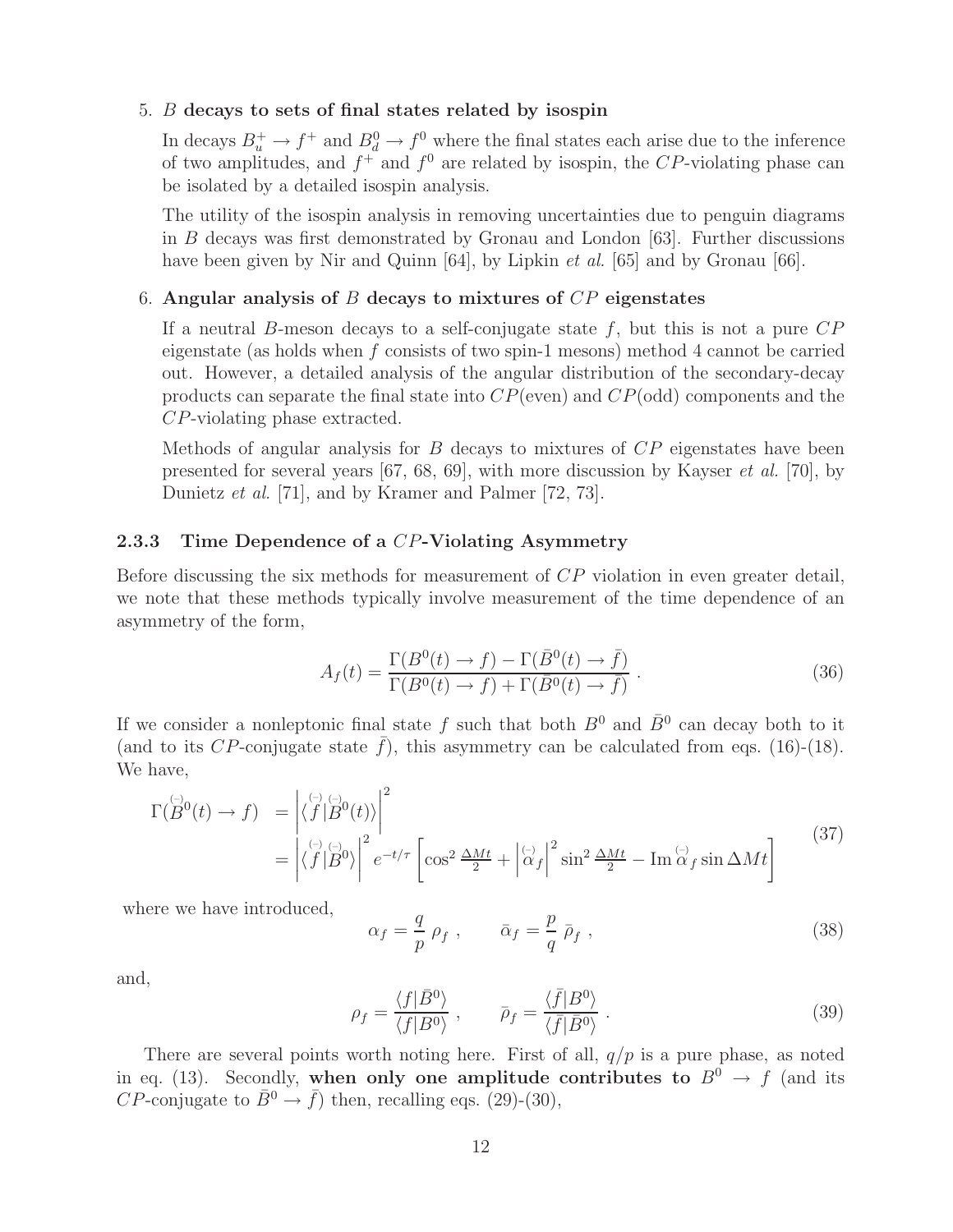$$
\left| \langle f|B^0 \rangle \right| = \left| \langle \bar{f}|\bar{B}^0 \rangle \right|, \qquad \left| \langle \bar{f}|B^0 \rangle \right| = \left| \langle f|\bar{B}^0 \rangle \right|, \tag{40}
$$

*i.e.*,  $|\rho_f| = |\bar{\rho}_f|$ . If there were no mixing there would now be no CP violation. However, in the presence of mixing the asymmetry (36) becomes,

$$
A_f(t) = \frac{- (\text{Im}\,\alpha - \text{Im}\,\bar{\alpha})\sin\Delta Mt}{2\cos^2(\Delta Mt/2) + 2|\rho_f|^2\sin^2(\Delta Mt/2) - (\text{Im}\,\alpha + \text{Im}\,\bar{\alpha})\sin\Delta Mt}
$$
(41)

There may still be complications, however, due to  $\rho_f$  (and  $\bar{\rho}_f$ ). To see this, recall the Wolfenstein approximation (21) to the CKM-matrix, in which large CP-violating phases appear only in  $V_{ub}$  and  $V_{td}$ . Then, one can estimate the size of certain B-decay diagrams just by counting powers of λ. For example, consider the final state D<sup>+</sup>π−. Here,

$$
\langle D^+\pi^-|B^0\rangle \sim V_{ub}^*V_{cd} \approx \mathcal{O}\left(\lambda^4\right),
$$
  

$$
\langle D^+\pi^-|\bar{B}^0\rangle \sim V_{cb}V_{ud}^* \approx \mathcal{O}\left(\lambda^2\right).
$$
 (42)

Therefore  $\rho_f = \langle D^+\pi^- f | \bar{B}^0 \rangle / \langle D^+\pi^- | B^0 \rangle \approx \lambda^{-2} \approx 20$ . According to eq. (36) the asymmetry goes like  $1/\rho_f$  for large  $\rho_f$ , so it will be quite small for most values of t. If we had considered the final state  $D^-\pi^+$ , then we would have  $\rho_f \sim \lambda^2 \sim 0.05$ , and the asymmetry would again be small since  $\text{Im }\alpha_f$  is proportional to  $\rho_f$ . Furthermore, for both of these final states, hadronization effects are important. For example, for the final state  $D^+\pi^-$  from  $B^0$  decay the W hadronizes into the D, while from  $\bar{B}^0$  decay it hadronizes into the  $\pi$ . There is no reliable way to calculate these effects.

These problems can be avoided by considering final states which are CP-eigenstates  $(f = \pm \bar{f})$ . Because of mixing, interference will occur between  $\langle f|B^0\rangle$  and  $\langle f|\bar{B}^0\rangle$ , but now the latter is equal to  $\pm \langle \bar{f} | \bar{B}^0 \rangle$ , which is equal in magnitude to  $\langle f | B^0 \rangle$  according to eq. (40). Hence, the amplitude ratio  $\rho_f$  will also be a pure phase (*i.e.*,  $|\rho_f| = 1$ ).

For example, in the decay  $B^0 \to \pi^+\pi^-$  we have,

$$
\langle \pi^+ \pi^- | B^0 \rangle \sim V_{ub}^* V_{ud} = A \rho \lambda^3 e^{i\delta}, \langle \pi^+ \pi^- | \bar{B}^0 \rangle \sim V_{ub} V_{ud}^* = A \rho \lambda^3 e^{-i\delta}.
$$
\n(43)

In addition, any hadronization phases must cancel in  $\rho_f$ , since the two diagrams are  $CP$ conjugates of one another, and the strong interactions are CP invariant. We therefore obtain  $\rho_f = \exp(-2i\delta)$ . And, from  $|\rho_f| = 1$  we get,

$$
\operatorname{Im} \bar{\alpha}_f = -\operatorname{Im} \alpha_f. \tag{44}
$$

Equation (44) holds for any decay to a CP**-eigenstate that is described by a single weak amplitude**. Thus, for this class of final states we have (using eqs. (15) and (37)),

$$
\Gamma(\stackrel{\leftrightarrow}{B}_q^0(t) \to \stackrel{\leftrightarrow}{f}) = |\langle f|B_q^0 \rangle|^2 e^{-t/\tau} \left[1 \mp \operatorname{Im} \alpha_f \sin x_q \frac{t}{\tau}\right]
$$
\n(45)

Now, the asymmetry (36) assumes the elegantly simple form (first given in [49]),

$$
A_f(t) = -\operatorname{Im}\alpha_f \sin x_q \frac{t}{\tau} \,. \tag{46}
$$

Further details for this case are given in sec. 2.5.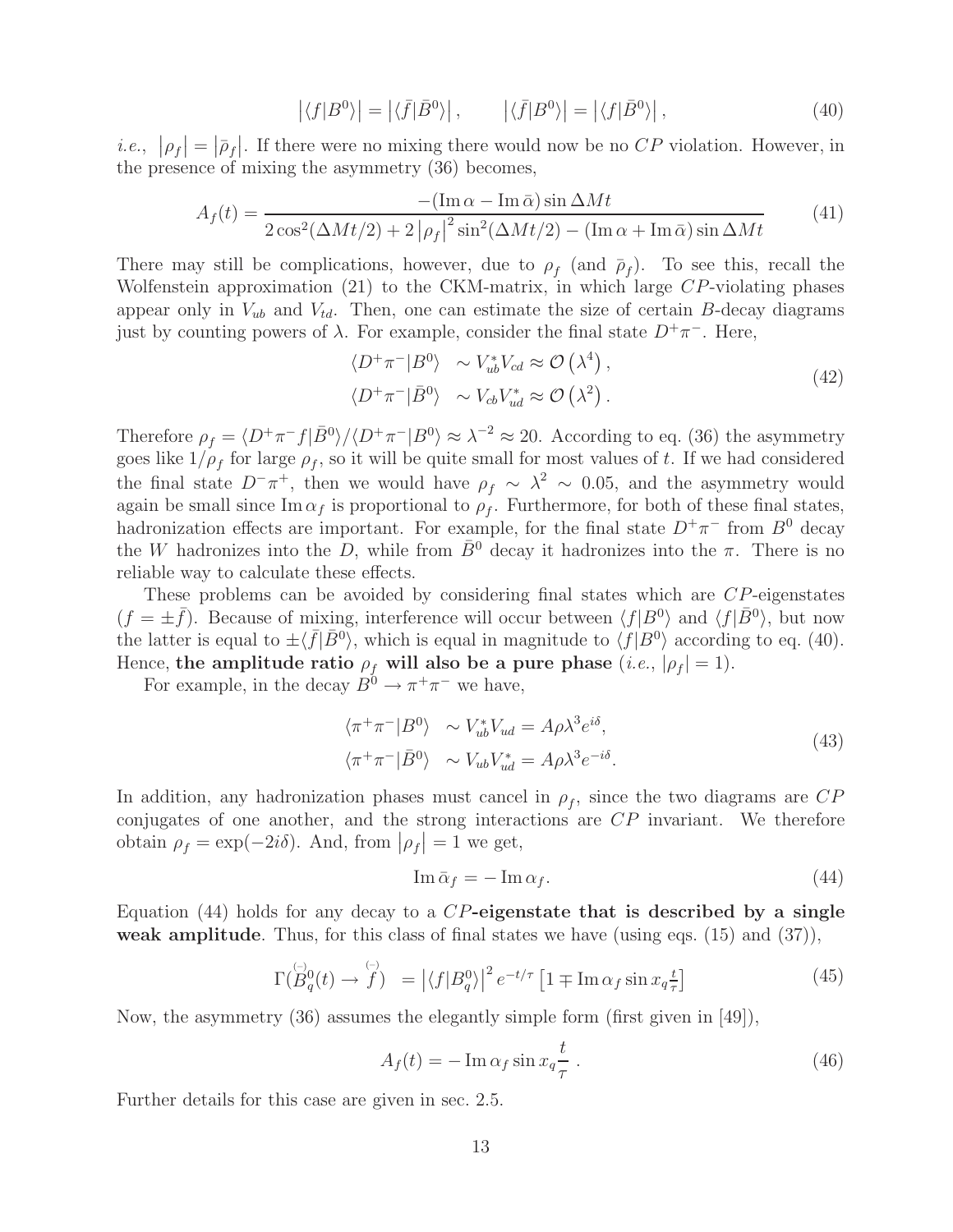# **2.3.4** Time Dependence of the Decay of an Entangled  $B^0$ - $\bar{B}^0$  Pair

The quantum correlations first discussed by Einstein, Podolsky and Rosen [74] arise when  $B^0$ and  $\bar{B}^0$  meson are produced at time  $t=0$  in an entangled state of definite  $CP$ ,  $(|B_1^0 \rangle | \bar{B}_2^0 \rangle \pm$  $|\bar{B}^0_1\rangle|B^0_1\rangle)/$ √ 2, where the  $+(-)$  sign is for the CP-even(odd) state, and indices 1,2 refer to the particles of momenta  $P_1$  and  $P_2$ .

In the remainder of this note, time is measured in units of the B-lifetime.

## Application to  $B_d^0$  Mixing

We first consider the case that both mesons decay to a state  $g \neq \overline{g}$  (such as  $e\nu X$ ,  $\bar{g} = e^- \bar{\nu}_e \bar{X}$ ) via a single weak amplitude that allows a determination as to whether each meson was a  $B^0$  or  $\overline{B}^0$  at the times  $t_1$  and  $t_2$  of their decays (as in the experiment [27] which measured the mixing parameter  $x_d$ .). A quantity of interest here is the ratio of the number of events where  $B_1$  and  $B_2$  both decay to g or both to  $\bar{g}$  (which can only occur as an effect of  $B^0$ - $\bar{B}$  mixing) to the number of events where one meson decays to g and the other to  $\bar{g}$ ,

$$
r = \frac{N(B_1^0 \to g, B_2^0 \to g) + N(\bar{B}_1^0 \to \bar{g}, \bar{B}_2^0 \to \bar{g})}{N(B_1^0 \to g, \bar{B}_2^0 \to \bar{g}) + N(B_1^0 \to g, \bar{B}_2^0 \to \bar{g})},
$$
\n(47)

Recalling eqs. (16)-(17), the time evolution of the entangled initial state is given by,

$$
|B_1^0\rangle|\bar{B}_2^0\rangle \rightarrow \left(F_+(t_1)|B_1^0\rangle + \frac{q}{p}F_-(t_1)|\bar{B}_1^0\rangle\right)\left(\frac{p}{q}F_-(t_2)|B_2^0\rangle + F_+(t_2)|\bar{B}_2^0\rangle\right),\qquad(48)
$$

$$
|\bar{B}_1^0\rangle|B_2^0\rangle \rightarrow \left(\frac{p}{q}F_-(t_1)|B_1^0\rangle + F_+(t_1)|\bar{B}_1^0\rangle\right)\left(F_+(t_2)|B_2^0\rangle + \frac{q}{p}F_-(t_2)|\bar{B}_2^0\rangle\right),\tag{49}
$$

$$
\frac{|B_1^0 \rangle |\bar{B}_2^0 \rangle \pm |\bar{B}_1^0 \rangle |B_2^0 \rangle}{\sqrt{2}} \rightarrow \frac{p}{q} [F_+(t_1)F_-(t_2) \pm F_-(t_1)F_+(t_2)] \frac{|B_1^0 \rangle |B_2^0 \rangle}{\sqrt{2}} \n+ [F_+(t_1)F_+(t_2) \pm F_-(t_1)F_-(t_2)] \frac{|B_1^0 \rangle |\bar{B}_2^0 \rangle}{\sqrt{2}} \n+ [F_-(t_1)F_-(t_2) \pm F_+(t_1)F_+(t_2)] \frac{|B_1^0 \rangle |B_2^0 \rangle}{\sqrt{2}} \n+ \frac{q}{p} [F_-(t_1)F_+(t_2) \pm F_+(t_1)F_-(t_2)] \frac{|B_1^0 \rangle |B_2^0 \rangle}{\sqrt{2}} \n= e^{iM(t_1+t_2)} e^{-(t_1+t_2)/2} \left\{ \pm \frac{ip}{q} \sin \frac{x(t_1 \pm t_2)}{2} \frac{|B_1^0 \rangle |B_2^0 \rangle}{\sqrt{2}} \n+ \cos \frac{x(t_1 \pm t_2)}{2} \frac{|B_1^0 \rangle |\bar{B}_2^0 \rangle}{\sqrt{2}} \pm \cos \frac{x(t_1 \pm t_2)}{2} \frac{|\bar{B}_1^0 \rangle |B_2^0 \rangle}{\sqrt{2}} \n+ \frac{iq}{p} \sin \frac{x(t_1 \pm t_2)}{2} \frac{|\bar{B}_1^0 \rangle |\bar{B}_2^0 \rangle}{\sqrt{2}}.
$$
\n(50)

Note that the amplitudes vanish for the combinations of two like particles,  $|B_1^0\rangle|B_2^0\rangle$  and  $|\bar{B}_1^0\rangle|\bar{B}_2^0\rangle$ , at times  $t_1 = t_2$  if the  $B^0$ - $\bar{B}^0$  is produced in a CP-odd state. Such persistence of the initial quantum correlation for spacelike-separated events puzzled Einstein, Podolsky and Rosen, and remains ever impressive.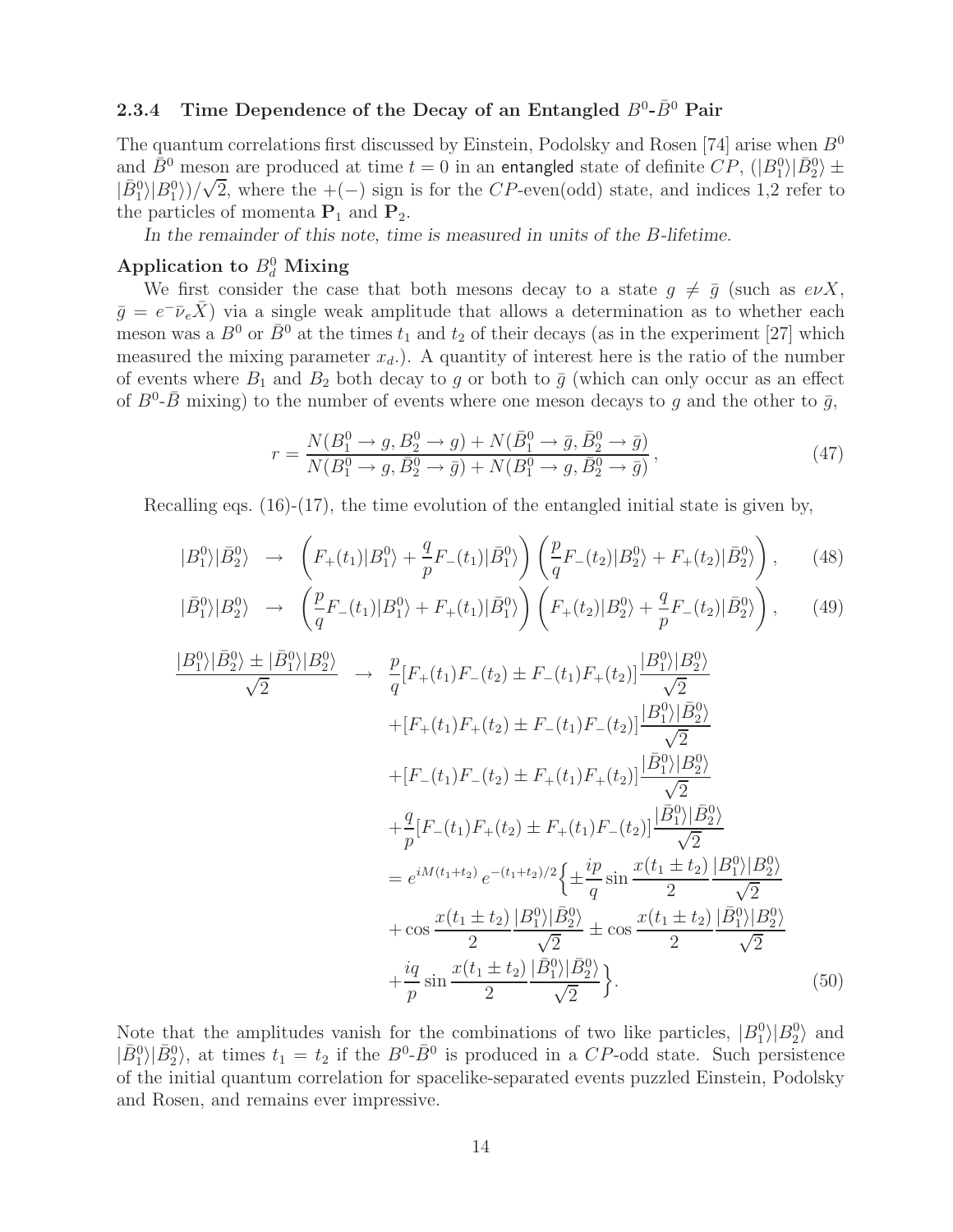With the good assumption that the total decay rates obey  $\Gamma[\bar{B}^0 \to \bar{g}] = \Gamma[B^0 \to g]$ , the time dependences of the rates for decays are,

$$
\Gamma[B_1^0(t_1) \to g] \Gamma[B_2^0(t_2) \to g] = \left| \frac{p}{q} [F_+(t_1)F_-(t_2) \pm F_-(t_1)F_+(t_2)] \frac{\langle g|B_1^0 \rangle \langle g|B_2^0 \rangle}{\sqrt{2}} \right|^2
$$
  
\n
$$
= \sin^2 \frac{x t_1 \pm x_2 t_2}{2} \frac{e^{-(t_1+t_2)} \Gamma^2 [B^0 \to g]}{2},
$$
\n
$$
\Gamma[\bar{B}_1^0(t_1) \to \bar{g}] \Gamma[\bar{B}_2^0(t_2) \to \bar{g}] = \left| \frac{q}{p} [F_-(t_1)F_+(t_2) \pm F_+(t_1)F_-(t_2)] \frac{\langle \bar{g}|\bar{B}_1^0 \rangle \langle \bar{g}|\bar{B}_2^0 \rangle}{\sqrt{2}} \right|^2
$$
  
\n
$$
= \Gamma[B_1^0(t_1) \to g] \Gamma[B_2^0(t_2) \to g],
$$
\n
$$
\Gamma[B_1^0(t_1) \to g] \Gamma[\bar{B}_2^0(t_2) \to \bar{g}] = \left| [F_+(t_1)F_+(t_2) \pm F_-(t_1)F_-(t_2)] \frac{\langle g|B_1^0 \rangle \langle \bar{g}|\bar{B}_2^0 \rangle}{\sqrt{2}} \right|^2
$$
  
\n
$$
= \cos^2 \frac{x t_1 \pm x_2 t_2}{2} \frac{e^{-(t_1+t_2)} \Gamma^2 [B^0 \to g]}{2},
$$
\n
$$
\Gamma[\bar{B}_1^0(t_1) \to \bar{g}] \Gamma[B_2^0(t_2) \to g] = \left| [F_-(t_1)F_-(t_2) \pm F_+(t_1)F_+(t_2)] \frac{\langle \bar{g}|\bar{B}_1^0 \rangle \langle g|B_2^0 \rangle}{\sqrt{2}} \right|^2
$$
\n(53)

$$
= \Gamma[B_1^0(t_1) \to g] \Gamma[\bar{B}_2^0(t_2) \to \bar{g}]. \tag{54}
$$

Note that

$$
\Gamma[B_1^0(t_1) \to g] \Gamma[B_2^0(t_2) \to g] + \Gamma[\bar{B}_1^0(t_1) \to \bar{g}] \Gamma[\bar{B}_2^0(t_2) \to \bar{g}] + \Gamma[B_1^0(t_1) \to g] \Gamma[\bar{B}_2^0(t_2) \to \bar{g}] \n+ \Gamma[\bar{B}_1^0(t_1) \to \bar{g}] \Gamma[B_2^0(t_2) \to g] = e^{-(t_1+t_2)} \Gamma^2[B^0 \to g],
$$
\n(55)

and that  $B_1$  and  $B_2$  cannot both decay to g (or to  $\bar{g}$ ) at the same time  $t_1 = t_2$  if they are in a CP-odd state.

For a total of  $N_0$  produced  $B^0$ - $\bar{B}^0$  pairs, the numbers of observed decay combinations would be,

$$
N(B_1^0 \to g, B_2^0 \to g) = N(\bar{B}_1^0 \to \bar{g}, \bar{B}_2^0 \to \bar{g})
$$
  
=  $N_0 \int_0^\infty dt_1 \int_0^\infty dt_2 \left[ \cos^2 \frac{x t_1}{2} \sin^2 \frac{x t_2}{2} + \sin^2 \frac{x t_1}{2} \cos^2 \frac{x t_2}{2} \pm 2 \cos \frac{x t_1}{2} \sin \frac{x t_1}{2} \cos \frac{x t_2}{2} \sin \frac{x t_2}{2} \right]$   

$$
\frac{e^{-(t_1+t_2)} \Gamma^2[B^0 \to g]}{2} = \frac{N_0 \Gamma^2[B^0 \to g]}{4} \frac{x^2 (2 \pm 1 + x^2)}{(1 + x^2)^2},
$$
(56)

$$
N(B_1^0 \to g, \bar{B}_2^0 \to \bar{g}) = N(\bar{B}_1^0 \to \bar{g}, B_2^0 \to g)
$$
  
=  $N_0 \int_0^\infty dt_1 \int_0^\infty dt_2 \left[ \cos^2 \frac{xt_1}{2} \cos^2 \frac{xt_2}{2} + \sin^2 \frac{xt_1}{2} \sin^2 \frac{xt_2}{2} \mp 2 \cos \frac{xt_1}{2} \sin \frac{xt_1}{2} \cos \frac{xt_2}{2} \sin \frac{xt_2}{2} \right]$   

$$
\frac{e^{-(t_1+t_2)} \Gamma^2[B^0 \to g]}{2} = \frac{N_0 \Gamma^2[B^0 \to g]}{4} = \frac{2 + x^2(2+1+x^2)}{(1+x^2)^2}.
$$
 (57)

As expected,

$$
N(B_1^0 \to g, B_2^0 \to g) + N(\bar{B}_1^0 \to \bar{g}, \bar{B}_2^0 \to \bar{g}) + N(B_1^0 \to g, \bar{B}_2^0 \to \bar{g}) + N(B_1^0 \to g, \bar{B}_2^0 \to \bar{g})
$$
  
=  $N_0 \Gamma^2 [B^0 \to g].$  (58)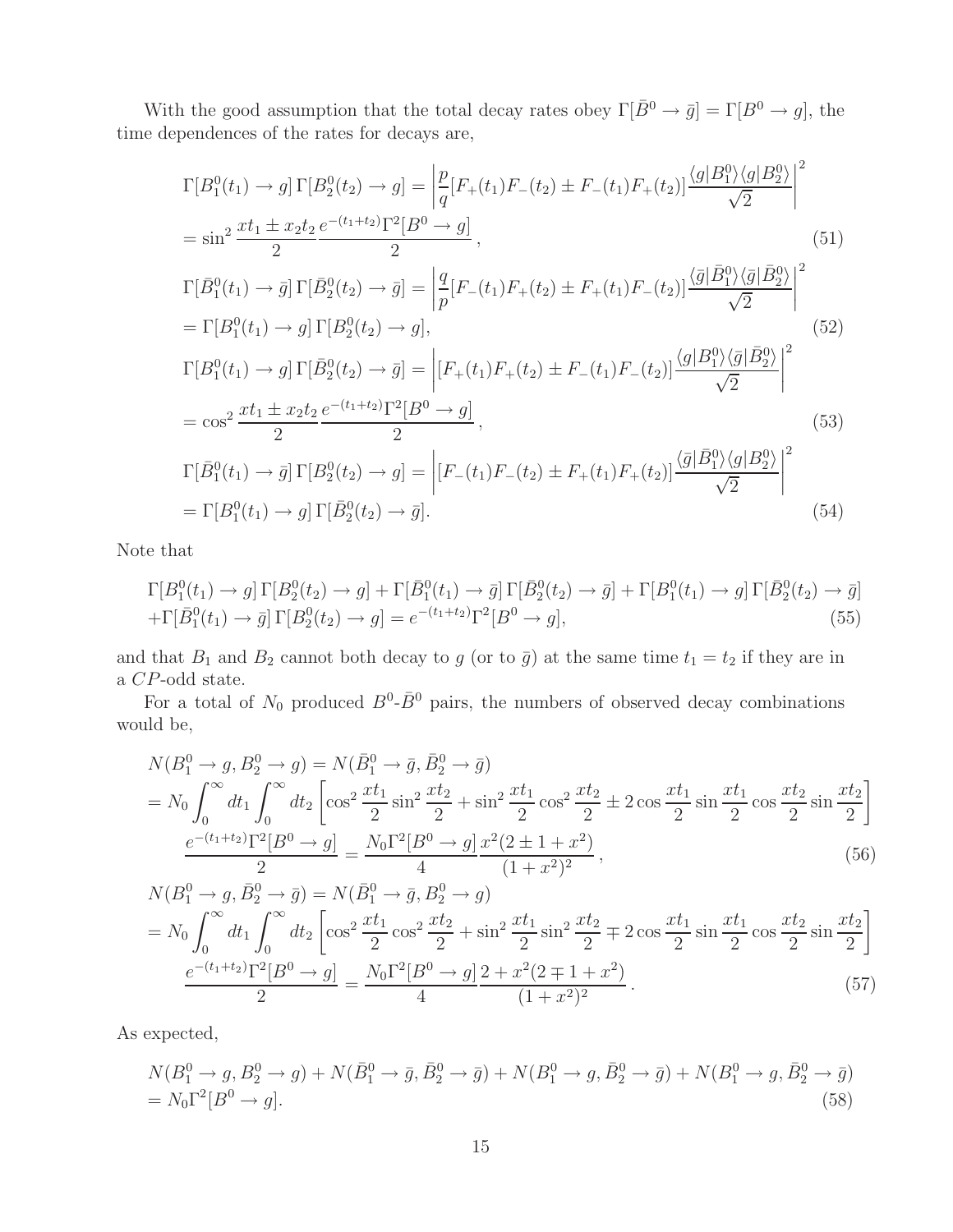Then, (as in the Appendix of  $[62]$  with  $y = 0$ ),

$$
r = \frac{N(B_1^0 \to g, B_2^0 \to g) + N(\bar{B}_1^0 \to \bar{g}, \bar{B}_2^0 \to \bar{g})}{N(B_1^0 \to g, \bar{B}_2^0 \to \bar{g}) + N(B_1^0 \to g, \bar{B}_2^0 \to \bar{g})} = \frac{x^2(2 \pm 1 + x^2)}{2 + x^2(2 \mp 1 + x^2)},
$$
(59)

which has nontrivial dependence on x for the  $B_d^0$ - $\bar{B}_d^0$  system (but not for the  $B_s^0$ - $\bar{B}_s^0$  system where  $x_s \gg 1$ ).

#### **Application to Method 4**

We next consider the case that meson  $B_1$  decays to a CP-eigenstate f at time  $t_1$  (in units of the B-lifetime) as in method 4 for the study of  $CP$  violation in the  $B^0$ - $\bar{B}^0$  system, while meson  $B_2$  decays to a state  $g \neq \overline{g}$  (such as  $g = e^+ \nu_e X$ ) via a single weak amplitude that allows a determination as to whether the second meson was a  $B^0$  or  $\bar{B}^0$  at the time  $t_2$ of its decay. The CP-violating decay asymmetry is then [50, 62],

$$
A(t_1, t_2) = \frac{\Gamma[B_1(t_1) \to f] \Gamma[\bar{B}_2^0(t_2) \to \bar{g}] - \Gamma[B_1(t_1) \to f] \Gamma[B_2^0(t_2) \to g]}{\Gamma[B_1(t_1) \to f] \Gamma[\bar{B}_2^0(t_2) \to \bar{g}] + \Gamma[B_1(t_1) \to f] \Gamma[B_2^0(t_2) \to g]}.
$$
(60)

where  $B_1$  could be either  $B_1^0$  or  $\bar{B}_1^0$ .

Recalling eqs. (48)-(50), the products of the decay rates are,

$$
\Gamma[B_1(t_1) \to f] \Gamma[\bar{B}_2^0(t_2) \to \bar{g}] = \left| [F_+(t_1)F_+(t_2) \pm F_-(t_1)F_-(t_2)] \frac{\langle f|B_1^0 \rangle \langle \bar{g}| \bar{B}_2^0 \rangle}{\sqrt{2}} \right| \n+ \frac{q}{p} [F_-(t_1)F_+(t_2) \pm F_+(t_1)F_-(t_2)] \frac{\langle f|B_1^0 \rangle \langle \bar{g}| \bar{B}_2^0 \rangle}{\sqrt{2}} \right|^2, \n= \left| \cos \frac{x(t_1 \pm t_2)}{2} + \frac{iq \langle f| \bar{B}_1^0 \rangle}{p \langle f|B_1^0 \rangle} \sin \frac{x(t_1 \pm t_2)}{2} \right|^2 \frac{e^{-(t_1+t_2)} \Gamma[B^0 \to f] \Gamma[\bar{B}^0 \to \bar{g}]}{2} \n= [1 + \sin 2\varphi \sin(xt_1 \pm xt_2)] \frac{e^{-(t_1+t_2)} \Gamma[B^0 \to f] \Gamma[B^0 \to g]}{2},
$$
\n(61)

where  $2\varphi$  is the phase of the ratio  $q\langle f|\bar{B}_1^0\rangle/p\langle f|B_1^0\rangle = \alpha_f = e^{2i\varphi}$  (recalling eqs. (38)-(39)), and we have assumed that  $\Gamma[\bar{B}^0 \to \bar{g}] = \Gamma[B^0 \to g]$ . Similarly,

$$
\Gamma[B_1(t_1) \to f] \Gamma[B_2^0(t_2) \to g] = \left| \frac{p}{q} [F_+(t_1)F_-(t_2) \pm F_-(t_1)F_+(t_2)] \frac{\langle f|B_1^0\rangle \langle g|B_2^0\rangle}{\sqrt{2}} \right|
$$
  
+ 
$$
[F_-(t_1)F_-(t_2) \pm F_+(t_1)F_+(t_2)] \frac{\langle f|B_1^0\rangle \langle g|B_2^0\rangle}{\sqrt{2}} \right|^2,
$$
  
= 
$$
\left| \frac{ip \langle f|B_1^0\rangle}{q \langle f|B_1^0\rangle} \sin \frac{x(t_1 \pm t_2)}{2} + \cos \frac{x(t_1 \pm t_2)}{2} \right|^2 \frac{e^{-(t_1+t_2)} \Gamma[B^0 \to f] \Gamma[B^0 \to g]}{2}
$$
  
= 
$$
[1 - \sin 2\varphi \sin(xt_1 \pm xt_2)] \frac{e^{-(t_1+t_2)} \Gamma[B^0 \to f] \Gamma[B^0 \to g]}{2}, \tag{62}
$$

noting that  $p\langle f|B_1^0\rangle/q\langle f|\bar{B}_1^0\rangle = \bar{\alpha}_f = e^{-2i\varphi}$  so  $\text{Re}(ip\langle f|B_1^0\rangle/q\langle f|\bar{B}_1^0\rangle) = -\sin 2\varphi$ . Thus, the decay asymmetry is,

$$
A(t_1, t_2) = \sin 2\varphi \sin(x t_1 \pm x t_2). \tag{63}
$$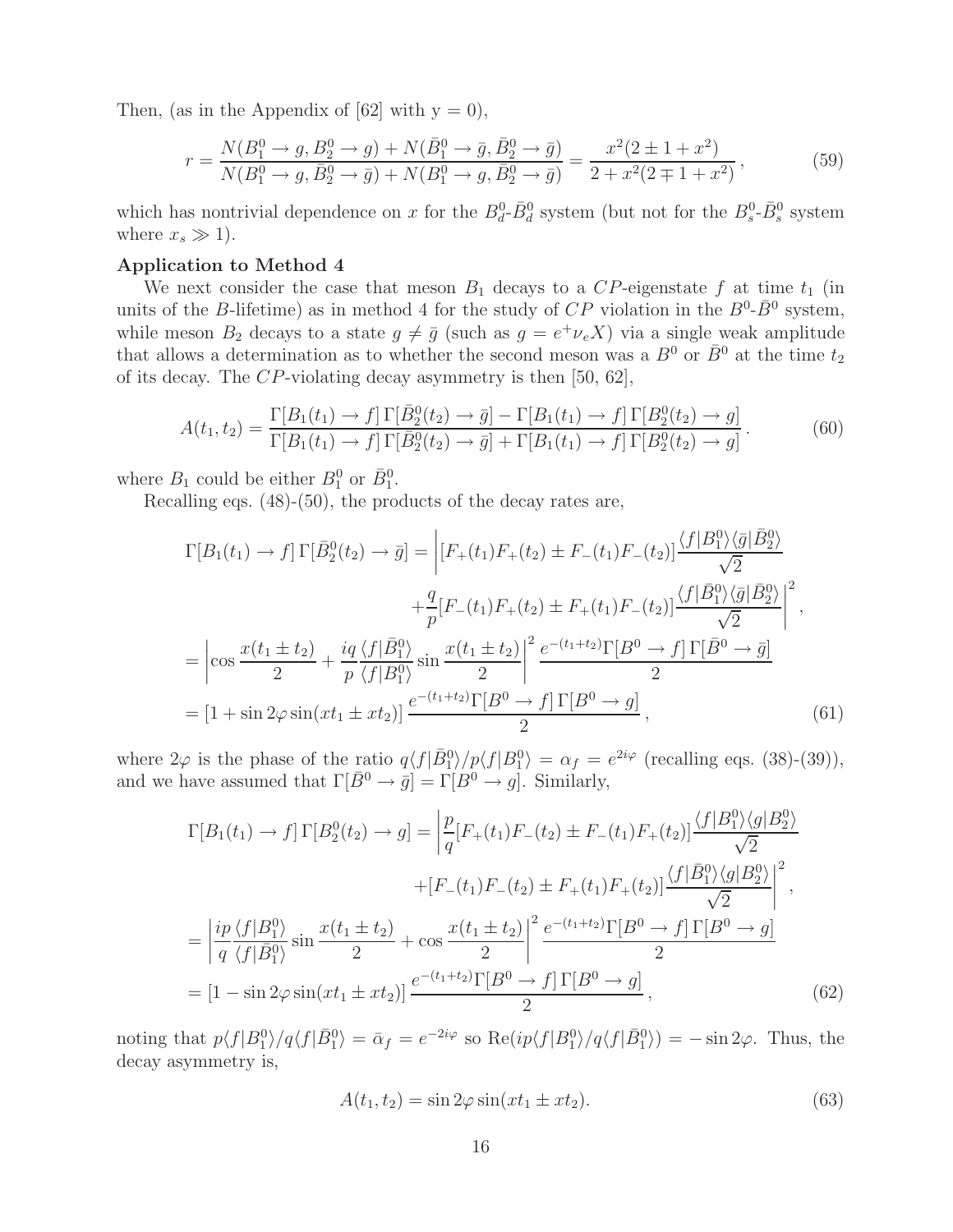If both B's decay at the same time, one must be a  $B^0$  and the other a  $\bar{B}^0$ , and there can be no decay asymmetry at such times, since  $\Gamma[B^0 \to f] \Gamma[\bar{B}^0 \to \bar{g}] = \Gamma[\bar{B}^0 \to f] \Gamma[B^0 \to g]$ . But, when decay time  $t_1$  differs from  $t_2$ , the particle can have mixed into any of the four combinations  $B_1^0B_2^0$ ,  $\bar{B}_1^0B_2^0$ ,  $B_1^0\bar{B}_2^0$  and  $\bar{B}_1^0\bar{B}_2^0$ , and the interference among the four decay amplitudes leads to a nonzero decay asymmetry.

If the detector cannot determine the decay times  $t_1$  and  $t_2$ , it could still observe the time-integrated decay rates,

$$
\int_0^{\infty} \int_0^{\infty} \Gamma[B_1(t_1) \to f] \Gamma[\bar{B}_2^0(t_2) \to \bar{g}] dt_1 dt_2 =
$$
\n
$$
= \int_0^{\infty} \int_0^{\infty} (1 + \sin 2\varphi \sin(x t_1 \pm x t_2)) \frac{e^{-(t_1 + t_2)} \Gamma[B^0 \to f] \Gamma[B^0 \to g]}{2} dt_1 dt_2
$$
\n
$$
= \left(1 + \sin 2\varphi \frac{x^2 (1 \pm 1)}{(1 + x^2)^2}\right) \frac{\Gamma[B^0 \to f] \Gamma[B^0 \to g]}{2}, \tag{64}
$$

$$
\int_0^\infty \int_0^\infty \Gamma[B_1(t_1) \to f] \Gamma[B_2^0(t_2) \to \bar{g}] dt_1 dt_2 =
$$
\n
$$
= \int_0^\infty \int_0^\infty (1 - \sin 2\varphi \sin(x t_1 \pm x t_2)) \frac{e^{-(t_1 + t_2)} \Gamma[B^0 \to f] \Gamma[B^0 \to g]}{2} dt_1 dt_2
$$
\n
$$
= \left(1 - \sin 2\varphi \frac{x^2 (1 \pm 1)}{(1 + x^2)^2}\right) \frac{\Gamma[B^0 \to f] \Gamma[B^0 \to g]}{2}, \tag{65}
$$

and the time-integrated asymmetry would be,

$$
A = (1 \pm 1)\sin 2\varphi \frac{x}{(1+x^2)^2},
$$
\n(66)

which vanishes if the B's were produced in a CP-odd state, as occurs at an  $e^+e^-$  collider operated at the  $\Upsilon(4S)$  resonance, where the B-production rate is maximal. In this case, the B's are so slowly moving in the laboratory that their decay times cannot be resolved, and measurements of CP violation could not be made. To avoid this limitation, so-called asymmetric  $e^+e^-$  colliders were built, following a suggestion by Oddone [75], such that the  $e^+e^-$  center of mass has sufficient velocity in the lab that the decay points of both mesons  $B_1$  and  $B_2$  can be reconstructed, and time-dependent analyses performed, as in [9, 10].

We can say that the Einstein-Podolsky-Rosen effect required that asymmetric  $e^+e^-$  colliders to be built for CP violation to be observable in the  $B^0$ - $\bar{B}^0$  system.

# **2.4** Method 1: B Decays to  $D^0X$ ,  $\bar{D}^0X$ , and  $D_{1,2}^0X$  where  $X \neq \bar{X}$

When a B meson (*i.e.*, one that contains a  $\bar{b}$ -quark) decays to  $\bar{D}^0 X$  via a spectator graph (graphs I and II of Fig. 6 in Appendix A) this involves a  $\bar{b} \to \bar{c}$  transition, and hence no weak phase:

$$
A(B \to \bar{D}^0 X) = |A_{\bar{f}}| e^{i\delta_{\bar{f}}}, \qquad (67)
$$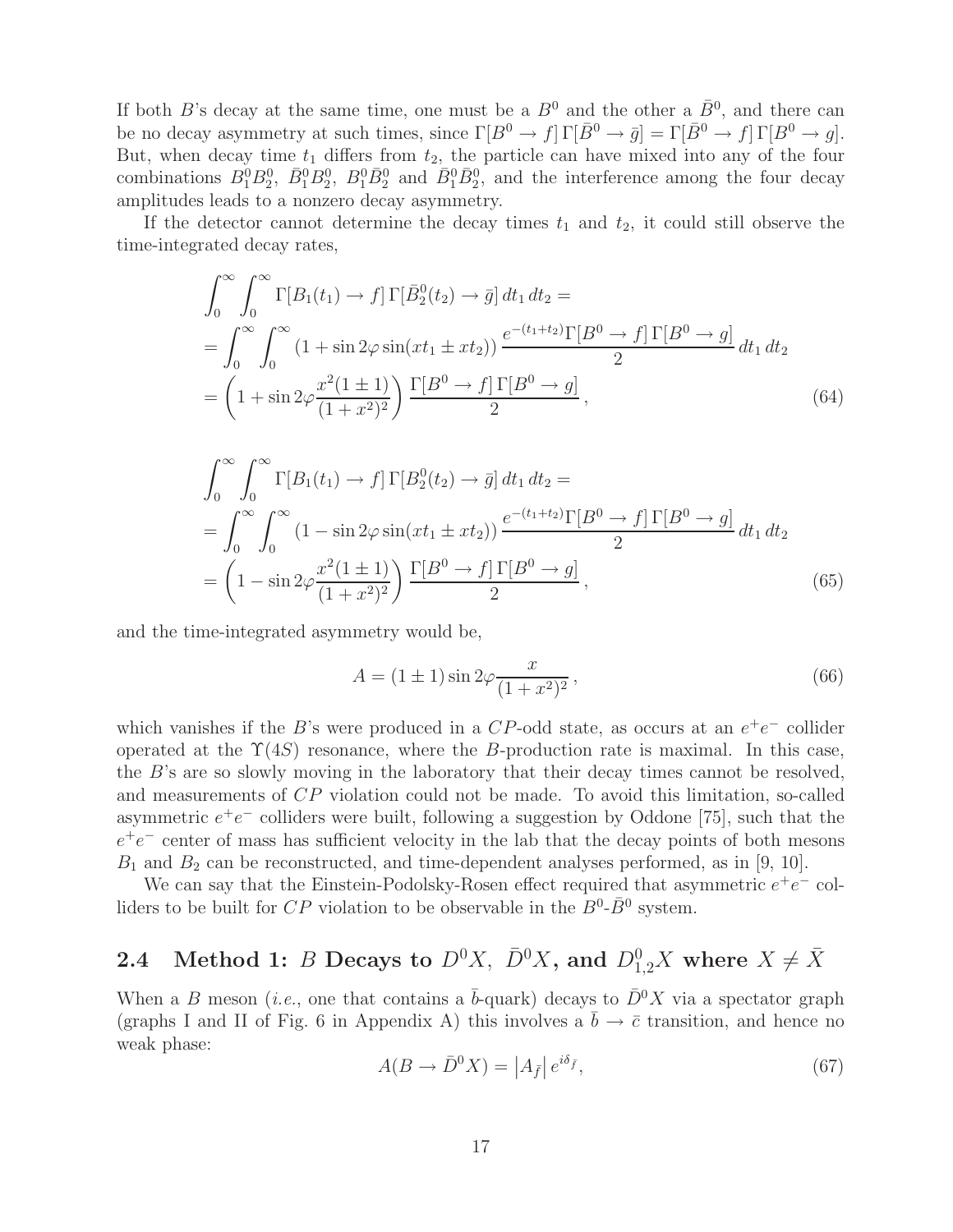where  $\delta_{\bar{f}}$  is a final-state strong-interaction phase. But when a B meson decays to  $D^0X$  this involves the transition  $\bar{b} \to \bar{u}$  and hence the weak phase  $-\phi_{ub}$  appears in the amplitude,

$$
A(B \to D^0 X) = |A_f| e^{-i\phi_{ub}} e^{i\delta_f}, \qquad (68)
$$

The two amplitudes  $A_f$  and  $A_{\bar{f}}$  interfere when the D forms one of the CP eigenstates  $D_{1,2}^0 = (D^0 \pm \bar{D}^0)/\sqrt{2},$ 

$$
A(B \to D_{1,2}^0 X) = (|A_f| \, e^{-i\phi_{ub}} e^{i\delta_f} \pm |A_{\bar{f}}| \, e^{i\delta_{\bar{f}}})/\sqrt{2}.
$$
 (69)

In eqs. (67-68) we have supposed that all graphs contributing to each decay have the same weak phases (which is not necessarily true, as discussed below).

When  $X \neq X$  the decays are self-tagging as to whether the parent was a B or a B. Then, even for neutral B's there is no effect due to mixing on the observed decay rates. Method 1 could be used at a symmetric  $e^+e^-$  collider without the penalty due to mixing of methods 2-6.

Assuming equal production rates for  $B$  and  $\overline{B}$  the decay rates are proportional to the number of decays observed. We can therefore measure,

$$
\Gamma(B \to \bar{D}^0 X) = \Gamma(\bar{B} \to D^0 \bar{X}) \propto |A_{\bar{f}}|^2,
$$
  
\n
$$
\Gamma(B \to D^0 X) = \Gamma(\bar{B} \to \bar{D}^0 \bar{X}) \propto |A_f|^2,
$$
  
\n
$$
\Gamma(B \to D_{1,2}^0 X) \propto (|A_{\bar{f}}|^2 + |A_f|^2)/2 \pm |A_{\bar{f}}| |A_f| \cos(\phi_{ub} + \delta),
$$
  
\n
$$
\Gamma(\bar{B} \to D_{1,2}^0 \bar{X}) \propto (|A_{\bar{f}}|^2 + |A_f|^2)/2 \pm |A_{\bar{f}}| |A_f| \cos(\phi_{ub} - \delta),
$$
\n(70)

recalling eq. (30), and defining  $\delta = \delta_{\bar{f}} - \delta_f$  as the strong-interaction phase difference.

Thus there are eight possible measurements depending on the four quantities  $|A_{\bar{f}}|, |A_{f}|,$  $\cos(\phi_{ub} + \delta)$  and  $\cos(\phi_{ub} - \delta)$ . Therefore we can deduce  $|\phi_{ub} \pm \delta|$  and hence determine  $\phi_{ub}$ up to a fourfold ambiguity,

$$
\phi_{ub} = \frac{\pm |\phi_{ub} + \delta| \pm |\phi_{ub} - \delta|}{2}.
$$
\n(71)

The strong phase difference  $\delta$  depends on the particular final state  $D^0X$  studied, so if these measurements can be carried out for different  $X$  the discrete ambiguity may be removable.

In contrast to sec. 2.3.1 where only two rate measurements were considered, the use of 4-8 measurements in the present method permits  $\phi_{ub}$  to be determined whether on not the strong interaction phase difference  $\delta$  is nonvanishing. Indeed, it would be preferable if  $\delta$  were zero, as the discrete ambiguity is only twofold in this case.

We now consider examples of particular decay modes that might be used to implement this procedure. First, we consider the question of identifying the  $\tilde{CP}$  eigenstates  $D_{1,2}^0$ . From Table 8 of Appendix A in which the basic two-body decays of the  $D^0$  are listed we infer that the  $CP$ (even) state  $D_1^0$  can decay according to,

$$
D_1^0 \to \pi^+ \pi^-, \ K^+ K^-, \ K_S^0 K_S^0, \ K_L^0 K_L^0, \ K_L^0 \pi^0, \ K_L^0 \eta, \ K_L^0 \rho^0, \ K_L^0 \omega, \ K_L^0 \phi, \ etc.
$$
 (72)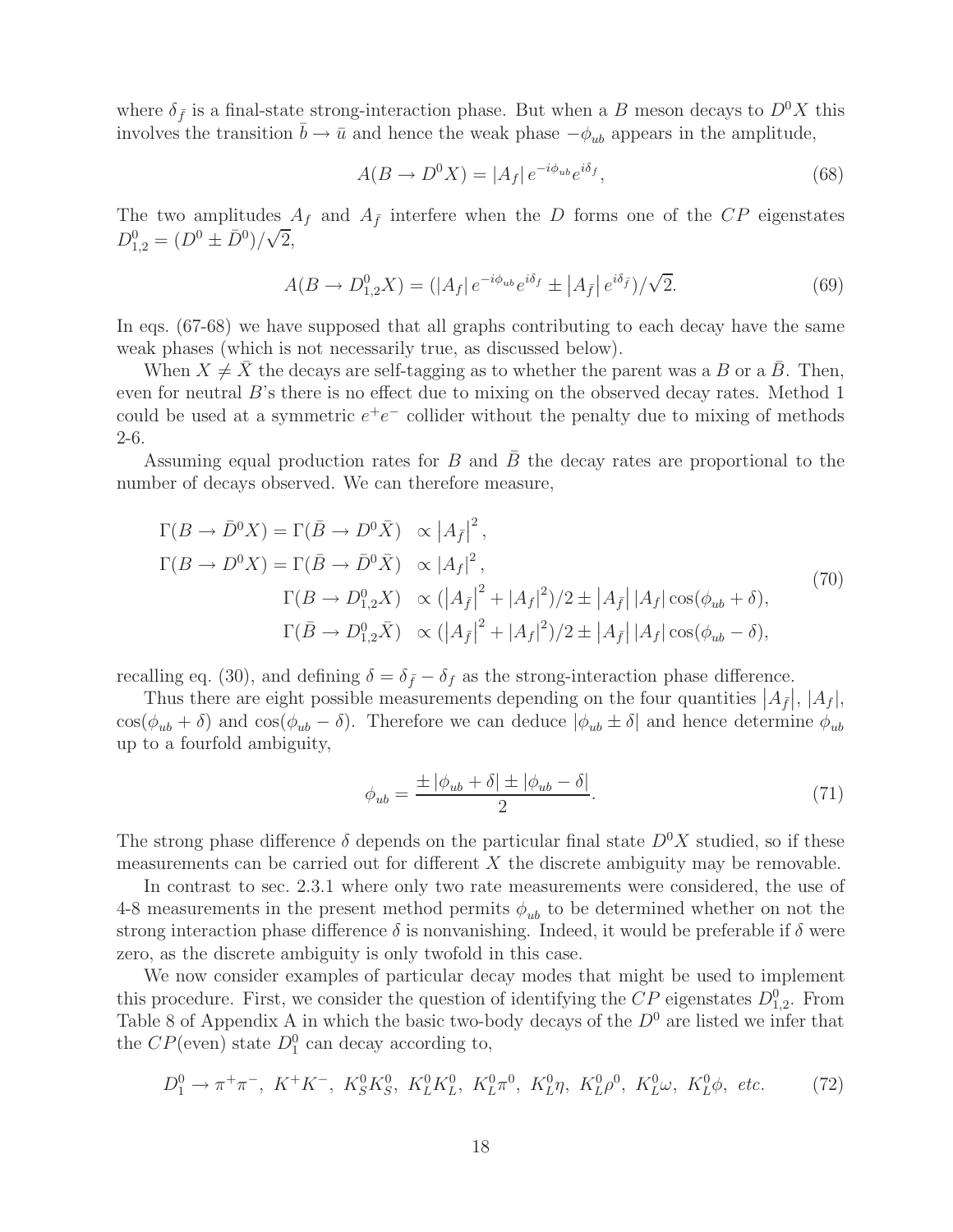and the  $CP$ -odd state  $D_2^0$  can decay to,

$$
D_2^0 \to K_S^0 \pi^0, \ K_S^0 \eta, \ K_S^0 K_L^0, \ K_S^0 \rho^0, \ K_S^0 \omega, \ K_S^0 \phi, \ etc.
$$
 (73)

Several of the decays of the  $D_2^0$  have been observed, and the fraction of  $D^0$ 's that decay as  $D_2^0$ is at least 2%. However, all  $\overline{D}_2^0$  decays except  $K_S^0 \rho^0 \to \pi^+ \pi^- \pi^+ \pi^-$  and  $K_S^0 \phi \to \pi^+ \pi^- K^+ K^$ involve at least two final-state photons. If we suppose that only all-charged final-states will be reconstructed at a hadron collider, then only about 0.5% of all  $D^{0}$ 's will decay to identifiable  $D_2^0$  modes. The  $D_1^0$  decays predominantly to all-charged daughters, but again only about 0.5% of all  $D^0$ 's will decay to identifiable  $D_1^0$  modes. In sum, about 2-5% of  $D^0$ 's might be usable for the  $D_{1,2}^0$  analysis at an  $e^+e^-$  collider, but only about 1% at a hadron collider.

In principle, the decays  $B \to D^{*0}X$  decays are also usable for the present analysis as In principle, the de<br>  $D_{1,2}^{*0} = (D^{*0} \pm \bar{D}^{*0})/\sqrt{2}$ 2 are  $CP$ (even) and (odd) eigenstates, respectively. However, in the decays  $D^{*0} \to D^0 \pi^0$  and  $D^0 \gamma$  the final-state orbital angular momentum is one in both cases and so the CP eigenstates decay according to,

$$
D_1^{*0} \to D_1^0 \pi^0, \qquad \text{but} \qquad D_1^{*0} \to D_2^0 \gamma, \qquad etc. \tag{74}
$$

Hence, the  $D_{1,2}^{*0}$  states can only be correctly identified if the single  $\gamma$  can be distinguished from the  $\pi^0$ . As both the  $\gamma$  and  $\pi^0$  are quite soft this may be possible at an  $e^+e^-$  collider but is problematic at a hadron collider.

Finally we consider specific B-decay modes that are suitable for method 1. Referring to Tables 2-5 in Appendix A, we find the following candidates,

$$
B_u^+ \to \begin{cases} \bar{D}^0 \pi^+ & [\text{I}_F, \text{II}_F] \\ D^0 \pi^+ & [\text{II}_D, \text{III}_D] \end{cases}, \qquad \begin{cases} \bar{D}^0 K^+ & [\text{I}_S, \text{II}_S] \\ D^0 K^+ & [\text{II}_S, \text{III}_S] \end{cases},
$$
  
\n
$$
B_s^0 \to \begin{cases} \bar{D}^0 K^{\star 0} & [\text{II}_S] \\ \bar{D}^0 K^{\star 0} & [\text{II}_F] \\ D^0 K^{\star 0} & [\text{II}_D] \end{cases},
$$
  
\n
$$
B_c^+ \to \begin{cases} \bar{D}^0 D^+ & [\text{II}_F, \text{III}_F] \\ D^0 D^+ & [\text{II}_F, \text{III}_F] \\ D^0 D^+ & [\text{I}_D, \text{II}_D] \end{cases}, \qquad \begin{cases} \bar{D}^0 D_s^+ & [\text{II}_S, \text{III}_S] \\ D^0 D_s^+ & [\text{I}_S, \text{II}_S] \end{cases}.
$$
  
\n(75)

The Roman numerals refer to the type of graph, as shown in Fig. 6 of Appendix A, and the subscripts F, S, and D refer to CKM-favored (order  $\lambda^2$ ), -suppressed (order  $\lambda^3$ ), and -doubly-suppressed (order  $\lambda^4$ ), respectively. In addition, b-baryons have suitable modes, such as  $\Lambda_b^0$  (udb)  $\to \Lambda D^0(\overline{D}^0)$ ,  $\Lambda_b^+(udb) \to \Sigma^+ D^0(\overline{D}^0)$ ,  $\Sigma_b^0$  (usb)  $\to \Xi^0 D^0(\overline{D}^0)$ , *etc.* [57], which we will not discuss further.

Among the candidate B-meson decays, only  $B_d^0 \to D^0(\bar{D}^0)K^{\star0}$  is ideally suited for method 1, as only one graph contributes to each decay and these are both singly CKMsuppressed type-II (color-suppressed) spectator graphs. These decays have not yet been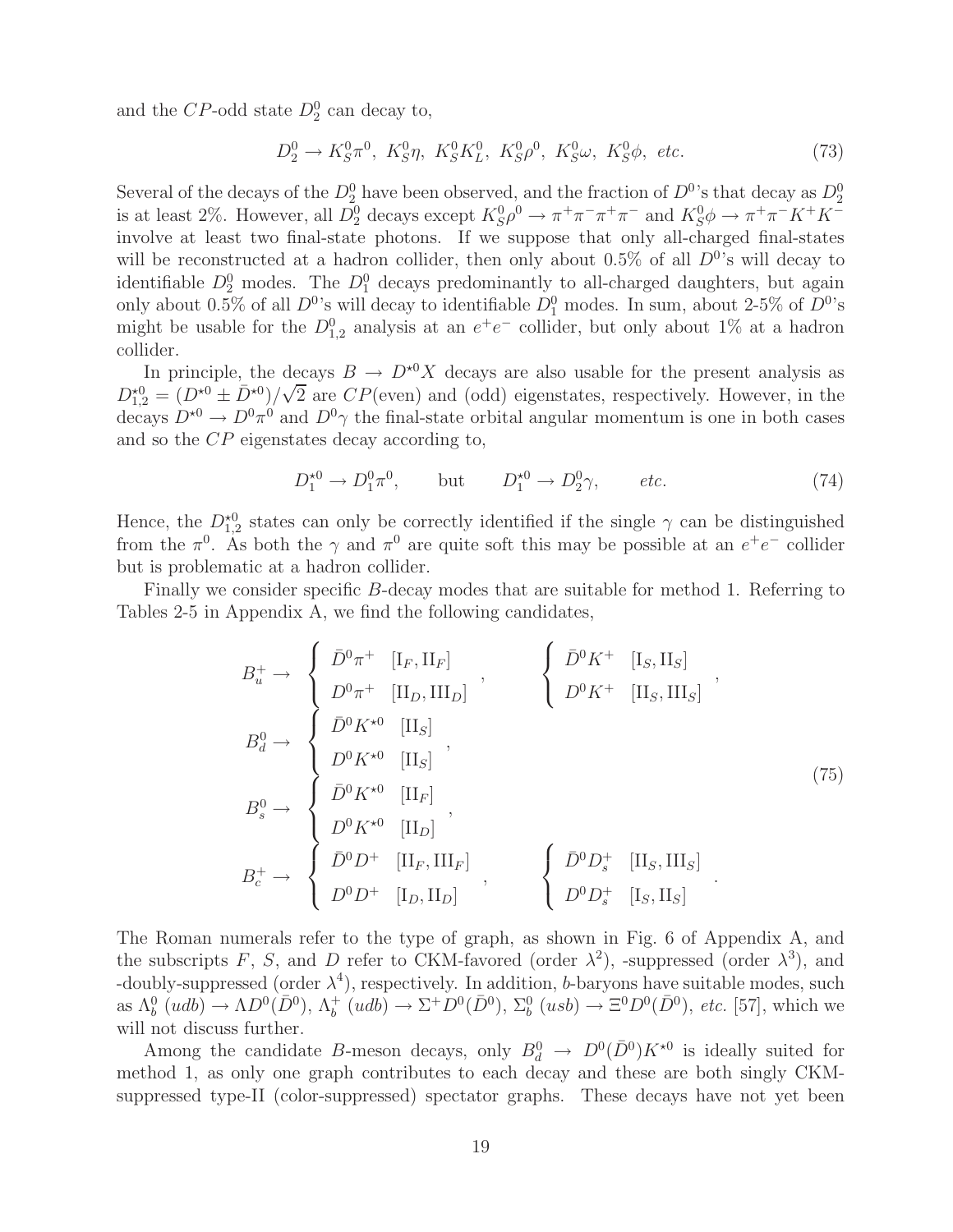observed, but should have branching ratios of order  $10^{-5}$ . If only about 1% of the decays are useful for the  $D_{1,2}^0$  analysis, the effective branching ratio is about  $10^{-7}$ . So at least  $10^9$  B's must be produced to carry out method 1. Some advantage is gained by considering several channels, but since the strong phase difference varies from channel to channel, there must be enough events in each channel to carry out the analysis separately before results for  $\phi_{ub}$ can be combined. Hence, method 1 may be out of range of  $e^+e^-$  B factories with luminosity of  $3 \times 10^{33}$  cm<sup>-2</sup>sec<sup>-1</sup>, even though the method is well-suited in principle to them.

The other five candidate decay pairs listed above all suffer from the rate for  $D^0 X$  being at least an order of magnitude less than that for  $\bar{D}^0 X$  (or *vice versa*), so the interference term in  $D_{1,2}^0 X$  is quite small. However, the branching fraction for  $B^+ \to D^0 K^+$  is likely to be very similar to that for  $B_d^0 \to D^0 K^{*0}$ . Since the statistical accuracy of method 1 is largely set by the number of events of whichever of  $D^0X$  or  $D^0X$  has the lower branch, we conclude that  $B^+ \to D^0(\bar{D}^0)K^+$  is about as useful as  $B_d^0 \to D^0(\bar{D}^0)K^{*0}$ .

If  $B_c$  mesons were produced as copiously as  $B^+$  and  $B_d^0$  then the decay pair  $B_c^+ \rightarrow$  $D^0(\bar{D}^0)D_s^+$  would be also be useful. However,  $B_c$  production is likely to be suppressed at both  $e^+e^-$  and hadron colliders.

### **2.5** Method 2: Neutral B-Meson Decays to f and  $\bar{f}$  where  $f \neq \bar{f}$

In the second method the needed interference arises from mixing of a  $B^0$  and  $\bar{B}^0$ . The analysis is more straightforward if the final state f is not self conjugate  $(f \neq \hat{f})$ , but then both the  $B^0$  and  $\bar{B}^0$  must decay to both f and  $\bar{f}$ .

As for decay pairs suitable for method 1, one of the decay pairs (here called  $\bar{f}$ ) proceeds via a  $\bar{b} \to \bar{c}$  transition, and the other  $(f)$  via  $\bar{b} \to \bar{u}$ . So we may write,

$$
A(B^{0} \to \bar{f}) = |A_{\bar{f}}| e^{i\delta_{\bar{f}}},
$$
  
\n
$$
A(B^{0} \to f) = |A_{f}| e^{-i\phi_{ub}} e^{i\delta_{f}},
$$
  
\n
$$
A(\bar{B}^{0} \to f) = |A_{\bar{f}}| e^{i\delta_{\bar{f}}},
$$
  
\n
$$
A(\bar{B}^{0} \to \bar{f}) = |A_{f}| e^{i\phi_{ub}} e^{i\delta_{f}},
$$
\n(76)

using eq. (30). In writing this we must be able to assume that each amplitude is dominated by a single weak phase.

Due to mixing, a particle that was created as a  $B^0$  (or  $\bar{B}^0$ ) at  $t = 0$  has evolved by time t to the state we label as  $B^0(t)$  (or  $\bar{B}^0(t)$ ) according to,

$$
B^{0}(t) = e^{-iMt}e^{-t/2}[\cos(xt/2)|B^{0}\rangle + ie^{2i\phi_{M}}\sin(xt/2)|\bar{B}^{0}\rangle],
$$
  
\n
$$
\bar{B}^{0}(t) = e^{-iMt}e^{-t/2}[ie^{-2i\phi_{M}}\sin(xt/2)|B^{0}\rangle + \cos(xt/2)|\bar{B}^{0}\rangle],
$$
\n(77)

where throughout this paper we measure time in units of the relevant B lifetime,  $x = \Delta M/\Gamma$ is the mixing parameter, and the relative amount of  $|B^0\rangle$  and  $|\bar{B}^0\rangle$  in the weak eigenstate  $B_S^0$  is given by a pure phase coming from the box diagram [11], where,

$$
\phi_M = \begin{cases} \phi_{td}, & \text{for } B_d^0 \\ \phi_{ts} \approx 0, & \text{for } B_s^0 \end{cases}
$$
 (78)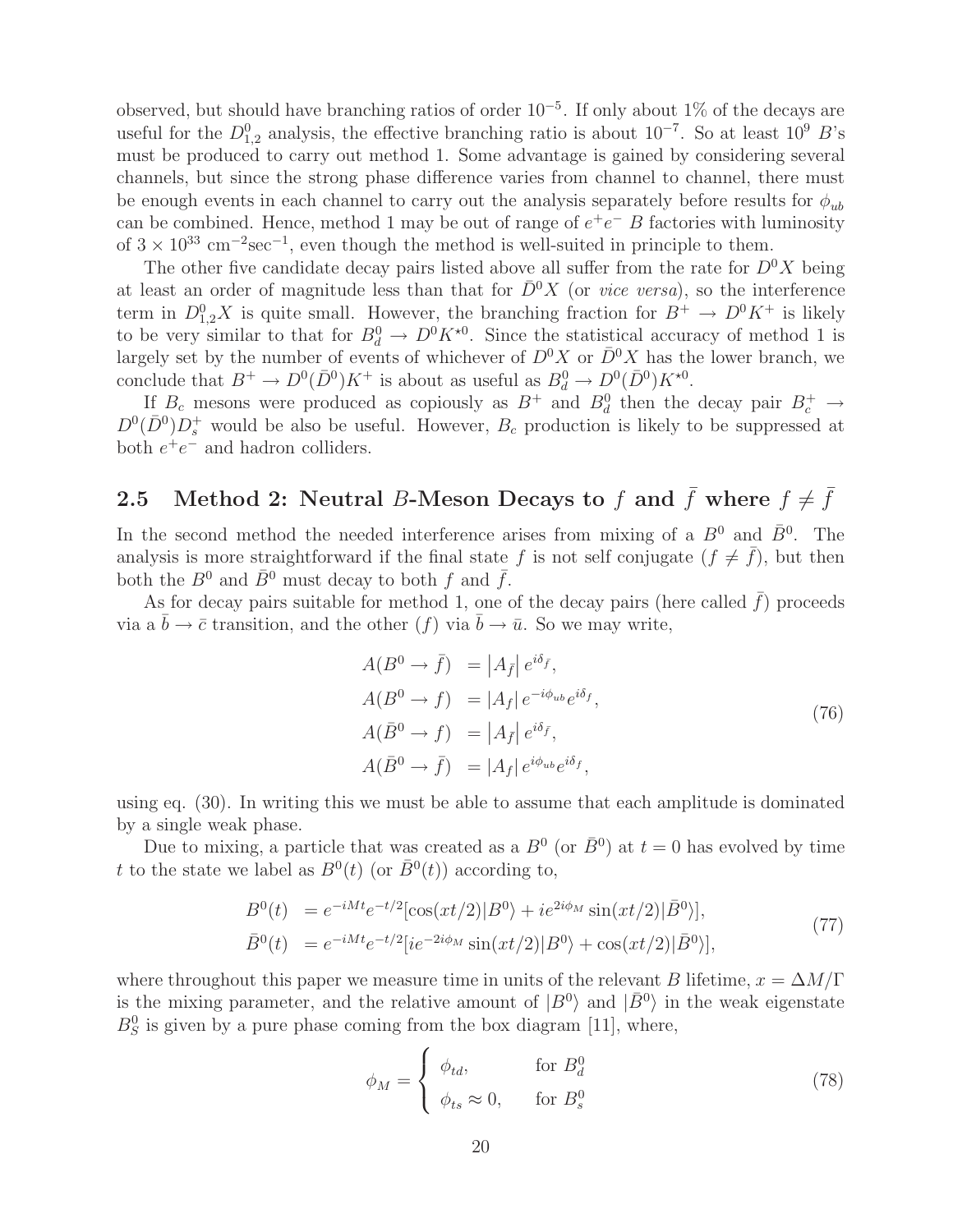The four time-dependent decay rates are then,

$$
\Gamma(B^{0}(t) \to \bar{f}) \propto e^{-t} [|A_{\bar{f}}|^{2} \cos^{2}(xt/2) + |A_{f}|^{2} \sin^{2}(xt/2) - \overline{S} \sin(xt)],
$$
  
\n
$$
\Gamma(B^{0}(t) \to f) \propto e^{-t} [|A_{f}|^{2} \cos^{2}(xt/2) + |A_{\bar{f}}|^{2} \sin^{2}(xt/2) - S \sin(xt)],
$$
  
\n
$$
\Gamma(\bar{B}^{0}(t) \to f) \propto e^{-t} [|A_{\bar{f}}|^{2} \cos^{2}(xt/2) + |A_{f}|^{2} \sin^{2}(xt/2) + S \sin(xt)],
$$
  
\n
$$
\Gamma(\bar{B}^{0}(t) \to \bar{f}) \propto e^{-t} [|A_{f}|^{2} \cos^{2}(xt/2) + |A_{\bar{f}}|^{2} \sin^{2}(xt/2) + \overline{S} \sin(xt)],
$$
\n(79)

where  $\delta = \delta_{\bar{f}} - \delta_f$  is the strong-interaction phase difference, and

$$
\overline{S} = |A_f| |A_{\overline{f}}| \sin(2\phi_M + \phi_{ub} - \delta), \quad \text{and} \quad S = |A_f| |A_{\overline{f}}| \sin(2\phi_M + \phi_{ub} + \delta). \tag{80}
$$
  
For eventual Fourier analysis it is preferable to write eqs. (79) as,

$$
\Gamma(B^0(t) \to \bar{f}) \propto e^{-t}[K + C\cos(xt) - \overline{S}\sin(xt)],
$$
  
\n
$$
\Gamma(B^0(t) \to f) \propto e^{-t}[K - C\cos(xt) - S\sin(xt)],
$$
  
\n
$$
\Gamma(\bar{B}^0(t) \to f) \propto e^{-t}[K + C\cos(xt) + S\sin(xt)],
$$
  
\n
$$
\Gamma(\bar{B}^0(t) \to \bar{f}) \propto e^{-t}[K - C\cos(xt) + \overline{S}\sin(xt)],
$$
\n(81)

where,

$$
K = (|A_{\bar{f}}|^2 + |A_f|^2)/2, \quad \text{and} \quad C = (|A_{\bar{f}}|^2 - |A_f|^2)/2. \tag{82}
$$

From measurement of these four time-dependent decay rates one deduces the four quantities  $|A_f|$ ,  $|A_{\bar{f}}|$ ,  $\sin(2\phi_M + \phi_{ub} + \delta)$ , and  $\sin(2\phi_M + \phi_{ub} - \delta)$ . Thus, we can measure  $|\pi/2 - 2\phi_M - \phi_{ub} \pm \delta|$ , and thereby determine  $2\phi_M + \phi_{ub}$  up to a fourfold ambiguity,

$$
2\phi_M + \phi_{ub} = \frac{\pi \pm |\pi/2 - 2\phi_M - \phi_{ub} + \delta| \pm |\pi/2 - 2\phi_M - \phi_{ub} \pm \delta|}{2}.
$$
 (83)

As for method 1, the use of four rate measurements permits the weak phase  $2\phi_M + \phi_{ub}$  to be extracted even when the strong phase difference  $\delta$  vanishes.

To carry out the above analysis we must know for each decay whether the B was created as a  $B^0$  or a  $\bar{B}^0$ . The decays are not self tagging since both  $B^0$  and  $\bar{B}^0$  can decay to both f and  $\bar{f}$ , so in method 2 (as well as methods 3-6) one must tag the particle/antiparticle character of the second  $B$  in the event. As that  $B$  may also be subject to mixing, a dilution of the statistical power of the method results. In particular, it is well-known that at an  $e^+e^$ collider when the B-B pair is produced in a C-odd state the interesting terms in  $sin(xt)$  in eqs.  $(83)$  cannot be measured unless the B's have relativistic velocity in the lab frame. This "penalty" due to mixing can only be overcome by use of an asymmetric  $e^+e^-$  collider if the center-of-mass energy is that of the  $\Upsilon(4S)$ .

From Tables 3 and 4 of Appendix A we find that there are 4 candidate decays pairs for implementing method 2,

$$
B_d^0 \to \begin{cases} D^-\pi^+ & [I_F, \text{ IV}_F] \\ D^+\pi^- & [I_D, \text{ IV}_D] \end{cases}, \qquad \begin{cases} D_s^-K^+ & [I V_F] \\ D_s^+K^- & [I V_D] \end{cases}, \\ B_s^0 \to \begin{cases} D_s^-K^+ & [I_S, \text{ IV}_S] \\ D_s^+K^- & [I_S, \text{ IV}_S] \end{cases}, \qquad \begin{cases} D^-\pi^+ & [I V_B] \\ D^-\pi^+ & [I V_S] \\ D^+\pi^- & [I V_S] \end{cases}, \qquad (84)
$$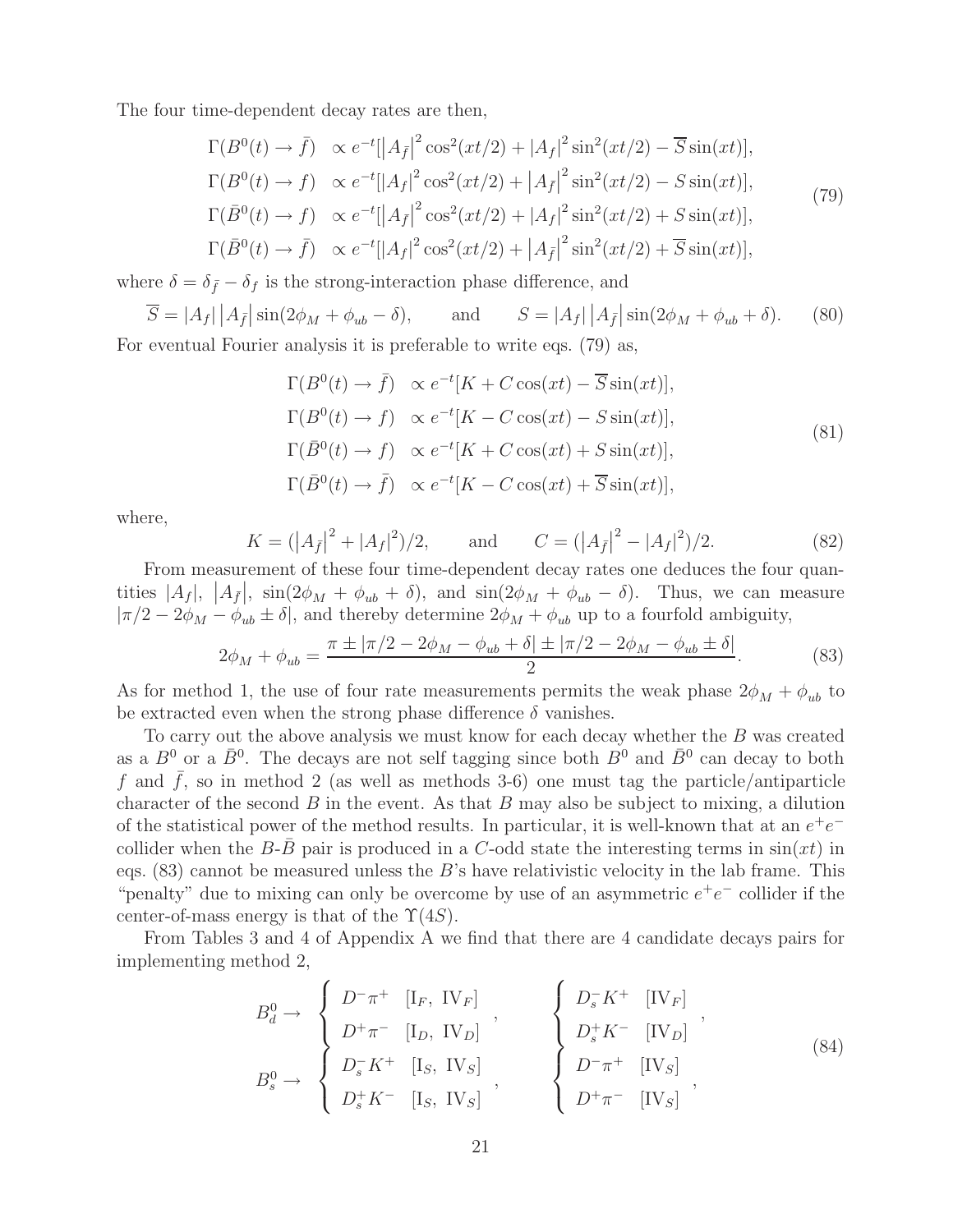In each example the lower decay depends on the weak phase  $-\phi_{ub}$ . The type-IV W-exchange graphs (Fig. 6) may well be highly suppressed compared to the type-I spectator graphs. Thus of the four candidates, only  $B_s^0 \to D_s^{\pm} K^{\mp}$  is likely to have reasonably large ( $\sim 10^{-4}$ ) branching ratios for both channels. This renders method 2 largely unsuitable for an  $e^+e^$ collider, where production of  $B_s$  mesons will be low. At a hadron collider where only allcharged daughters are used in reconstructing the  $B_s$  about 5-10% of the  $D_s$  decays will be useful. Accounting for dilutions due to mixing of the second  $B$  at a hadron collider, some  $10^8\t{-}10^9$   $B_s$  are needed to implement method 2.

If method 2 is used for the decays  $B_s^0 \to D_s^{\pm} K^{\mp}$  the weak phase that is measured in just  $\phi_{ub}$ , since the mixing phase  $\phi_M$  vanishes for  $B_s^0$ .

## **2.6** Method 3: Neutral B-Meson Decays to  $D^0X$ ,  $\bar{D}^0X$ , and  $D^0_{1,2}X$ where  $X = \overline{X}$

Aspects of methods 1 and 2 are combined when a neutral B-meson decays to final state  $D^0X$ where X is self conjugate  $(X = \overline{X})$ . Now, interference arises both from mixing and from the use of  $D_{1,2}^0$  channels.

Following eqs. (67-69) and (76), we write the eight related decay amplitudes as,

$$
A(B^0 \to \bar{D}^0 X) = |A_{\bar{f}}| e^{i\delta_{\bar{f}}},
$$
  
\n
$$
A(B^0 \to D^0 X) = |A_f| e^{-i\phi_{ub}} e^{i\delta_f},
$$
  
\n
$$
A(\bar{B}^0 \to D^0 X) = |A_{\bar{f}}| e^{i\delta_{\bar{f}}},
$$
  
\n
$$
A(\bar{B}^0 \to \bar{D}^0 X) = |A_f| e^{i\phi_{ub}} e^{i\delta_f},
$$
  
\n
$$
A(B^0 \to D^0_{1,2} X) = (|A_f| e^{-i\phi_{ub}} e^{i\delta_f} \pm |A_{\bar{f}}| e^{i\delta_{\bar{f}}})/\sqrt{2} \equiv A_{1,2},
$$
  
\n
$$
A(\bar{B}^0 \to D^0_{1,2} X) = (|A_{\bar{f}}| e^{i\delta_{\bar{f}}} \pm |A_f| e^{i\phi_{ub}} e^{i\delta_f})/\sqrt{2} \equiv \bar{A}_{1,2}.
$$
  
\n(85)

Because both  $D^0 X$  and  $\bar{D}^0 X$  can be reached from both  $B^0$  and  $\bar{B}^0$ , mixing must always be taken into account. In addition to the four time-dependent decay rates given in eq. (81), there are four more involving  $D_{1,2}^0$  obtained by combining eqs. (77) and (85),

$$
\Gamma(B^{0}(t) \to D_{1,2}^{0}X) \propto e^{-t}[|A_{1,2}|^{2}\cos^{2}(xt/2) + |\bar{A}_{1,2}|^{2}\sin^{2}(xt/2) - S_{1,2}\sin(xt)],
$$
\n
$$
= e^{-t}[K_{1,2} - C_{1,2}\cos(xt) - S_{1,2}\sin(xt)],
$$
\n
$$
\Gamma(\bar{B}^{0}(t) \to D_{1,2}^{0}X) \propto e^{-t}[|\bar{A}_{1,2}|^{2}\cos^{2}(xt/2) + |A_{1,2}|^{2}\sin^{2}(xt/2) + S_{1,2}\sin(xt)],
$$
\n
$$
= e^{-t}[K_{1,2} + C_{1,2}\cos(xt) + S_{1,2}\sin(xt)],
$$
\n(86)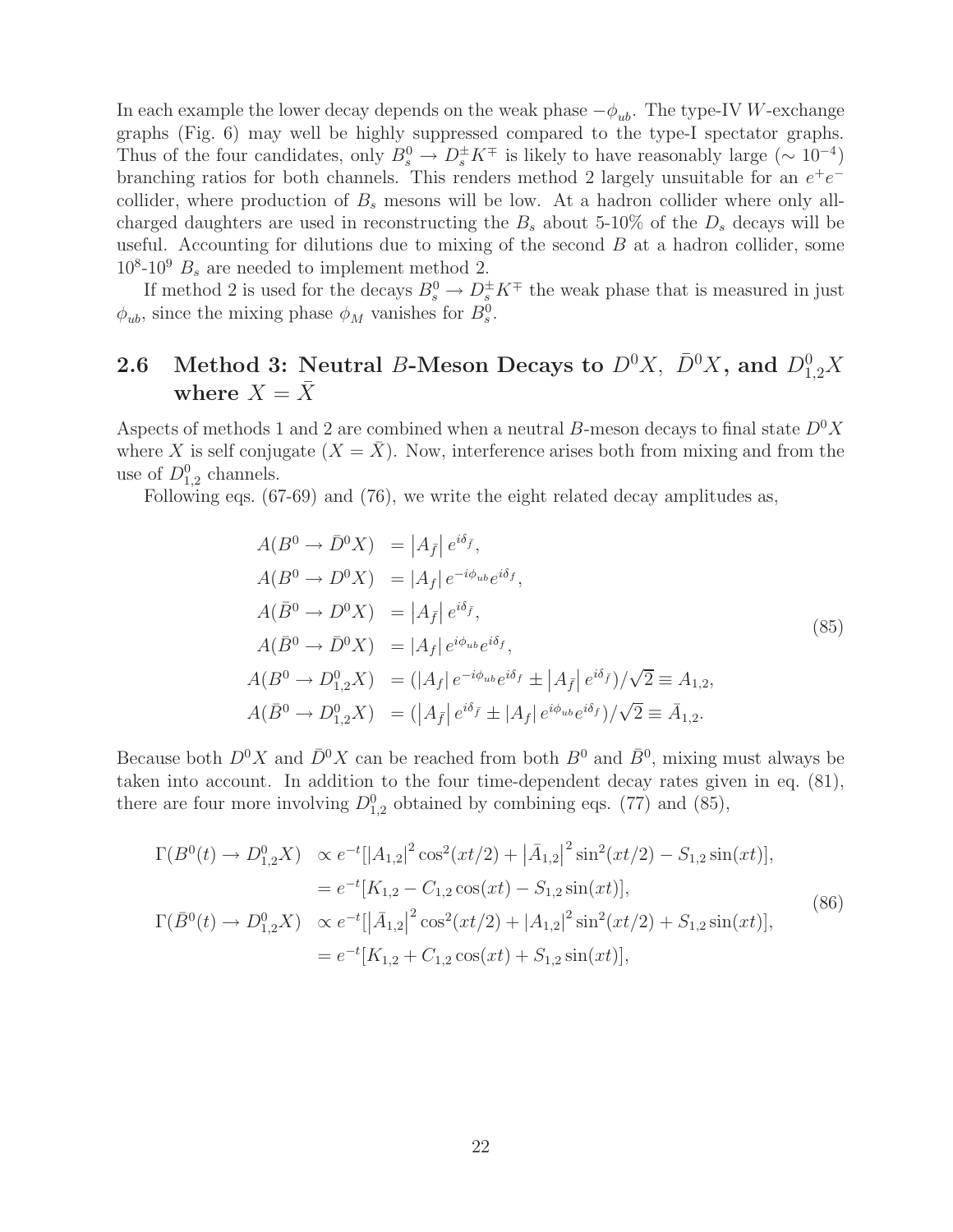where

$$
|A_{1,2}|^2 = (|A_{\bar{f}}|^2 + |A_{f}|^2)/2 \pm |A_{\bar{f}}| |A_{f}| \cos(\phi_{ub} + \delta),
$$
  
\n
$$
|\bar{A}_{1,2}|^2 = (|A_{\bar{f}}|^2 + |A_{f}|^2)/2 \pm |A_{\bar{f}}| |A_{f}| \cos(\phi_{ub} - \delta),
$$
  
\n
$$
K_{1,2} = (|A_{\bar{f}}|^2 + |A_{f}|^2)/2 \pm |A_{\bar{f}}| |A_{f}| \cos \phi_{ub} \cos \delta,
$$
  
\n
$$
C_{1,2} = \pm |A_{\bar{f}}| |A_{f}| \sin \phi_{ub} \sin \delta,
$$
  
\n
$$
S_{1,2} = 2 |A_{f}| |A_{\bar{f}}| \sin(2\phi_{M} + \phi_{ub}) \cos \delta \pm |A_{f}|^2 \sin 2(\phi_{M} + \phi_{ub}) \pm |A_{\bar{f}}|^2 \sin 2\phi_{M},
$$
\n(87)

and  $\delta = \delta_{\bar{f}} - \delta_f$  is the strong-interaction phase difference.

From analysis of the four time-dependent rates (81) we deduce  $|A_f|, |A_{\bar{f}}|, \sin(2\phi_M +$  $\phi_{ub} + \delta$ ) and sin(2 $\phi_M + \phi_{ub} - \delta$ ). Then, from the coefficients  $K_{1,2}$  and  $C_{1,2}$  of eqs. (86) we also extract  $\cos \phi_{ub} \cos \delta$  and  $\sin \phi_{ub} \sin \delta$ . Finally, from the coefficient of  $\sin(xt)$  we can extract  $\sin(2\phi_M + \phi_{ub}) \cos \delta$ ,  $\sin 2(\phi_M + \phi_{ub})$  and  $\sin 2\phi_M$ .

Thus method 3 leads to the simultaneous measurement of  $\phi_M$ ,  $\phi_{ub}$ ,  $\phi_M + \phi_{ub}$  and  $2\phi_M + \phi_{ub}$ . In case of  $B_d^0$  mesons for which  $\phi_M = \phi_{td}$  (see eq. (78))  $\phi_{td}$  and  $\phi_{ub}$  and  $\phi_{td} + \phi_{ub}$  are measured at once. It is remarkable that all three of the phase angles of the unitarity triangle can be extracted from the analysis of a single family of  $B_d^0$ -decays.

From Tables 3 and 4 of Appendix A we find that there are six candidate decays pairs for implementing method 3,

$$
B_d^0 \to \begin{cases} \bar{D}^0 K_{S,L}^0 & [\text{II}_S] \\ D^0 K_{S,L}^0 & [\text{II}_S] \\ \bar{D}^0 \phi & [\text{II}_S] \\ D^0 \phi & [\text{II}_S] \end{cases}, \qquad \begin{cases} \bar{D}^0 \rho^0 & [\text{II}_F, \text{ IV}_F] \\ D^0 \rho^0 & [\text{II}_D, \text{ IV}_D] \\ \bar{D}^0 \rho^0 & [\text{II}_D, \text{ IV}_D] \end{cases}, \qquad \begin{cases} \bar{D}^0 J/\psi & [\text{IV}_F] \\ D^0 J/\psi & [\text{IV}_D] \\ D^0 J/\psi & [\text{IV}_S] \\ \bar{D}^0 J/\psi & [\text{IV}_S] \\ D^0 J/\psi & [\text{IV}_S] \end{cases}, \qquad (88)
$$

In each example the lower decay depends on the weak phase  $-\phi_{ub}$ . The type-IV W-exchange graphs (Fig. 6) may well be highly suppressed compared to the type-II spectator graphs, although in view of the easy trigger for  $J/\psi D$  these modes should be searched for. Among the eight candidates,  $B_d^0 \to D K_{S,L}^0$  and  $B_s^0 \to D\phi$  are the best in terms of size of the smaller branching ratio of the pair, which should be of order  $10^{-5}$ . Since a very intricate timedependent analysis is required to extract the full information from method 3, the  $B<sub>s</sub>$  decays, for which the mixing parameter  $x_s$  is 26, are likely to be less useful than the  $B_d$  decays.

At a hadron collider where only all-charged daughters are used in reconstructing the  $B^0$ about  $1\%$  of the  $D^0$  decays will be useful. Accounting for dilutions due to mixing of the second B at a hadron collider, some  $10^{10}$ - $10^{11}$  B's are needed to implement method 3. At an  $e^+e^-$  collider, results of comparable statistical precision can likely be had with one order of magnitude less B's, but still a rather large number.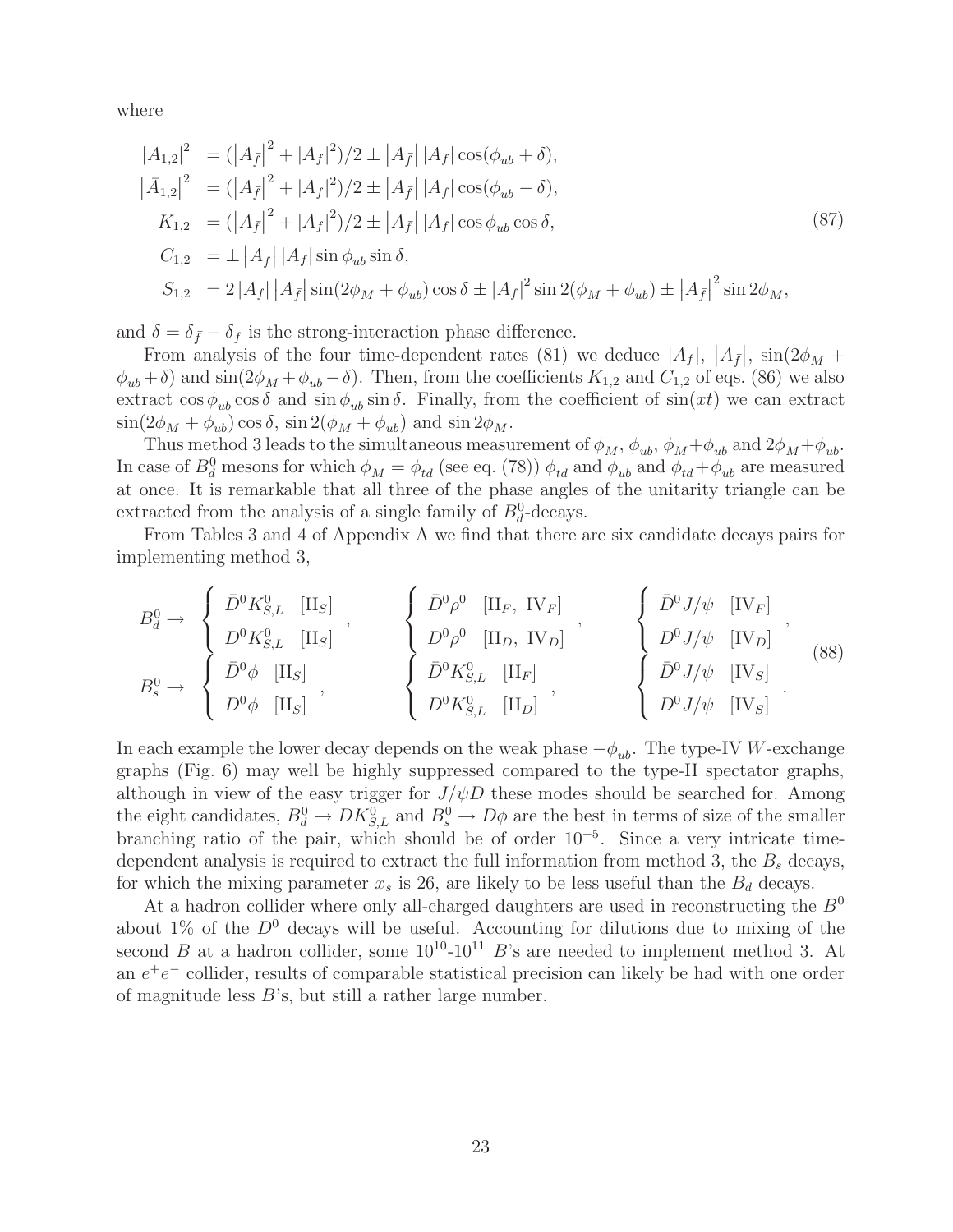### **2.7 Method 4: Neutral** B**-Meson Decays to** CP **Eigenstates**

The most well-known method for extracting CP-violating phases uses neutral B mesons that decay to  $CP$ -eigenstates f. In this case,

$$
|\bar{f}\rangle \equiv CP|f\rangle = \eta|f\rangle \quad \text{where} \quad \eta = \begin{cases} +1 & CP(\text{even}) \\ -1 & CP(\text{odd}) \end{cases} . \tag{89}
$$

The decay amplitude can be written,

$$
A(B^0 \to f) = |A| e^{-i\phi_D} e^{i\delta}, \qquad (90)
$$

where  $\delta$  is a strong-interaction phase, and the weak-interaction phase  $\phi_D$  depends on whether the decay proceeds via a  $\bar{b} \rightarrow \bar{c}$  or  $\bar{u}$  transition,

$$
\phi_D = \begin{cases} \phi_{cb} = 0, & b \to c \\ \phi_{ub}, & b \to u \end{cases} . \tag{91}
$$

Following eq. (30) we can write the amplitude for the CP-conjugate process as

$$
A(\bar{B}^0 \to \bar{f}) = \eta A(\bar{B}^0 \to f) = |A| e^{i\phi_D} e^{i\delta}, \text{ and hence } A(\bar{B}^0 \to f) = \eta |A| e^{i\phi_D} e^{i\delta}, \quad (92)
$$

using eq. (89). Combining eqs. (90-92) with (77), we arrive at the time-dependent decay rates

$$
\Gamma(B^0(t) \to f) \propto |A|^2 e^{-t} [1 - \eta \sin(xt) \sin 2(\phi_M + \phi_D)],
$$
  
\n
$$
\Gamma(\bar{B}^0(t) \to f) \propto |A|^2 e^{-t} [1 + \eta \sin(xt) \sin 2(\phi_M + \phi_D)].
$$
\n(93)

If, as we have assumed, only a single graph contributes to  $B^0 \to f$ , then there is only a single strong-interaction phase  $\delta$  in both this and the conjugate reaction  $\bar{B}^0 \to f$ . This single phase does not appear at all in the interference term in eq. (93).

Both  $\phi_M$  and  $\phi_D$  can take on two values depending on the decay considered, according to eqs. (78) and (91), so there are four classes of phase angles explored by method 4 as listed in Table 1. Classes 1, 2 and 3 provide measurements of  $\phi_1$ ,  $\phi_2$  and  $\phi_3$ , respectively, of the unitarity test. Class-4 decays should show very little  $CP$  violation, but not necessarily zero, as they depend on  $V_{ts}$  which has a CP-violating phase at higher order (see eq. (21)). Any difference in the size of the CP violation between class 1 and class 2, or between class 3 and class 4 would indicate that the superweak model is not the source of that effect.

The class-1 decay  $B_d^0 \to J/\psi \overline{K_S^0}$  is particularly easy to trigger on and identify, and may provide the first evidence for CP violation in the B system. The most prominent class-2 and -3 decays,  $B_d^0 \to \pi^+\pi^-$  and  $B_s^0 \to \rho^0 K_S^0$ , respectively, both have smaller branching ratios and in particular it may prove elusive to measure  $\phi_3$  with  $B_s^0 \to \rho^0 K_S^0$ .

Another potential difficulty is that with the exception of  $B_d^0 \to J/\psi K_S^0$ , all other decays to CP eigenstates have admixtures of penguin diagrams with different weak phases than the dominant tree diagram [76]. Hence, it is useful to have other procedures than method 4 to measure  $\phi_2$  and  $\phi_3$ .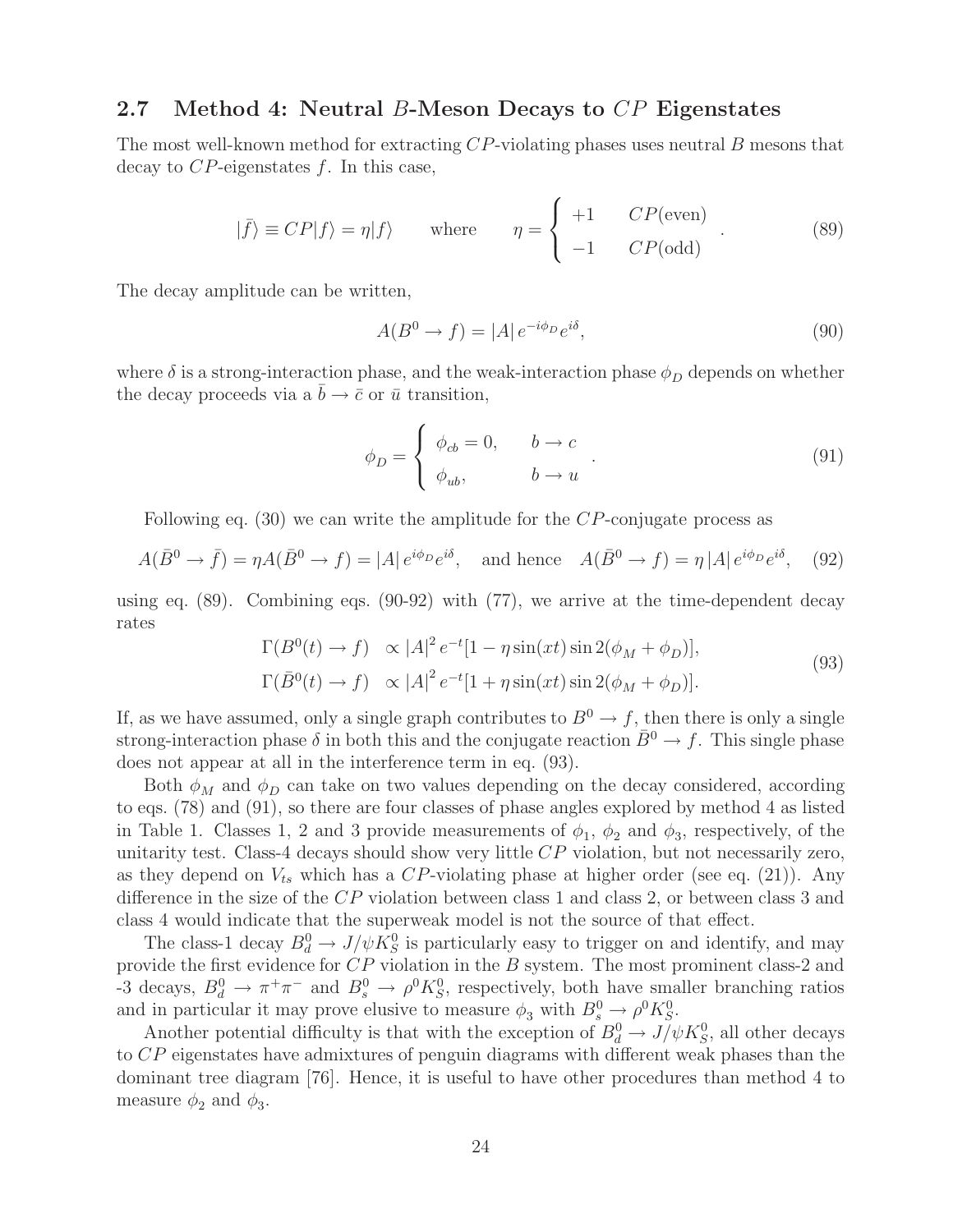Table 1: The 23 basic neutral- $B$  decays to  $CP$  eigenstates. The graphs associated with each decay mode are shown in fig. 6. The subscripts  $F, S$ , and D refer to CKM-favored (amplitude  $\propto \lambda^2$ ), -suppressed ( $\propto \lambda^3$ ), and -doublysuppressed ( $\propto \lambda^4$ ), respectively. The weak-interaction phase  $\phi_M + \phi_D$  is shown in parentheses after each graph type, where  $\phi_M$  is the phase due to mixing and  $\phi_D$  is the phase due to  $\bar{b}$ -quark decay. Penguin graphs (V-VII) are included in classes 1-4 if they lead to the same final state as the nominal graphs for that class, even though their topology is different. Classes 1a and 4a are pure penguin graphs. Within each class the modes are ranked roughly in order of decreasing branching ratio. A final-state  $\pi^0$  could be replaced by an  $\eta$ ,  $\rho^0$ ,  $\omega$ , *etc.*, and a  $J/\psi$  could be replaced by an  $\eta_c$ ,  $\chi$ ,  $\psi'$ , *etc.*, but final states with two spin-1 particles must be analyzed according to method 6.

| Class          | $B^0 \qquad \bar{b} \to \bar{q} \qquad$ Modes |                                                                                                      | $Graph(\phi_M + \phi_D)$                                                                                                                                                                                                                                                                                                                                                                                                                                                                                                     |
|----------------|-----------------------------------------------|------------------------------------------------------------------------------------------------------|------------------------------------------------------------------------------------------------------------------------------------------------------------------------------------------------------------------------------------------------------------------------------------------------------------------------------------------------------------------------------------------------------------------------------------------------------------------------------------------------------------------------------|
| $\mathbf{1}$   |                                               | $D^+D^-$                                                                                             | $B^0_d \qquad \bar{b} \rightarrow \bar{c} \qquad J/\psi K^0_{S,L} \qquad \Pi_F(\phi_{td}), \, \text{VI}_F(\phi_{td})$<br>$I_S(\phi_{td}), \, \text{IV}_S(\phi_{td}), \, \text{V}_S, \, \text{VII}_S$<br>$J/\psi \pi^0$ $\text{II}_S(\phi_{td}), \text{VI}_S$<br>$D_s^+ D_s^ IV_S(\phi_{td}), V_S$<br>$\phi K_{S,L}^0$ $VI_F(\phi_{td}), VII_F(\phi_{td})$                                                                                                                                                                    |
| $\overline{2}$ |                                               | $\pi^0\pi^0$                                                                                         | $B^0_d \qquad \bar{b} \to \bar{u} \qquad \pi^+ \pi^- \qquad \qquad \mathrm{I}_S(\phi_{td} + \phi_{ub}), \, \mathrm{IV}_S(\phi_{td} + \phi_{ub}), \, \mathrm{V}_S, \, \mathrm{VII}_S$<br>$\Pi_S(\phi_{td} + \phi_{ub}), \text{IV}_S(\phi_{td} + \phi_{ub}), \text{V}_S, \text{VI}_S, \text{VII}_S$<br>$\rho^0 K_{S,L}^0$ $\Pi_D(\phi_{td} + \phi_{ub}), \, \text{VI}_F(\phi_{td}), \, \text{VII}_F(\phi_{td})$<br>$D^0 \overline{\tilde{D}^0}$ $IV_S(\phi_{td} + \phi_{ub}), V_S$<br>$K^+K^ IV_S(\phi_{td} + \phi_{ub}), V_S$ |
| 3              |                                               | $K^+K^-$                                                                                             | $B_s^0 \qquad \bar{b} \rightarrow \bar{u} \qquad \rho^0 K_{S,L}^0 \qquad \  \  {\rm II}_S(\phi_{ub}),\, {\rm VI}_S(\phi_{td}),\, {\rm VII}_S(\phi_{td})$<br>$I_D(\phi_{ub}), \, \text{IV}_D(\phi_{ub}), \, \text{V}_F, \, \text{VII}_F$<br>$\phi \pi^0$ $\qquad \qquad \text{II}_D(\phi_{ub}), \text{ VI}_F$<br>$\pi^+\pi^ \qquad \qquad \text{IV}_D S(\phi_{ub}), \text{V}_F,$<br>$\pi^0 \pi^0$ $\qquad \qquad \text{IV}_D S(\phi_{ub}), \text{V}_F,$                                                                       |
| $\overline{4}$ |                                               | $J/\psi K_{S,L}^0$<br>$D^0\bar{D}^0$<br>$D^+D^-$ IV <sub>F</sub> , V <sub>F</sub><br>$K^0 \bar{K}^0$ | $B_s^0$ $\bar{b} \rightarrow \bar{c}$ $D_s^+ D_s^ I_F$ , $IV_F$ , $V_F$ , $VII_F$<br>$II_S$ , $VI_S(\phi_{td})$<br>$\Gamma$ $\Gamma$ <sub>F</sub> , $\Gamma$ $\Gamma$ <sub>D</sub> $(\phi_{ub})$ , $V_F$ , $V_S$<br>$V_F$ , $VII_F$                                                                                                                                                                                                                                                                                          |
| 1a             |                                               |                                                                                                      | $B_s^0$ $\bar{b} \to \bar{s}$ $\phi K_{S,L}^0$ $\text{VI}_S(\phi_{td}), \text{VII}_S(\phi_{td})$                                                                                                                                                                                                                                                                                                                                                                                                                             |
| 4a             | $B_d^0$ $\bar{b} \to \bar{u}$ $\phi \pi^0$    | $K^0 \bar{K}^0$                                                                                      | $VI_S$<br>$V_S$ , VII <sub>S</sub>                                                                                                                                                                                                                                                                                                                                                                                                                                                                                           |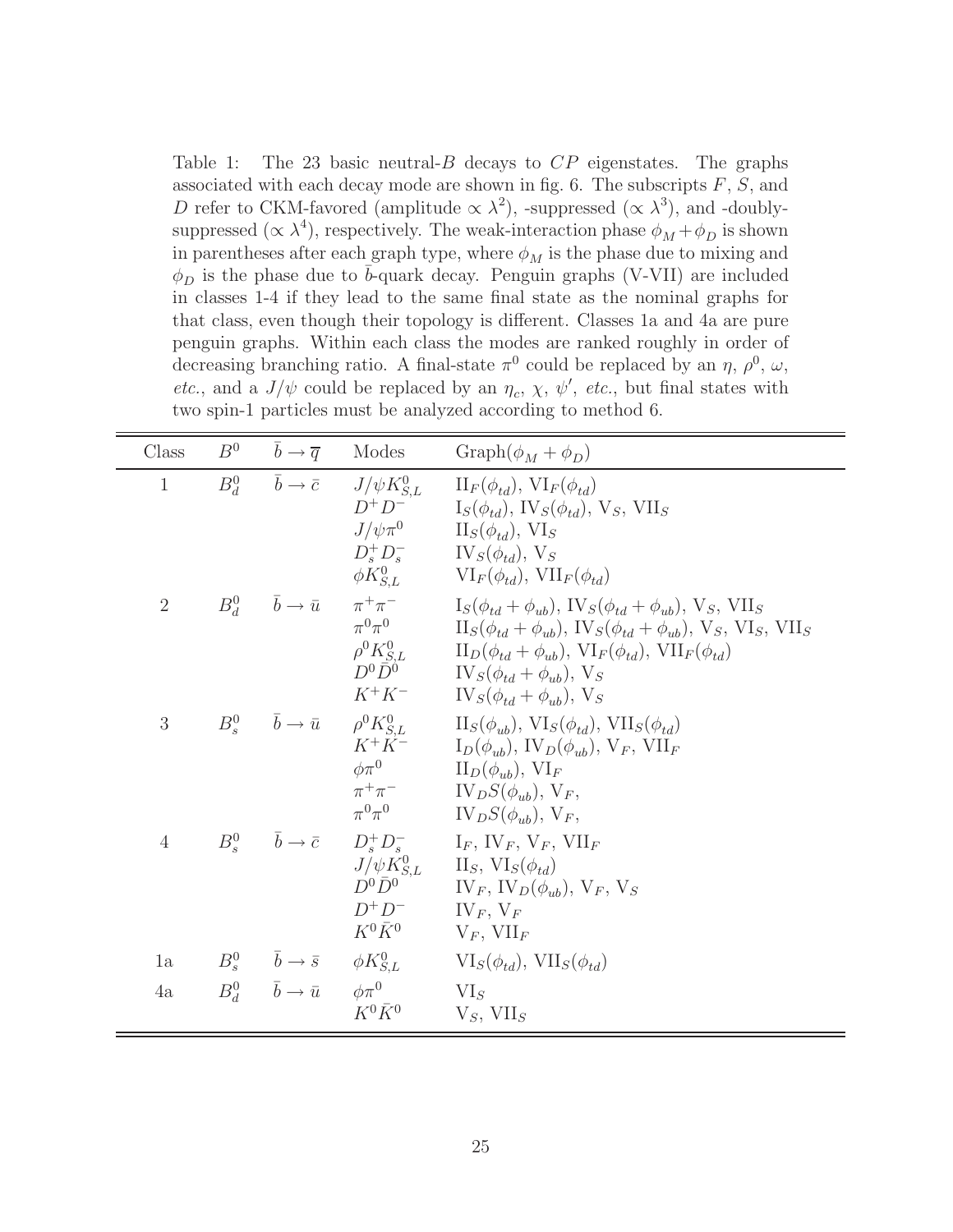### **2.8 Method 5:** B **Decays to Sets of Final States Related by Isospin**

In Table 1 we see that the decay  $B_d^0 \to \pi^+\pi^-$  that can be used to determine  $\phi_2$  has contributions both from spectator diagrams and penguin diagrams. However, the penguin diagrams have no weak phase [76] in this case, and to the extent that they are significant, the measurement of  $\phi_2$  is compromised.

By measurement of the related decays  $B_u^+ \to \pi^+\pi^0$ ,  $B_d^0 \to \pi^+\pi^-$ ,  $\pi^0\pi^0$ , the weak phase  $\phi_2$  can be isolated from the strong phase of the penguin diagram (which latter phase is not determined). The separation is aided by the fact that the spin-0  $\pi\pi$  final states can only be in isospin  $I = 0$  or 2 states due to Bose statistics, and by the result that the penguin graphs can only lead to the  $I = 0$  states [77].

The exchange-symmetric  $\pi\pi$  isospin states of interest are,

$$
\sqrt{\frac{1}{2}}(|\pi^+\pi^0\rangle + |\pi^0\pi^+\rangle) = |2,1\rangle,\n\sqrt{\frac{1}{2}}(|\pi^+\pi^-\rangle + |\pi^-\pi^+\rangle) = \sqrt{\frac{1}{3}}|2,0\rangle + \sqrt{\frac{2}{3}}|0,0\rangle,\n|\pi^0\pi^0\rangle = \sqrt{\frac{2}{3}}|2,0\rangle - \sqrt{\frac{1}{3}}|0,0\rangle,\n\sqrt{\frac{1}{2}}(|\pi^-\pi^0\rangle + |\pi^0\pi^-\rangle) = |2,-1\rangle,
$$
\n(94)

via the relevant Clebsch-Gordon coefficients. The decays of a  $B_d^0 = |\frac{1}{2}, -\frac{1}{2}\rangle$  or  $B_u^+ = |\frac{1}{2}, \frac{1}{2}\rangle$ to these states involve  $\Delta I_3 = \frac{1}{2}$  which can occur via either  $\Delta I = \frac{1}{2}$  or  $\frac{3}{2}$  transitions. We use the "spurion" notation to write the weak Hamiltonian for these transitions as,

$$
H_{\text{weak}} = H_{1/2}|\frac{1}{2}, \frac{1}{2}\rangle + H_{3/2}|\frac{3}{2}, \frac{1}{2}\rangle. \tag{95}
$$

Then the  $\pi\pi$  isospin states obtained in the B decays are,

$$
H_{1/2}|\frac{1}{2}, \frac{1}{2}\rangle |B_d^0\rangle = \sqrt{\frac{1}{2}} H_{1/2} |1, 0\rangle + \sqrt{\frac{1}{2}} H_{1/2} |0, 0\rangle,
$$
  
\n
$$
H_{3/2}|\frac{3}{2}, \frac{1}{2}\rangle |B_d^0\rangle = \sqrt{\frac{1}{2}} H_{3/2} |2, 0\rangle + \sqrt{\frac{1}{2}} H_{3/2} |0, 0\rangle,
$$
  
\n
$$
H_{1/2}|\frac{1}{2}, \frac{1}{2}\rangle |B_u^+\rangle = H_{1/2} |1, 1\rangle,
$$
  
\n
$$
H_{3/2}|\frac{3}{2}, \frac{1}{2}\rangle |B_u^+\rangle = \sqrt{\frac{3}{4}} H_{3/2} |2, 1\rangle - \sqrt{\frac{1}{4}} H_{3/2} |1, 1\rangle.
$$
\n(96)

The transition amplitudes are then,

$$
A(B_d^0 \to \pi^+ \pi^-) \equiv A^{+-} = \sqrt{\frac{1}{6}} \langle \pi \pi, I = 2 | H_{3/2} | B \rangle + \sqrt{\frac{1}{3}} \langle \pi \pi, I = 0 | H_{1/2} | B \rangle,
$$
  
\n
$$
A(B_d^0 \to \pi^0 \pi^0) \equiv A^{00} = \sqrt{\frac{1}{3}} \langle \pi \pi, I = 2 | H_{3/2} | B \rangle - \sqrt{\frac{1}{6}} \langle \pi \pi, I = 0 | H_{1/2} | B \rangle,
$$
  
\n
$$
A(B_u^+ \to \pi^+ \pi^0) \equiv A^{+0} = \sqrt{\frac{3}{4}} \langle \pi \pi, I = 2 | H_{3/2} | B \rangle.
$$
\n(97)

Following [63], we define,

$$
A_2 \equiv \sqrt{\frac{1}{12}} \langle \pi \pi, I = 2 | H_{3/2} | B \rangle, \quad \text{and} \quad A_2 \equiv -\sqrt{\frac{1}{6}} \langle \pi \pi, I = 0 | H_{1/2} | B \rangle, \quad (98)
$$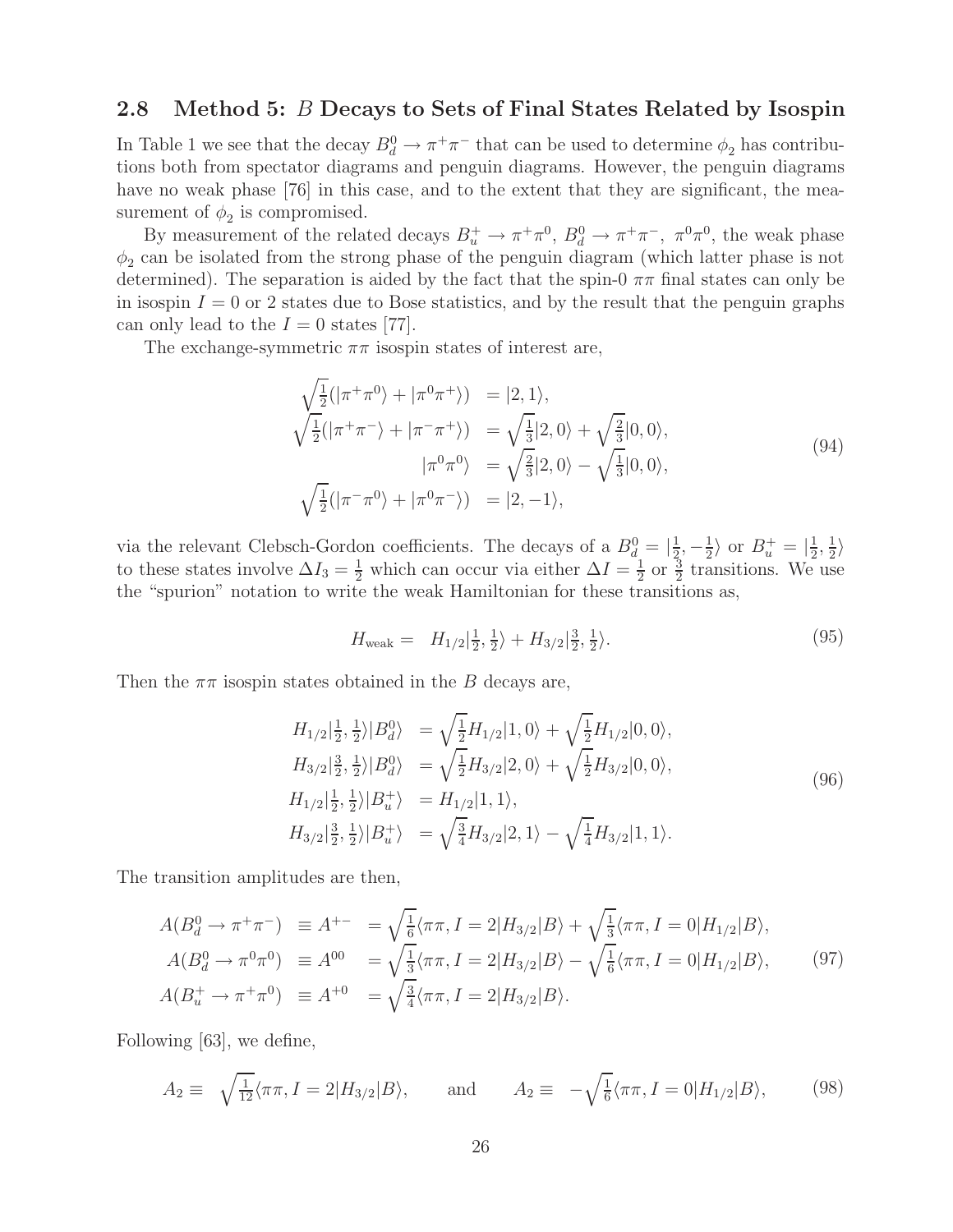so we can write the three B-decay amplitudes (and the corresponding three  $\bar{B}$  amplitudes) as,

$$
A^{+0} = 3A_2, \qquad \bar{A}^{-0} = 3\bar{A}_2, A^{+-} = \sqrt{2}(A_2 - A_0), \qquad \bar{A}^{+-} = \sqrt{2}(\bar{A}_2 - \bar{A}_0), A^{00} = 2A_2 + A_0, \qquad \bar{A}^{00} = 2\bar{A}_2 + \bar{A}_0.
$$
 (99)

Thus the six decay amplitudes are related by the two constraints,

$$
\sqrt{\frac{1}{2}}A^{+-} + A^{00} = A^{+0}, \qquad \sqrt{\frac{1}{2}}\bar{A}^{+-} + \bar{A}^{00} = \bar{A}^{-0}.
$$
 (100)

As isospin amplitudes  $A_2$  and  $\overline{A}_2$  contain only spectator graphs their phase structure can be written,

$$
A_2 = |A_2| e^{i\phi_2} = |A_2| e^{-i\phi_{ub}} e^{i\delta_2}, \qquad \bar{A}_2 = |A_2| e^{i\bar{\phi}_2} = |A_2| e^{i\phi_{ub}} e^{i\delta_2}, \tag{101}
$$

noting that the spectator graphs for  $A_2$  involve a  $\bar{b} \to \bar{u}$  transition, and defining  $\delta_2$  as the strong-interaction phase of the isospin-2 spectator graph. The amplitudes  $A_0$  (later written  $|A_0|e^{i\phi_0}$  and  $\bar{A}_0$  (=  $|\bar{A}_0|e^{i\phi_0}$ ) contain both spectator and penguin graphs, but it will not be possible to separate these amplitudes in this analysis, so we do not write the equivalent of eq. (101) for them.

The decay rates are,

$$
\Gamma(B^+ \to \pi^+ \pi^0) = \Gamma(B^- \to \pi^- \pi^0) \propto |A_2|^2,
$$
  
\n
$$
\Gamma(B^0(t) \to \pi^+ \pi^-) \propto e^{-t}[K^{+-} - C^{+-} \cos(xt) - S^{+-} \sin(xt)],
$$
  
\n
$$
\Gamma(\bar{B}^0(t) \to \pi^+ \pi^-) \propto e^{-t}[K^{+-} + C^{+-} \cos(xt) + S^{+-} \sin(xt)],
$$
  
\n
$$
\Gamma(B^0(t) \to \pi^0 \pi^0) \propto e^{-t}[K^{00} - C^{00} \cos(xt) - S^{00} \sin(xt)],
$$
  
\n
$$
\Gamma(\bar{B}^0(t) \to \pi^0 \pi^0) \propto e^{-t}[K^{00} + C^{00} \cos(xt) + S^{00} \sin(xt)],
$$
\n(102)

using eq. (77) and defining,

$$
K^{+-} = (|\bar{A}^{+-}|^2 + |A^{+-}|^2)/2,
$$
  
\n
$$
C^{+-} = (|\bar{A}^{+-}|^2 - |A^{+-}|^2)/2,
$$
  
\n
$$
S^{+-} = \text{Im}(A^{*+-}e^{2i\phi_{td}}\bar{A}^{+-})
$$
  
\n
$$
= 2|A_2|^2 \text{Im}\left[e^{2i(\phi_{td}+\phi_{ub})}\left(1 - \frac{|A_0|}{|A_2|}e^{i(\phi_2-\phi_0)}\right)\left(1 - \frac{|\bar{A}_0|}{|A_2|}e^{-i(\overline{\phi}_2-\overline{\phi}_0)}\right)\right],
$$
  
\n
$$
K^{00} = (|\bar{A}^{00}|^2 + |A^{00}|^2)/2,
$$
  
\n
$$
C^{00} = (|\bar{A}^{00}|^2 - |A^{00}|^2)/2,
$$
  
\n
$$
S^{00} = \text{Im}(A^{*00}e^{2i\phi_{td}}\bar{A}^{00})
$$
  
\n
$$
= 4|A_2|^2 \text{Im}\left[e^{2i(\phi_{td}+\phi_{ub})}\left(1 + \frac{1}{2}\frac{|A_0|}{|A_2|}e^{i(\phi_2-\phi_0)}\right)\left(1 + \frac{1}{2}\frac{|\bar{A}_0|}{|A_2|}e^{-i(\overline{\phi}_2-\overline{\phi}_0)}\right)\right],
$$
\n(103)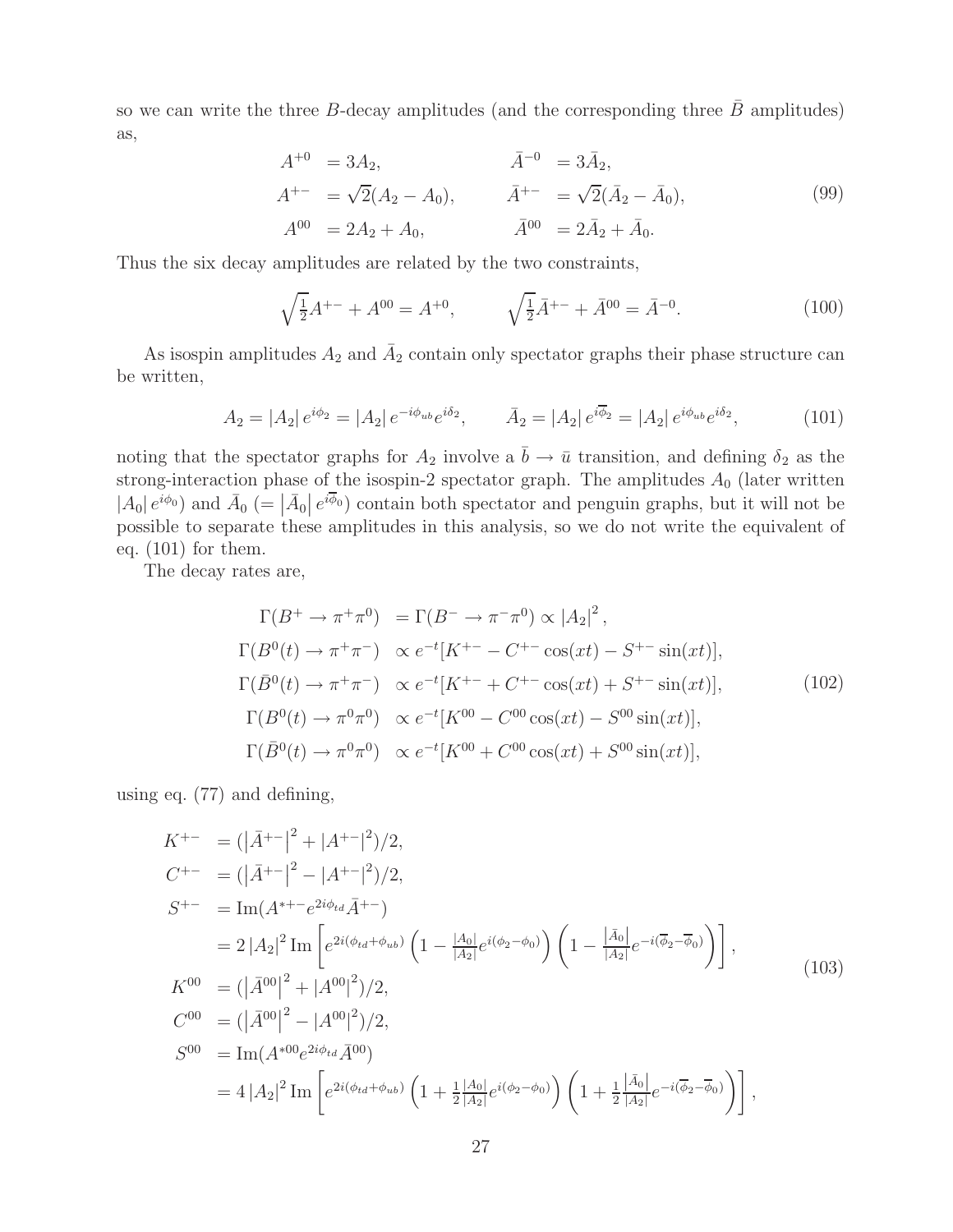where we have used eqs.  $(99)$  in obtaining the second forms for the coefficients S.

Assuming the Fourier analysis of the time-dependent neutral B-decays rates (102) can be performed, the coefficients K and C determine the magnitudes  $|A^{+-}|$ ,  $|\bar{A}^{+-}|$ ,  $|A^{00}|$  and  $|\bar{A}^{00}|$ . From  $\Gamma(B^{\pm} \to \pi^{\pm} \pi^{0})$  we know  $|A^{+0}| = |\bar{A}^{-0}| = |\bar{A}_2|$ . Thus, the magnitudes of all six quantities in the constraint equations (100) are known. Interpreting these constraints as triangles in the complex plane as shown in Fig. 5, we can calculate the phase differences  $|\phi_2 - \phi^{+-}|$ ,  $|\phi_2 - \phi^{00}|$ ,  $|\overline{\phi}_2 - \overline{\phi}^{+-}|$  and  $|\overline{\phi}_2 - \overline{\phi}^{00}|$  using the cosine law. Then, using the  $\frac{1}{2}$ second (or third) of eqs. (99) we can calculate  $|A_0|, |\phi_2 - \phi_0|, |\bar{A}_0|$  and  $|\bar{\phi}_2 - \bar{\phi}_0|$ .



Figure 5: The isospin decomposition (99) of the  $B \to \pi\pi$  decay amplitudes, and the constraint relations (100) are shown as triangles on the complex plane. An ambiguity remains as to the signs of the phase differences  $\phi_2-\phi_0$  and  $\overline{\phi}_2-\overline{\phi}_0$ as each triangle could be reflected about the  $A_2$  or  $\overline{A}_2$  axis.

Thus, we know the magnitudes of all quantities appearing in the expressions for  $S^{+-}$  and  $S^{00}$ , but there remains a fourfold ambiguity as to the phase, since only the absolute values of  $\phi_2 - \phi_0$  and  $\overline{\phi}_2 - \overline{\phi}_0$  have been determined. Therefore, we can obtain two sets of four solutions for  $\sin 2(\phi_{td} + \phi_{ub}) = \sin 2\phi_2$ . The true solution should be the only common value in both sets. In principle, this method removes the uncertainty in the measurement of  $\phi_2$ due to penguin graphs.

In practice, method 5 will be difficult to implement. The spectator graph for  $B_d^0 \to \pi^0 \pi^0$  is type-II, color-suppressed so the branching ratio may well be an order of magnitude smaller than that for  $B_d^0 \to \pi^+\pi^-$ . As method 5 depends heavily on reconstruction of B decays with final-state  $\pi^{0}$ 's for which no secondary-vertex information will be available, it may be impossible to implement it at a hadron collider and it will be experimentally challenging at an  $e^+e^-$  collider. Searches for other final states than  $\pi\pi$  for use with the isospin method have, however, not yielded any better candidate thus far [64, 65, 66].

### **2.9 Method 6: Angular Analysis of** B **Decays to Mixtures of** CP **Eigenstates**

When applying method 4 to neutral B-mesons decays to  $CP$  eigenstates we cannot immediately use self-conjugate final states that consist of a pair of vector mesons (such as  $D^{\star}\bar{D}^{\star}$ ),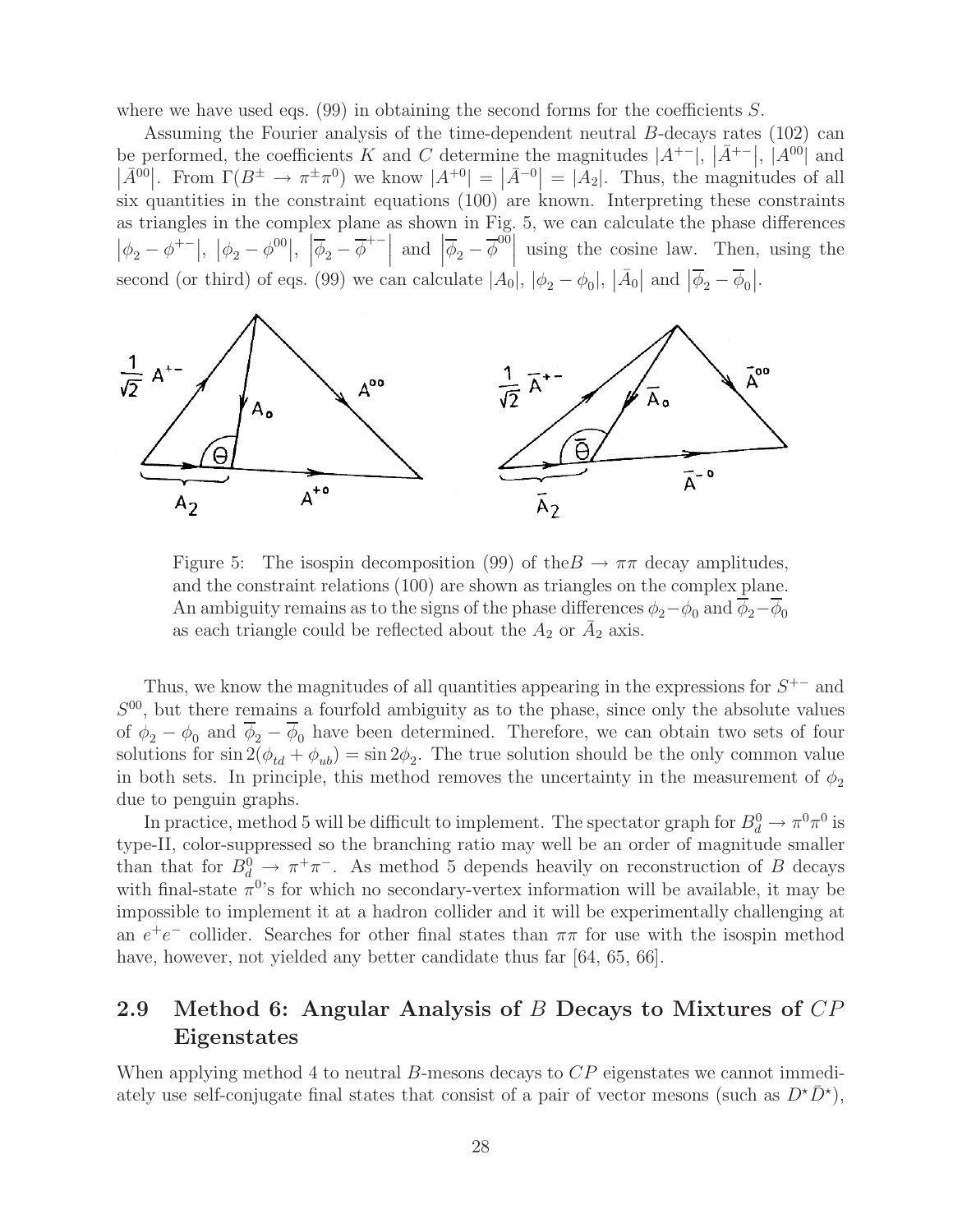or of three or more mesons (such as  $J/\psi K^0_S \pi^0$ ). Depending on whether the orbital angular momentum is even or odd, the  $\mathbb{CP}$  of the final state changes sign. If we know the fraction p of decays to the CP-even final state we can write eq.  $(93)$  as,

$$
\Gamma(B^0(t) \to f) \propto |A|^2 e^{-t} [1 + (1 - 2p) \sin(xt) \sin 2(\phi_M + \phi_D)],
$$
  
\n
$$
\Gamma(\bar{B}^0(t) \to f) \propto |A|^2 e^{-t} [1 - (1 - 2p) \sin(xt) \sin 2(\phi_M + \phi_D)],
$$
\n(104)

and a measurement of  $\sin 2(\phi_M + \phi_D)$  can be made subject to the dilution factor  $1 - 2p$ . The fraction  $p$  can in general be determined by analysis of the angular distribution of the sequential decays of the final-state mesons, as discussed in detail in ref. [71] and references therein. Such an angular analysis will require sizable event samples, perhaps an order of magnitude larger than needed for method 4.

A simplified angular analysis will suffice if the final state consists of a vector meson plus two spinless mesons. When all three mesons are self conjugate (such as  $J/\psi K^0_S \pi^0$ ), helicity-zero decays have definite CP and their abundance determined from a single angular distribution [70]. When the spin-0 mesons come from the decay of a spin-1 meson, and the two spin-1 mesons are each self conjugate (such as  $D^{*0} \rho^0$  or  $J/\psi \phi$ ), or the two vector mesons are antiparticles (such as  $D^{*+}D^{*-}$ ) the so-called transversity analysis can be used to extract p [71].

Referring to Table 1, we see that the most interesting candidates for angular analysis are the decays  $B_d^0 \to J/\psi K_S^0 \pi^0$  and  $D^{*+}D^{*-}$  from class 1,  $B_d^0 \to \rho^+ \rho^-$  and  $\rho^0 \rho^0$  from class 2,  $B_s^0 \to \rho^0 K_S^0 \pi^0$  from class 3, and  $B_s^0 \to D_s^{*+} D_s^{*-}$  and  $J/\psi \phi$  from class 4. It is notable that most of these decays require photon detection.

# **A Appendix : Nonleptonic Decay Modes of the** B **Mesons**

A survey of seven possible graphs describing B-meson decay indicates that the  $B<sub>u</sub>$  will have 21 basic 2-body nonleptonic decays, the  $B_d$  will have 27, the  $B_s$  will have 29, and the  $B_c$  will have 21 (see Tables 2-5). This contrasts with the case for the  $K_u$  (=  $K^+$ ) and  $K_d$  (=  $K^0$ ) which each only have 2 such decays (not all distinct!). In the  $B$  system there are 24 basic decays to CP eigenstates compared to the 2 in the K system. All 98 of the basic twobody decays of the B-meson system have all-charged final states (at some price in secondary branching fraction), while only 1 of the basic  $K$  decays is all charged.

We have not displayed the catalog of decays of the  $B_c^+$  (=  $\bar{b}c$ ), in which the charm quark decays before the b-quark, as is expected to happen in the majority of decays. Both the  $B_s$ and the  $B_c$  will be better studied at a hadron collider than at a low-energy  $e^+e^-$  collider.

The Tables refer to seven kinds of graphs, two spectator, annihilation, exchange, penguin/annihilation, and two penguin/spectator, as shown in Fig. 6. We can roughly estimate that for spectator graphs I:

CKM-favored decays have amplitudes  $\propto \lambda^2$ , and branching fractions of 10<sup>-2</sup>-10<sup>-3</sup>;

CKM-suppressed decays have amplitudes  $\propto \lambda^3$ , and branching fractions of  $3 \times 10^{-4}$ - $3 \times 10^{-5}$ ;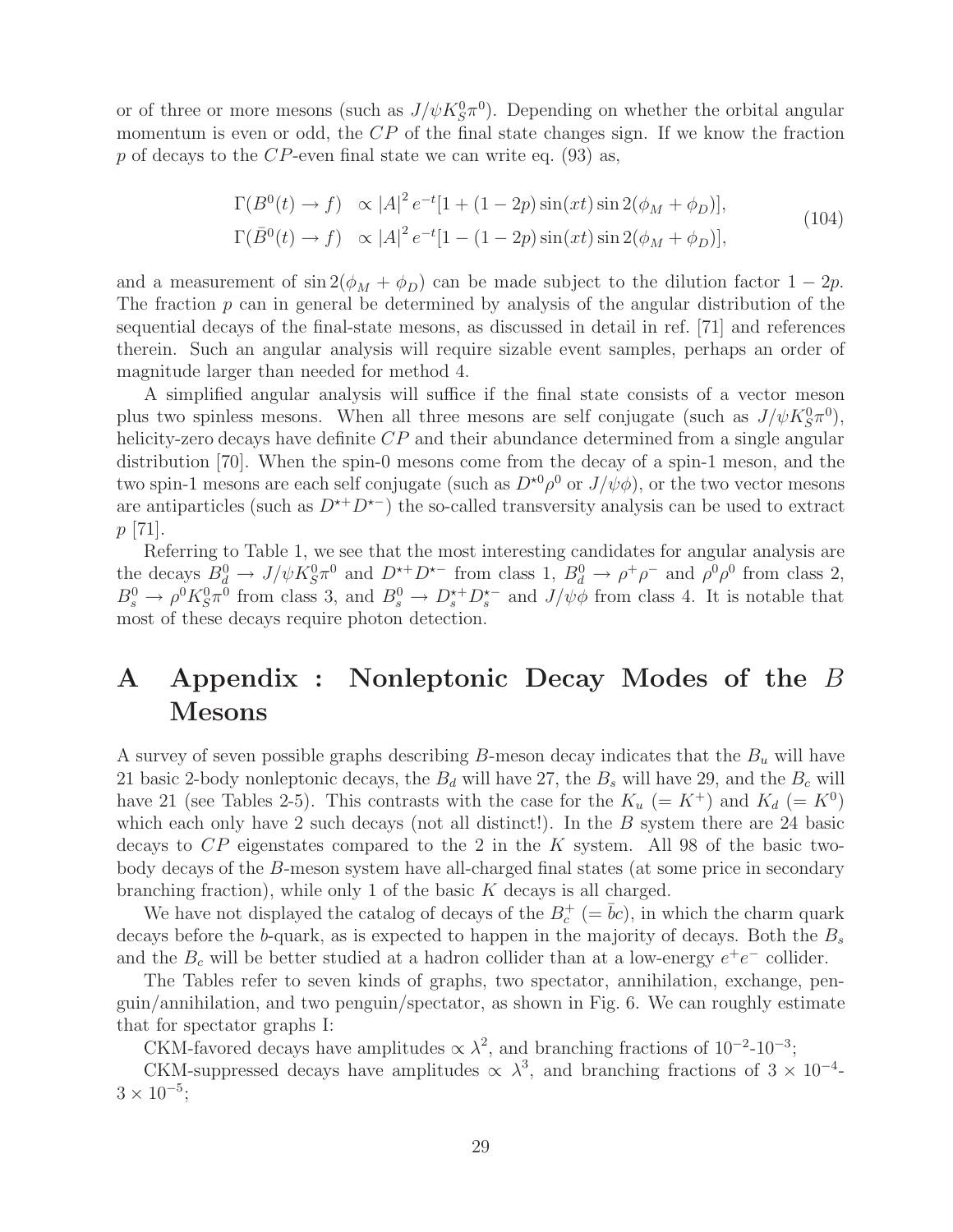

Figure 6: Seven graphs for the nonleptonic decays of B mesons.

CKM-doubly-suppressed decays have amplitudes  $\propto \lambda^4$ , and branching fractions of 10<sup>-5</sup>- $10^{-6}$ .

Graphs II, III and IV are 'color suppressed' in that only 1/3 of the quark pairs created by the W or gluons will have the proper color to match the other final-state quark pair, and so the rates are typically suppressed by a factor of 1/10 compared to graph I at the same order in  $\lambda$ .

The annihilation graph III and the exchange graph IV are controversial and both may be heavily suppressed.

Graphs V-VII are 'penguins,' which have yet to be observed in the laboratory. This suggests that they are suppressed by a factor of order 0.01 compared to graphs I and II at the same order in  $\lambda$ . Graphs V and VII are color-suppressed compared to graph VI. The weak phase of the amplitude for a penguin graph is  $\phi_{td}$  if the transition is  $\bar{b} \to \bar{d}$ (CKM-suppressed), and 1 for  $b \to \bar{s}$ , as discussed by London and Peccei [76].

The two-body final states listed in the Tables are representative of the particular  $q\bar{q}/q\bar{q}$ combination for each entry. All final states could be augmented by  $n(\pi^+\pi^-)$ , with possibly larger branching fractions. Likewise, every spin-0 final-state particle could be replaced by its spin-1 partner, and *vice versa*. Typically, the branch to the spin-1 meson will be 3 times that to the spin-0 partner.

The secondary decays used in constructing the last column of the Tables are:

Decay Mode . . . . . . . . . . . . . . . . . . . . . . . . . . . . . . . . . . . . . . . . . . . . . . . . . . . . . . . . . . Branching Ratio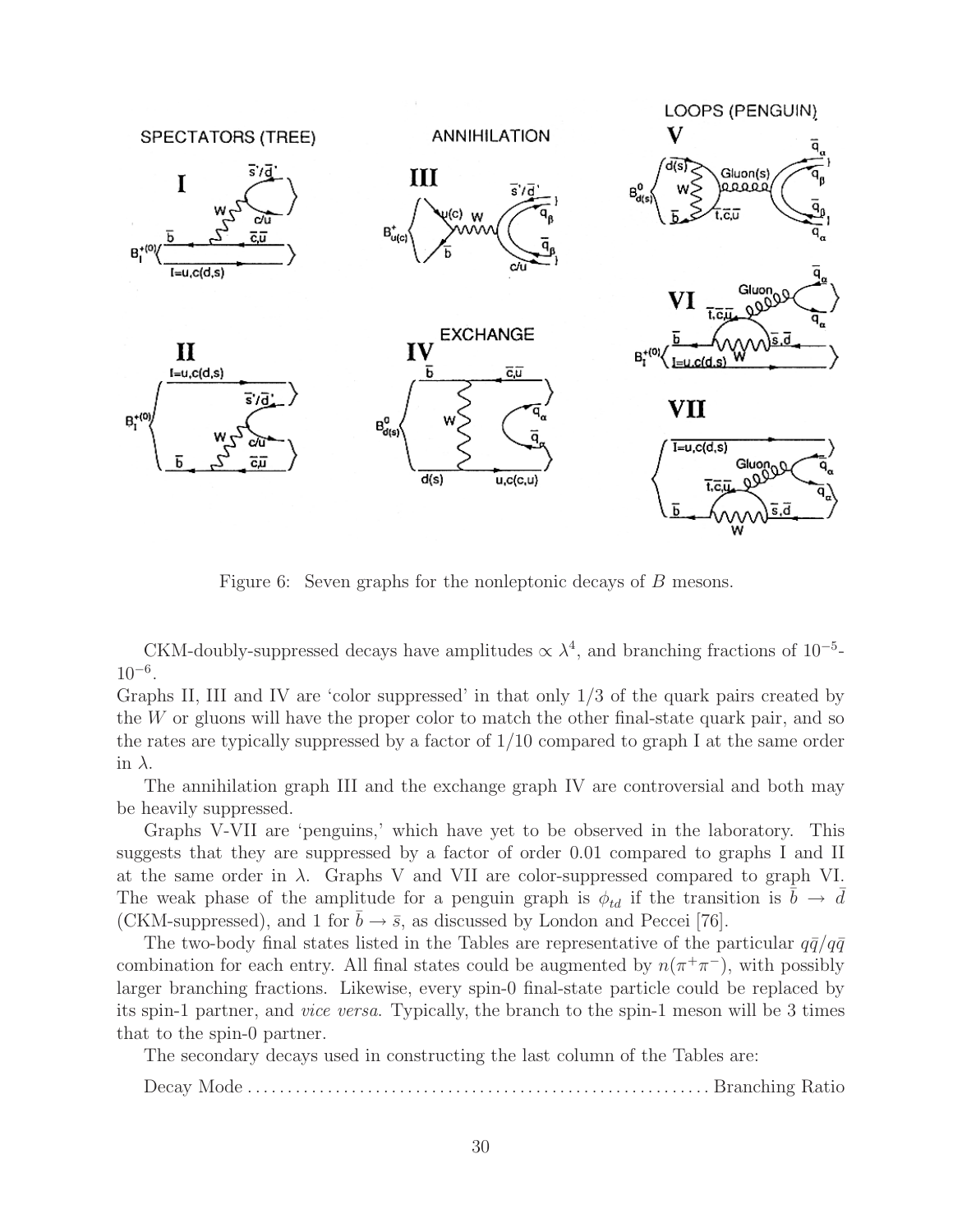For completeness will list the basic two-body nonleptonic decays of the  $D^+,\ D_s^+ ,$  and  $D^0$  mesons in Tables 6-8.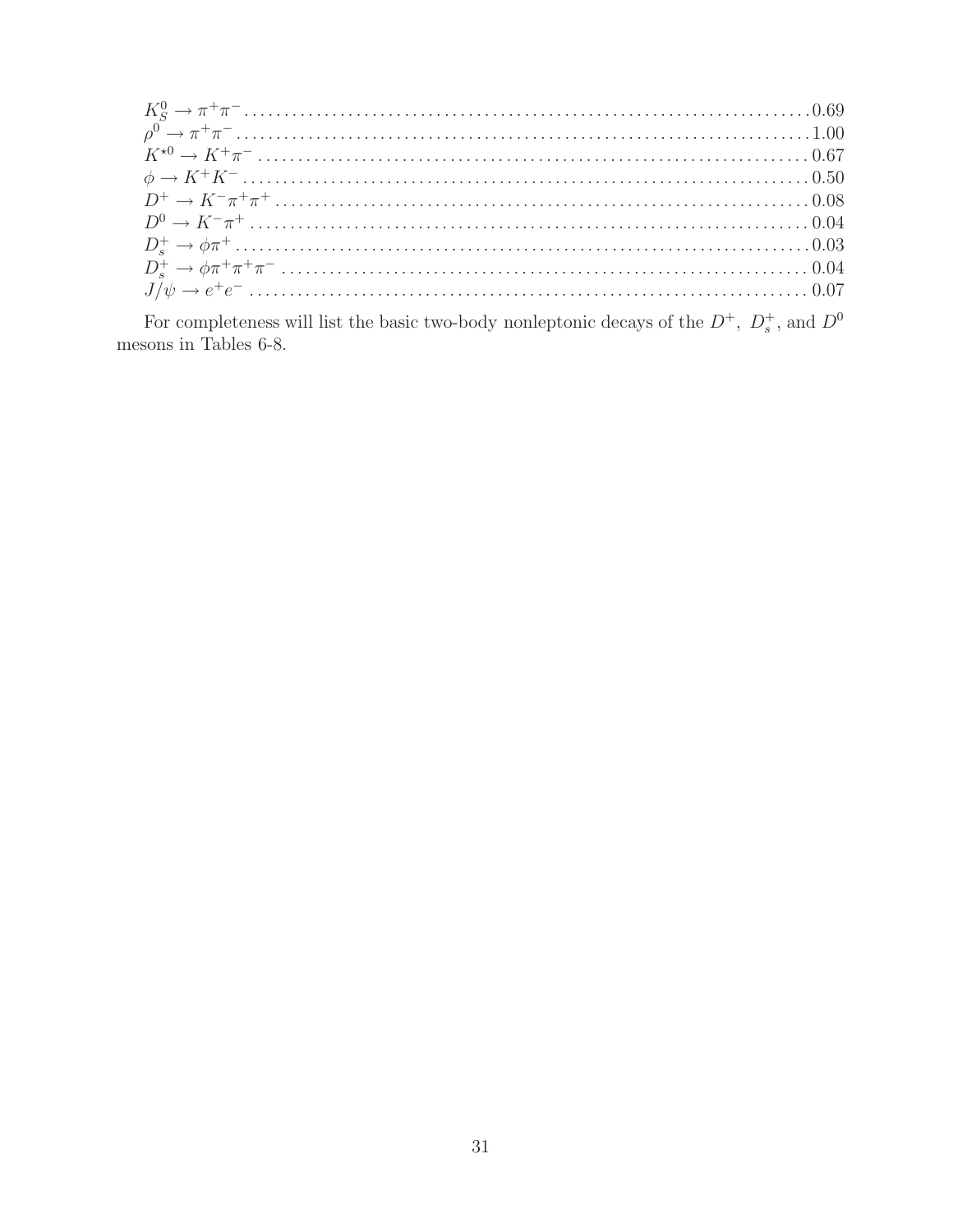Table 2: The 21 basic 2-body nonleptonic decays of the  $B_u^+$  (=  $\bar{b}u$ ). Figure 6 illustrates the seven types of graphs. The subscripts  $F, S$ , and  $D$  to the type of graph in this and following three tables refer to CKM-favored (ampli  $\propto \lambda^2$ ), -suppressed (ampli  $\propto \lambda^3$ ), and -doublysuppressed (ampli  $\propto \lambda^4$ ), respectively. If the decay amplitude depends on a CP-violating phase, the relevant phase of a CKM-matrix element is indicated in parentheses. The decay modes are listed roughly in order of decreasing branching fraction.

| Graph                                                                                                    | Final               | Final                         | All-Charged                         |
|----------------------------------------------------------------------------------------------------------|---------------------|-------------------------------|-------------------------------------|
|                                                                                                          | Quarks              | State                         | Daughters                           |
| $I_F$ , $II_F$                                                                                           | $u\bar{c}/u\bar{d}$ | $\bar{D}^0 \pi^+$             | $K^+\pi^-\pi^+$                     |
| $I_F$ , $III_D(\phi_{ub})$ , $VII_F$                                                                     | $c\bar{s}/u\bar{c}$ | $D_*^+\bar{D}^0$              | $K^+K^-\pi^+K^+\pi^-$               |
| $\mathbf{II}_F$ , $\mathbf{VI}_F$                                                                        | $c\bar{c}/u\bar{s}$ | $J/\psi K^+$                  | $e^+e^-K^+$                         |
| $I_S$                                                                                                    | $c\bar{s}/u\bar{u}$ | $D^+_{s} \rho^0$              | $K^+K^-\pi^+\pi^+\pi^-$             |
| $I_S$ , $II_S$                                                                                           | $u\bar{c}/u\bar{s}$ | $\bar{D}^0 K^+$               | $K^+\pi^-K^+$                       |
| $I_S$ , $III_S(\phi_{ub})$ , $VII_S(\phi_{td})$                                                          | $cd/u\bar{c}$       | $D^+\bar{D}^0$                | $K^{-}\pi^{+}\pi^{+}K^{+}\pi^{-}$   |
| $I_S(\phi_{ub}), \, \text{II}_S(\phi_{ub}), \, \text{III}_S(\phi_{ub}), \, \text{VI}_F, \, \text{VII}_F$ | $u\bar{u}/ud$       | $\rho^0 \pi^+$                | $\pi^{+}\pi^{-}\pi^{+}$             |
| $II_S, VI_S(\phi_{td})$                                                                                  | $c\bar{c}/u\bar{d}$ | $J/\psi\pi^+$                 | $e^+e^-\pi^+$                       |
| $\text{II}_S(\phi_{ub}), \text{III}_S(\phi_{ub})$                                                        | $c\bar{u}/u\bar{s}$ | $D^0 K^+$                     | $K^{-}\pi^{+}K^{+}$                 |
| $\Pi_D(\phi_{ub}), \Pi_D(\phi_{ub}), \Pi\Pi_D(\phi_{ub}), \text{ VI}_F, \text{ VII}_F$                   | $u\bar{u}/u\bar{s}$ | $\rho^0 K^+$                  | $\pi^{+}\pi^{-}K^{+}$               |
| $I_D(\phi_{ub}), III_D(\phi_{ub})$                                                                       | $c\bar{d}/u\bar{u}$ | $D^+\rho^0$                   | $K^{-}\pi^{+}\pi^{+}\pi^{+}\pi^{-}$ |
| $\text{II}_D(\phi_{ub}), \text{III}_D(\phi_{ub})$                                                        | $c\bar{u}/u\bar{d}$ | $D^0\pi^+$                    | $K^{-}\pi^{+}\pi^{+}$               |
| $\mathrm{III}_S(\phi_{ub}), \mathrm{VII}_S(\phi_{td})$                                                   | $u\bar{s}/s\bar{d}$ | $K^+\bar K^{\star 0}$         | $K^+K^-\pi^+$                       |
| $\mathrm{III}_S(\phi_{ub})$                                                                              | $cd/d\bar{s}$       | $D^+K^{\star0}$               | $K^{-}\pi^{+}\pi^{+}K^{+}\pi^{-}$   |
| $\mathrm{III}_S(\phi_{ub})$                                                                              | $c\bar{s}/s\bar{s}$ | $D^*_{s}\phi$                 | $K^+K^-\pi^+K^+K^-$                 |
| $\mathrm{III}_S(\phi_{ub})$                                                                              | $c\bar{c}/c\bar{s}$ | $J/\psi D_s^+$                | $e^+e^-K^+K^-\pi^+$                 |
| $III_D(\phi_{uh}), VII_F$                                                                                | $d\bar{s}/u\bar{d}$ | $K^{\star 0} \pi^+$           | $K^+\pi^-\pi^+$                     |
| $III_D(\phi_{ub}), VI_F, VII_F$                                                                          | $s\bar{s}/u\bar{s}$ | $\phi K^+$                    | $K^+K^-K^+$                         |
| $\text{III}_D(\phi_{ub})$                                                                                | $c\bar{s}/sd$       | $D^+_{\rm s}\bar{K}^{\star0}$ | $K^+K^-\pi^+K^-\pi^+$               |
| $\text{III}_D(\phi_{ub})$                                                                                | $c\bar{c}/cd$       | $J/\psi D^+$                  | $e^+e^-K^-\pi^+\pi^+$               |
| $VI_S(\phi_{td})$                                                                                        | $s\bar{s}/ud$       | $\phi\pi^+$                   | $K^+K^-\pi^+$                       |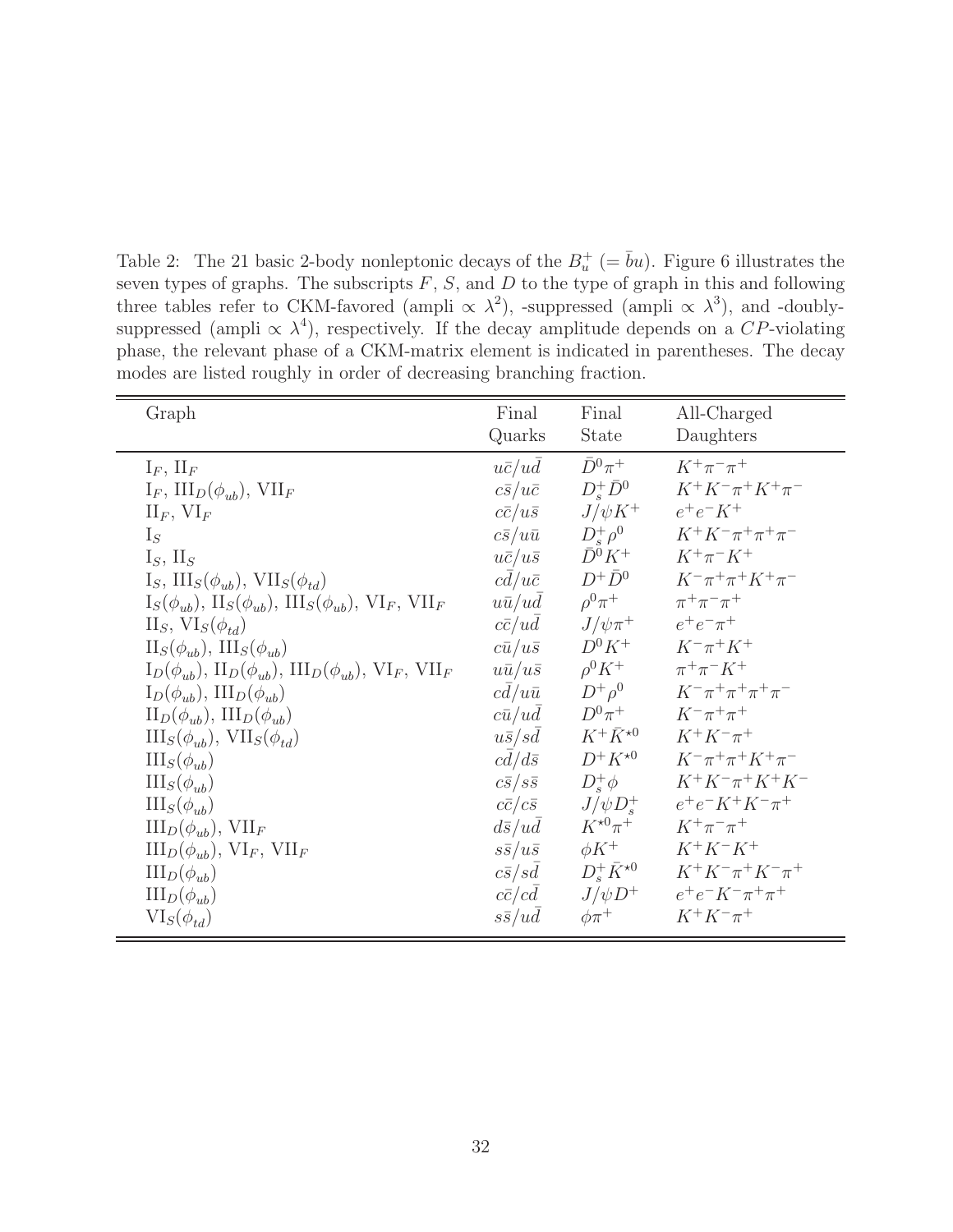Table 3: The 27 basic 2-body nonleptonic decays of the  $B_d^0$  (=  $\bar{b}d$ ). The numbers in the "CP Eigenstate" column refer to the classification described in sec. 2.3.1 regarding the relevant CKM-phases governing the decay asymmetries. Graphs leading to CP-eigenstates includes a phase factor in  $\phi_{td}$  due to mixing. However, in penguin graphs with  $\bar{b} \to \bar{d}$  transitions to  $CP$  eigenstates, the two phase factors in  $\phi_{td}$  cancel.

| Graph                                                                                      | Final                         | Final                        | CP             | All-Charged                    |
|--------------------------------------------------------------------------------------------|-------------------------------|------------------------------|----------------|--------------------------------|
|                                                                                            | Quarks                        | State                        | Eigenstate     | Daughters                      |
| $I_F$ , IV <sub>F</sub>                                                                    | $d\bar{c}/u\bar{d}$           | $D^{-}\pi^{+}$               |                | $K^+\pi^-\pi^-\pi^+$           |
| $I_F$ , VII <sub>F</sub>                                                                   | $c\bar{s}/d\bar{c}$           | $D_s^+D^-$                   |                | $K^+K^-\pi^+K^+\pi^-\pi^-$     |
| $\prod_F$ , $\prod_F$                                                                      | $u\bar{c}/d\bar{d}$           | $\bar{D}^0 \rho^0$           |                | $K^+\pi^-\pi^+\pi^-$           |
| $\Pi_F(\phi_{td}), \, \text{VI}_F(\phi_{td})$                                              | $c\bar{c}/d\bar{s}$           | $J/\psi K_S^0$               | $\mathbf{1}$   | $e^+e^-\pi^+\pi^-$             |
| $I_S$                                                                                      | $d\bar{c}/u\bar{s}$           | $D^-K^+$                     |                | $K^+\pi^-\pi^-K^+$             |
| $I_S(\phi_{td}), \, \text{IV}_S(\phi_{td}), \, \text{V}_S, \, \text{VII}_S$                | $c\bar{d}/d\bar{c}$           | $D^+D^-$                     | 1, 4           | $K^-\pi^+\pi^+K^+\pi^-\pi^-$   |
| $I_S(\phi_{td} + \phi_{ub}), \text{IV}_S(\phi_{td} + \phi_{ub}), \text{V}_S, \text{VII}_S$ | $u\overline{d}/d\overline{u}$ | $\pi^+\pi^-$                 | 2, 4           | $\pi^+\pi^-$                   |
| $I_S(\phi_{ub})$                                                                           | $c\bar{s}/d\bar{u}$           | $D_s^+\pi^-$                 |                | $K^+K^-\pi^+\pi^-$             |
| $\prod_S$                                                                                  | $u\bar{c}/d\bar{s}$           | $\bar{D}^0 K^{\star 0}$      |                | $K^+\pi^-K^+\pi^-$             |
| $\text{II}_S(\phi_{ub})$                                                                   | $c\bar{u}/d\bar{s}$           | $D^0 K^{\star 0}$            |                | $K^{-}\pi^{+}K^{+}\pi^{-}$     |
| $II_S(\phi_{td}), VI_S$                                                                    | $c\bar{c}/d\bar{d}$           | $J/\psi \rho^0$              | 1, 4           | $e^+e^-\pi^+\pi^-$             |
| $II_S(\phi_{td} + \phi_{ub}), IV_S(\phi_{td} + \phi_{ub}), V_S, VI_S, VII_S$               | $u\bar{u}/d\bar{d}$           | $\rho^0 \rho^0$              | 2, 4           | $\pi^{+}\pi^{-}\pi^{+}\pi^{-}$ |
| $I_D(\phi_{ub}), \text{ VII}_F$                                                            | $u\bar{s}/d\bar{u}$           | $K^+\pi^-$                   |                | $K^+\pi^-$                     |
| $I_D(\phi_{ub}), \, IV_D(\phi_{ub})$                                                       | $cd/d\bar{u}$                 | $D^+\pi^-$                   |                | $K^{-}\pi^{+}\pi^{+}\pi^{-}$   |
| $\Pi_D(\phi_{td} + \phi_{ub}), \, \text{VI}_F(\phi_{td}), \, \text{VII}_F(\phi_{td})$      | $u\bar{u}/d\bar{s}$           | $\rho^0 K_S^0$               | 2, 1           | $\pi^+\pi^-\pi^+\pi^-$         |
| $\Pi_D(\phi_{ub}), \, \text{IV}_D(\phi_{ub})$                                              | $c\bar{u}/d\bar{d}$           | $D^0\rho^0$                  |                | $K^{-}\pi^{+}\pi^{+}\pi^{-}$   |
| $IV_F$                                                                                     | $s\bar{c}/u\bar{s}$           | $D_s^-K^+$                   |                | $K^+K^-\pi^-K^+$               |
| $IV_F$                                                                                     | $c\bar{c}/u\bar{c}$           | $J/\psi \bar{D}^0$           |                | $e^+e^-K^+\pi^-$               |
| $IV_S(\phi_{td} + \phi_{ub}), V_S$                                                         | $c\bar{u}/u\bar{c}$           | $D^0\bar{D}^0$               | 2, 4           | $K^{-}\pi^{+}K^{+}\pi^{-}$     |
| $IV_S(\phi_{td}), V_S$                                                                     | $c\bar{s}/s\bar{c}$           | $D_s^+D_s^-$                 | 1, 4           | $K^+K^-\pi^+K^+K^-\pi^-$       |
| $IV_S(\phi_{td} + \phi_{ub}), V_S$                                                         | $u\bar{s}/s\bar{u}$           | $K^+K^-$                     | 2, 4           | $K^+K^-$                       |
| $IV_D(\phi_{ub})$                                                                          | $c\bar{s}/s\bar{u}$           | $D_s^+ K^-$                  |                | $K^+K^-\pi^+K^-$               |
| $IV_D(\phi_{ub})$                                                                          | $c\bar{c}/c\bar{u}$           | $J/\psi D^0$                 |                | $e^+e^-K^-\pi^+$               |
| $\text{VI}_F(\phi_{td}), \text{VII}_F(\phi_{td})$                                          | $s\bar{s}/d\bar{s}$           | $\phi K_S^0$                 | $\mathbf{1}$   | $K^+K^-\pi^+\pi^-$             |
| $V_S$                                                                                      | $s\bar{s}/s\bar{s}$           | $\phi\phi$                   | $\overline{4}$ | $K^+K^-K^+K^-$                 |
| $VI_S$                                                                                     | $s\bar{s}/d\bar{d}$           | $\phi \rho^0$                | $\overline{4}$ | $K^+K^-\pi^+\pi^-$             |
| $V_S$ , VII <sub>S</sub>                                                                   | $sd/d\bar{s}$                 | $\bar K^{\star0} K^{\star0}$ | $\overline{4}$ | $K^-\pi^+K^+\pi^-$             |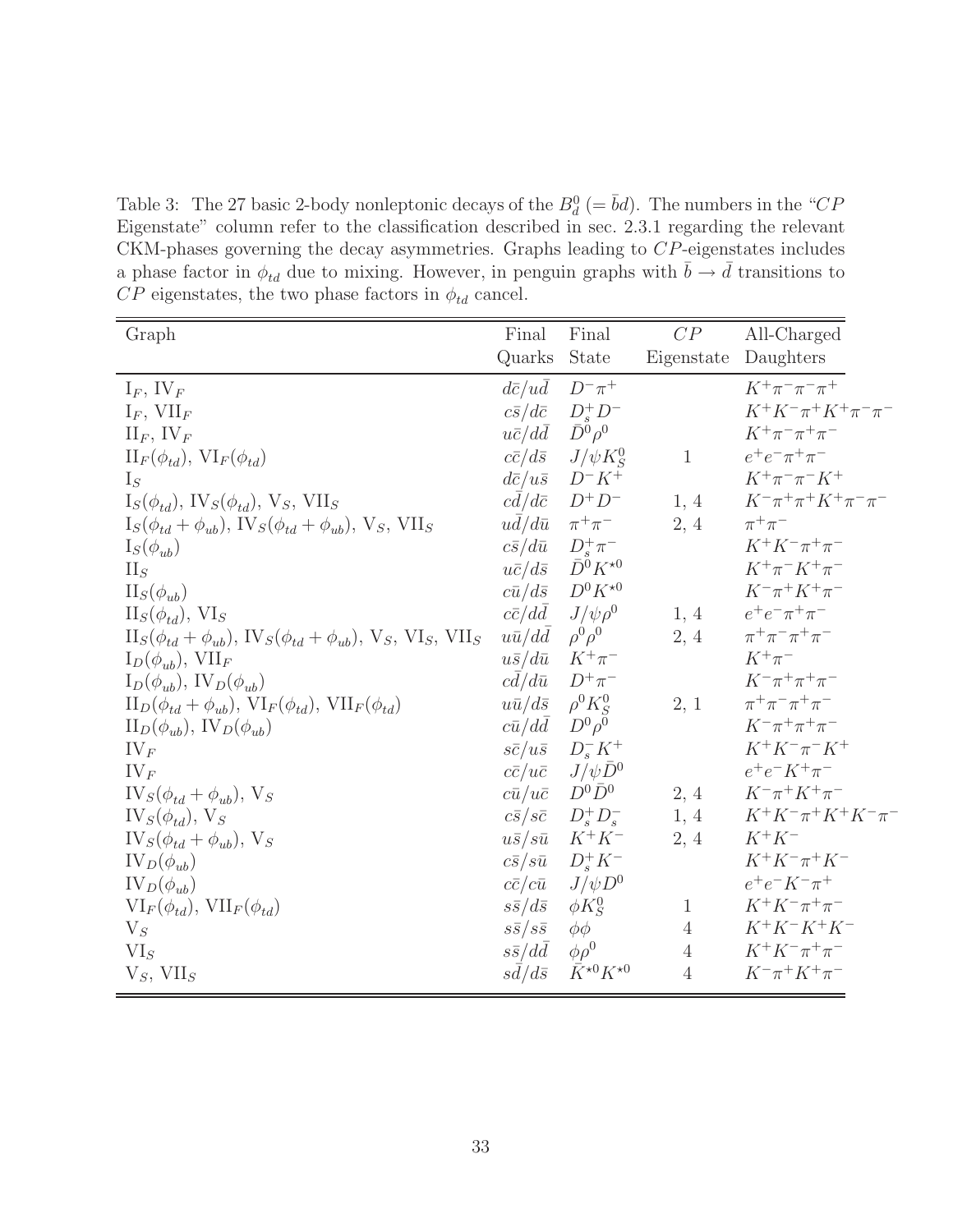| Graph                                                                       | Final               | Final                                                                 | CP             | All-Charged                    |
|-----------------------------------------------------------------------------|---------------------|-----------------------------------------------------------------------|----------------|--------------------------------|
|                                                                             | Quarks              | State                                                                 | Eigenstate     | Daughters                      |
| $I_F$                                                                       | $s\bar{c}/u\bar{d}$ | $D_s^- \pi^+$                                                         |                | $K^+K^-\pi^-\pi^+$             |
| $I_F$ , $IV_F$ , $V_F$ , $VII_F$                                            | $c\bar{s}/s\bar{c}$ |                                                                       | $\overline{4}$ | $K^+K^-\pi^+K^+K^-\pi^-$       |
| $\prod_F$                                                                   | $u\bar{c}/s\bar{d}$ | $\begin{array}{c} D^+_sD^-_s\\ \bar{D}^0\bar{K}^{\star0} \end{array}$ |                | $K^+\pi^-K^-\pi^+$             |
| $\prod_F, \text{ VI}_F$                                                     | $c\bar{c}/s\bar{s}$ | $J/\psi\phi$                                                          | $\overline{4}$ | $e^+e^-K^+K^-$                 |
| $I_S$ , IV <sub>S</sub>                                                     | $s\bar{c}/u\bar{s}$ | $D_s^-K^+$                                                            |                | $K^+K^-\pi^-K^+$               |
| $I_S$ , $VII_S(\phi_{td})$                                                  | $s\bar{c}/c\bar{d}$ | $D_s^-D^+$                                                            |                | $K^+K^-\pi^-K^-\pi^+\pi^+$     |
| $I_S$ , $VII_S(\phi_{td})$                                                  | $s\bar{u}/u\bar{d}$ | $K^-\pi^+$                                                            |                | $K^-\pi^+$                     |
| $I_S(\phi_{ub}), \, \text{IV}_S(\phi_{ub})$                                 | $c\bar{s}/s\bar{u}$ | $D_s^+ K^-$                                                           |                | $K^+K^-\pi^+K^-$               |
| $\prod_S$                                                                   | $u\bar{c}/s\bar{s}$ | $\bar{D}^0 \phi$                                                      |                | $K^{+}\pi^{-}K^{+}K^{-}$       |
| $\mathrm{II}_S(\phi_{ub})$                                                  | $c\bar{u}/s\bar{s}$ | $D^0\phi$                                                             |                | $K^{-}\pi^{+}K^{+}K^{-}$       |
| $II_S, VI_S(\phi_{td})$                                                     | $c\bar{c}/s\bar{d}$ | $J/\psi K_S^0$                                                        | 4, 1           | $e^+e^-\pi^+\pi^-$             |
| $\text{II}_S(\phi_{ub}), \text{VI}_S(\phi_{td}), \text{VII}_S(\phi_{td})$   | $u\bar{u}/sd$       | $\rho^0 K_S^0$                                                        | 3, 1           | $\pi^{+}\pi^{-}\pi^{+}\pi^{-}$ |
| $I_D(\phi_{ub}), \, \text{IV}_D(\phi_{ub}), \, \text{V}_F, \, \text{VII}_F$ | $u\bar{s}/s\bar{u}$ | $K^+K^-$                                                              | 3, 4           | $K^+K^-$                       |
| $I_D(\phi_{ub})$                                                            | $c\bar{d}/s\bar{u}$ | $D^+K^-$                                                              |                | $K^{-}\pi^{+}\pi^{+}K^{-}$     |
| $\text{II}_D(\phi_{ub}), \text{VI}_F$                                       | $s\bar{s}/u\bar{u}$ | $\phi \rho^0$                                                         | 3, 4           | $K^+K^-\pi^+\pi^-$             |
| $\Pi_D(\phi_{ub})$                                                          | $c\bar{u}/sd$       | $D^0 \bar K^{\star 0}$                                                |                | $K^{-}\pi^{+}K^{-}\pi^{+}$     |
| $IV_F$ , $IV_D(\phi_{ub})$ $V_F$ , $V_S$                                    | $c\bar{u}/u\bar{c}$ | $D^0\bar{D}^0$                                                        | 4, 3           | $K^{-}\pi^{+}K^{+}\pi^{-}$     |
| $IV_F, V_F$                                                                 | $cd/d\bar{c}$       | $D^+D^-$                                                              | $\overline{4}$ | $K^-\pi^+\pi^+K^+\pi^-\pi^-$   |
| IV <sub>S</sub>                                                             | $d\bar{c}/u\bar{d}$ | $D^{-}\pi^{+}$                                                        |                | $K^+\pi^-\pi^-\pi^+$           |
| $IV_S$                                                                      | $u\bar{c}/u\bar{u}$ | $\bar{D}^0\rho^0$                                                     |                | $K^+\pi^-\pi^+\pi^-$           |
| $IV_{S}$                                                                    | $c\bar{c}/u\bar{c}$ | $J/\psi \bar{D}^0$                                                    |                | $e^+e^-K^+\pi^-$               |
| $IV_S(\phi_{ub})$                                                           | $c\bar{d}/d\bar{u}$ | $D^+\pi^-$                                                            |                | $K^{-}\pi^{+}\pi^{+}\pi^{-}$   |
| $IV_S(\phi_{ub})$                                                           | $c\bar{u}/u\bar{u}$ | $D^0\rho^0$                                                           |                | $K^{-}\pi^{+}\pi^{+}\pi^{-}$   |
| $IV_S(\phi_{ub})$                                                           | $c\bar{c}/c\bar{u}$ | $J/\psi D^0$                                                          |                | $e^+e^-K^-\pi^+$               |
| $IV_D(\phi_{ub}), V_F$                                                      | $ud/d\bar{u}$       | $\pi^+\pi^-$                                                          | 3, 4           | $\pi^+\pi^-$                   |
| $IV_D(\phi_{ub}), V_F$                                                      | $u\bar{u}/u\bar{u}$ | $\rho^0 \rho^0$                                                       | 3, 4           | $\pi^{+}\pi^{-}\pi^{+}\pi^{-}$ |
| $V_F$ , $VII_F$                                                             | $s\bar{s}/s\bar{s}$ | $\phi\phi$                                                            | $\overline{4}$ | $K^+K^-K^+K^-$                 |
| $V_F$ , $VII_F$                                                             | $d\bar{s}/s\bar{d}$ | $K^{\star0}\bar{K}^{\star0}$                                          | $\overline{4}$ | $K^+\pi^-K^-\pi^+ -$           |
| $VI_S(\phi_{td}), VII_S(\phi_{td})$                                         | $s\bar{s}/sd$       | $\phi K_S^0$                                                          | $\mathbf{1}$   | $K^+K^-\pi^+\pi^-$             |

Table 4: The 29 basic 2-body nonleptonic decays of the  $B_s^0$  (=  $\bar{b}s$ ).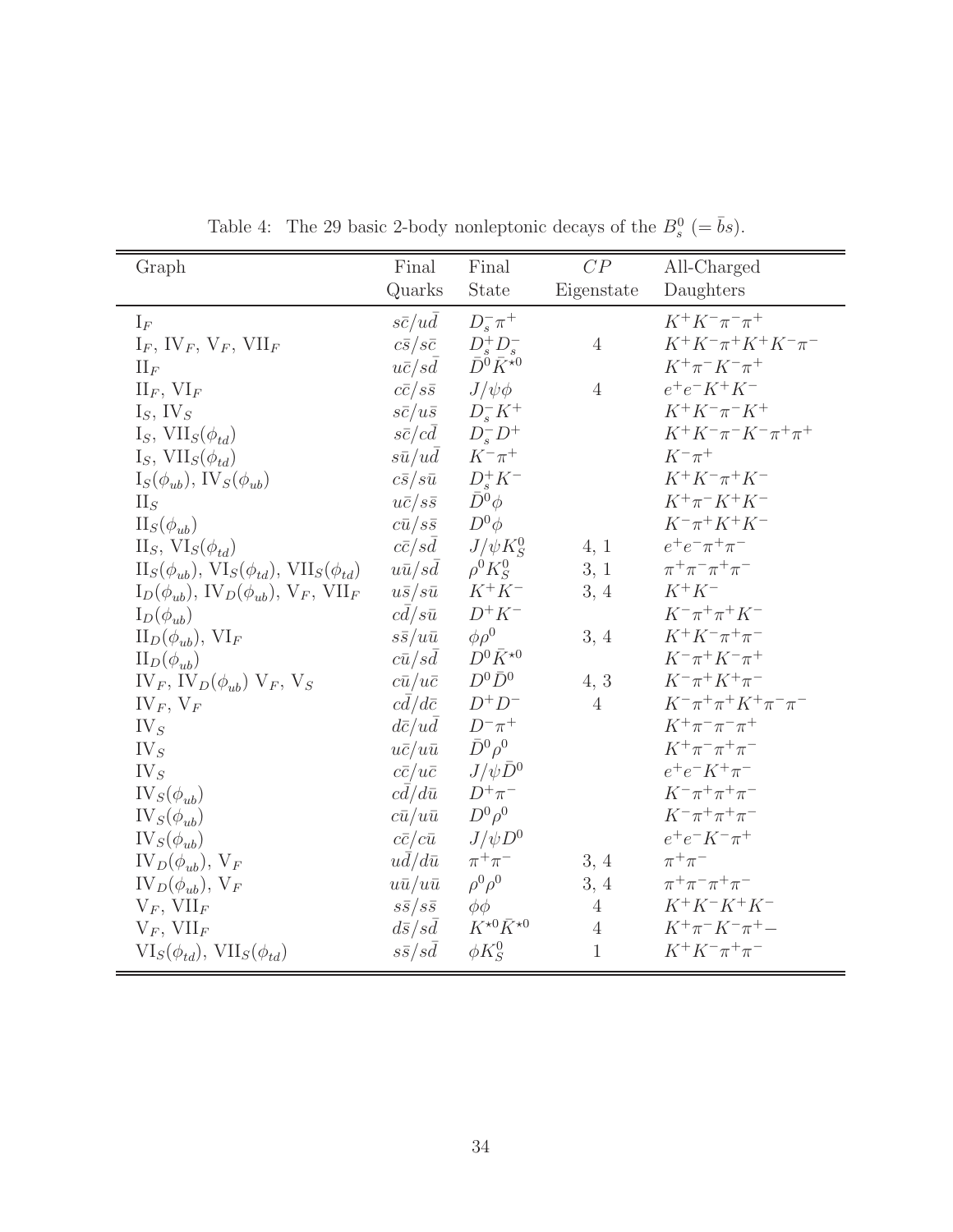| Graph                                                                                   | Final               | Final            | All-Charged                         |
|-----------------------------------------------------------------------------------------|---------------------|------------------|-------------------------------------|
|                                                                                         | Quarks              | <b>State</b>     | Daughters                           |
| $I_F$                                                                                   | $c\bar{c}/u\bar{d}$ | $J/\psi\pi^+$    | $e^+e^-\pi^+$                       |
| $I_F$ , $II_F$ , $III_F$ , $VI_F$ , $VII_F$                                             | $c\bar{c}/c\bar{s}$ | $J/\psi D_*^+$   | $e^+e^-K^+K^-\pi^+$                 |
| $\prod_F, \prod_F$                                                                      | $cd/u\bar{c}$       | $D^+\bar{D}^0$   | $K^{-}\pi^{+}\pi^{+}K^{+}\pi^{-}$   |
| $I_S$                                                                                   | $c\bar{c}/u\bar{s}$ | $J/\psi K^+$     | $e^+e^-K^+$                         |
| $I_S$ , $II_S$ , $III_S$ , $VI_S(\phi_{td})$ , $VII_S(\phi_{td})$                       | $c\bar{c}/c\bar{d}$ | $J/\psi D^+$     | $e^+e^-K^-\pi^+\pi^+$               |
| $I_S(\phi_{ub}), \, III_S, \, VII_S(\phi_{td})$                                         | $c\bar{u}/u\bar{d}$ | $D^0\pi^+$       | $K^{-}\pi^{+}\pi^{+}$               |
| $I_S(\phi_{ub}), \, \Pi_S(\phi_{ub})$                                                   | $c\bar{s}/c\bar{u}$ | $D^+_sD^0$       | $K^+K^-\pi^+K^-\pi^+$               |
| $II_S$ , $III_S$                                                                        | $c\bar{s}/u\bar{c}$ | $D^+_s\bar{D}^0$ | $K^+\pi^-K^+K^-\pi^+$               |
| $\text{II}_S(\phi_{ub}), \text{III}_S, \text{VI}_S(\phi_{td}), \text{VII}_S(\phi_{td})$ | $cd/u\bar{u}$       | $D^+\rho^0$      | $\pi^+\pi^- K^-\pi^+\pi^+$          |
| $I_D(\phi_{ub}), III_F, VII_F$                                                          | $c\bar{u}/u\bar{s}$ | $D^0 K^+$        | $K^-\pi^+K^+$                       |
| $I_D(\phi_{ub}), \, \Pi_D(\phi_{ub})$                                                   | $c\bar{d}/c\bar{u}$ | $D^+D^0$         | $K^{-}\pi^{+}\pi^{+}K^{-}\pi^{+}$   |
| $\text{II}_D(\phi_{uh}), \text{VI}_F$                                                   | $c\bar{s}/u\bar{u}$ | $D^+_s \rho^0$   | $K^+K^-\pi^+\pi^+\pi^-$             |
| $\coprod_F$                                                                             | $u\bar{u}/u\bar{d}$ | $\rho^0 \pi^+$   | $\pi^{+}\pi^{-}\pi^{+}$             |
| $\coprod_F$                                                                             | $u\bar{s}/sd$       | $K^+K^0_S$       | $K^+\pi^+\pi^-$                     |
| $III_F$ , $VII_F$                                                                       | $c\bar{d}/d\bar{s}$ | $D^+K^0_S$       | $K^{-}\pi^{+}\pi^{+}\pi^{+}\pi^{-}$ |
| $III_F$ , $VI_F$ , $VII_F$                                                              | $c\bar{s}/s\bar{s}$ | $D_s^+\phi$      | $K^+K^-\pi^+K^+K^-$                 |
| $\text{III}_S$                                                                          | $u\bar{u}/u\bar{s}$ | $\rho^0 K^+$     | $\pi^{+}\pi^{-}K^{+}$               |
| $\text{III}_S$                                                                          | $d\bar{s}/ud$       | $K_S^0 \pi^+$    | $\pi^+\pi^-\pi^+$                   |
| III <sub>S</sub>                                                                        | $s\bar{s}/u\bar{s}$ | $\phi K^+$       | $K^+K^-K^+$                         |
| $III_S, VII_S(\phi_{td})$                                                               | $c\bar{s}/s\bar{d}$ | $D_s^+K_S^0$     | $K^+K^-\pi^+\pi^+\pi^-$             |
| $VI_S(\phi_{td})$                                                                       | $c\bar{d}/s\bar{s}$ | $D^+\phi$        | $K^{-}\pi^{+}\pi^{+}K^{+}K^{-}$     |

Table 5: The 21 basic 2-body nonleptonic decays of the  $B_c^+$  (=  $\bar{b}c$ ) in which the  $\bar{b}$ -quark decays before the  $c$ -quark.

Table 6: The 7 basic 2-body nonleptonic decays of the  $D^+ (= c\bar{d})$ . In this and the following two tables penguin contributions are ignored.

| Graph                                | Final               | Final                     | All-Charged           |
|--------------------------------------|---------------------|---------------------------|-----------------------|
|                                      | Quarks              | <b>State</b>              | Daughters             |
| $I_F$ , $II_F$                       | $s\bar{d}/u\bar{d}$ | $\bar{K}^{\star 0} \pi^+$ | $K^{-}\pi^{+}\pi^{+}$ |
| $I_S$ , III <sub>S</sub>             | $s\bar{d}/u\bar{s}$ | $\bar{K}^{\star 0} K^+$   | $K^{-}\pi^{+}K^{+}$   |
| $I_S$ , $II_S$ , $III_S$             | $d\bar{d}/u\bar{d}$ | $\rho^0 \pi^+$            | $\pi^+\pi^-\pi^+$     |
| $\prod_S$                            | $s\bar{s}/u\bar{d}$ | $\phi\pi^+$               | $K^+K^-\pi^+$         |
| $I_D$ , $III_D$                      | $d\bar{d}/u\bar{s}$ | $\rho^0 K^+$              | $\pi^{+}\pi^{-}K^{+}$ |
| $\mathcal{II}_D$ , $\mathcal{III}_D$ | $d\bar{s}/u\bar{d}$ | $K^{\star 0} \pi^+$       | $K^+\pi^-\pi^+$       |
| $III_D$                              | $s\bar{s}/u\bar{s}$ | $\phi K^+$                | $K^+K^-K^+$           |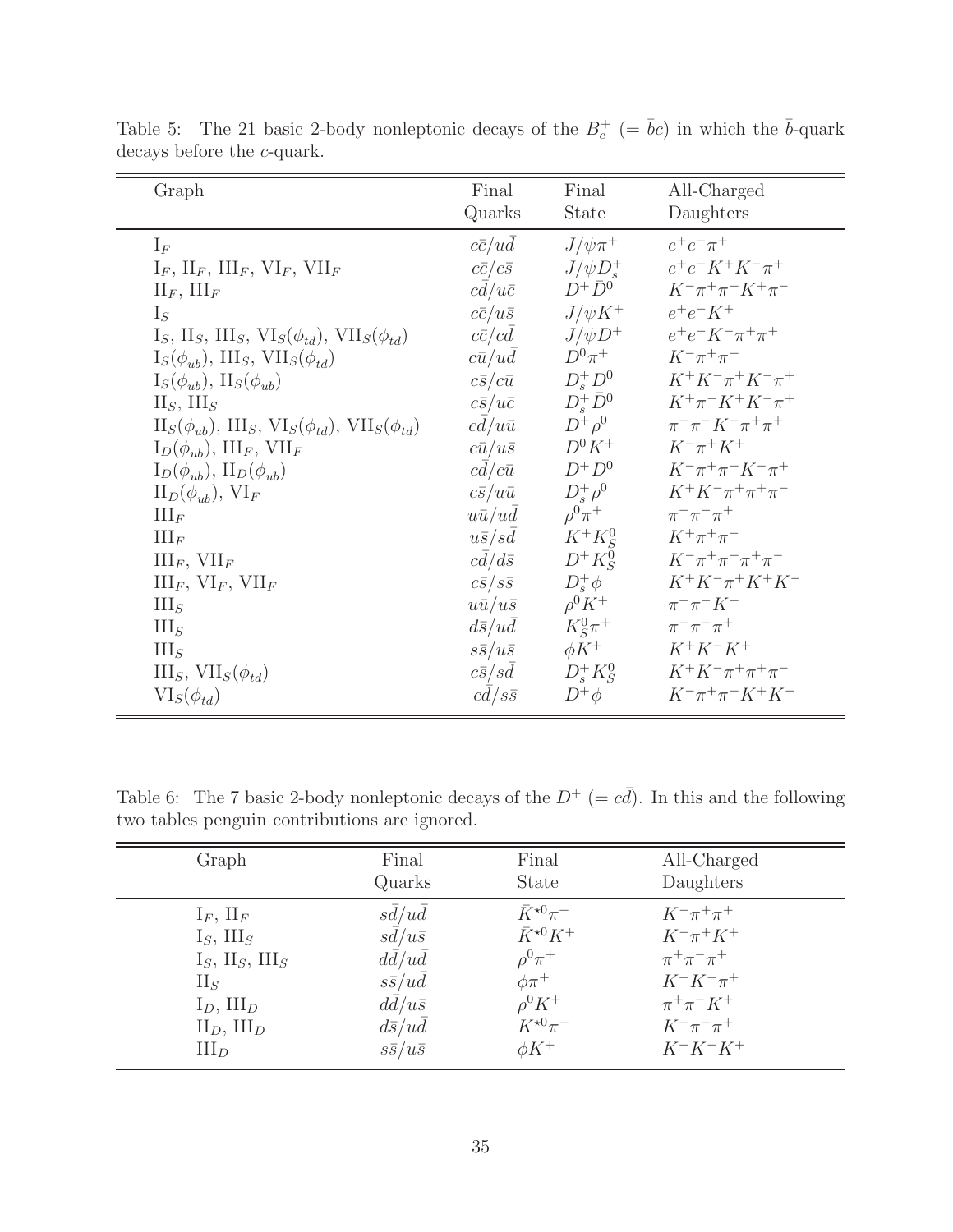| Graph                    | Final               | Final                   | All-Charged             |
|--------------------------|---------------------|-------------------------|-------------------------|
|                          | Quarks              | <b>State</b>            | Daughters               |
| $1_F$                    | $s\bar{s}/u\bar{d}$ | $\phi\pi^+$             | $K^+K^-\pi^+$           |
| $\prod_F, \prod_F$       | $s\bar{d}/u\bar{s}$ | $\bar{K}^{\star 0} K^+$ | $K^{-}\pi^{+}K^{+}$     |
| $I_S$ , $II_S$ , $III_S$ | $s\bar{s}/u\bar{s}$ | $\phi K^+$              | $K^+K^-K^+$             |
| $I_S$ , III <sub>S</sub> | $d\bar{s}/u\bar{d}$ | $K^{\star 0} \pi^+$     | $K^+\pi^-\pi^+$         |
| $II_S$ , $III_S$         | $d\bar{d}/u\bar{s}$ | $\rho^0 K^+$            | $\pi^{+}\pi^{-}K^{+}$   |
| $\coprod_F$              | $u\bar{u}/u\bar{d}$ | $\rho^0 \pi^+$          | $\pi^{+}\pi^{-}\pi^{+}$ |

Table 7: The 6 basic 2-body nonleptonic decays of the  $D_s^+$  (=  $c\bar{s}$ ).

Table 8: The 11 basic 2-body nonleptonic decays of the  $D^0$  (=  $c\bar{u}$ ).

| Graph                   | Final               | Final                        | All-Charged                    |
|-------------------------|---------------------|------------------------------|--------------------------------|
|                         | Quarks              | <b>State</b>                 | Daughters                      |
| $I_F$ , IV <sub>F</sub> | $s\bar{u}/u\bar{d}$ | $K^{-}\pi^{+}$               | $K^{-}\pi^{+}$                 |
| $\prod_F$               | $s\bar{s}/u\bar{u}$ | $\phi \rho^0$                | $K^+K^-\pi^+\pi^-$             |
| $I_S$ , IV <sub>S</sub> | $u\bar{d}/d\bar{u}$ | $\pi^+\pi^-$                 | $\pi^+\pi^-$                   |
| $I_S$ , IV <sub>S</sub> | $u\bar{s}/s\bar{u}$ | $K^+K^-$                     | $K^+K^-$                       |
| $II_S$ , $IV_S$         | $sd/u\bar{u}$       | $\bar{K}^{\star 0} \rho^0$   | $K^{-}\pi^{+}\pi^{+}\pi^{-}$   |
| $II_S$ , $IV_S$         | $d\bar{s}/u\bar{u}$ | $K^{\star 0} \rho^0$         | $K^+\pi^-\pi^+\pi^-$           |
| $II_S$ , $IV_S$         | $d\bar{u}/ud$       | $\rho^0 \rho^0$              | $\pi^{+}\pi^{-}\pi^{+}\pi^{-}$ |
| $I_D$ , IV <sub>D</sub> | $u\bar{s}/d\bar{u}$ | $K^+\pi^-$                   | $K^+\pi^-$                     |
| $IV_F$                  | $s\bar{s}/s\bar{d}$ | $\phi \bar K^{\star 0}$      | $K^+K^-K^-\pi^+$               |
| $IV_{S}$                | $d\bar{s}/s\bar{d}$ | $K^{\star0}\bar{K}^{\star0}$ | $K^+\pi^-K^-\pi^+$             |
| $IV_D$                  | $s\bar{s}/d\bar{s}$ | $\phi K^{\star 0}$           | $K^+K^-K^+\pi^-$               |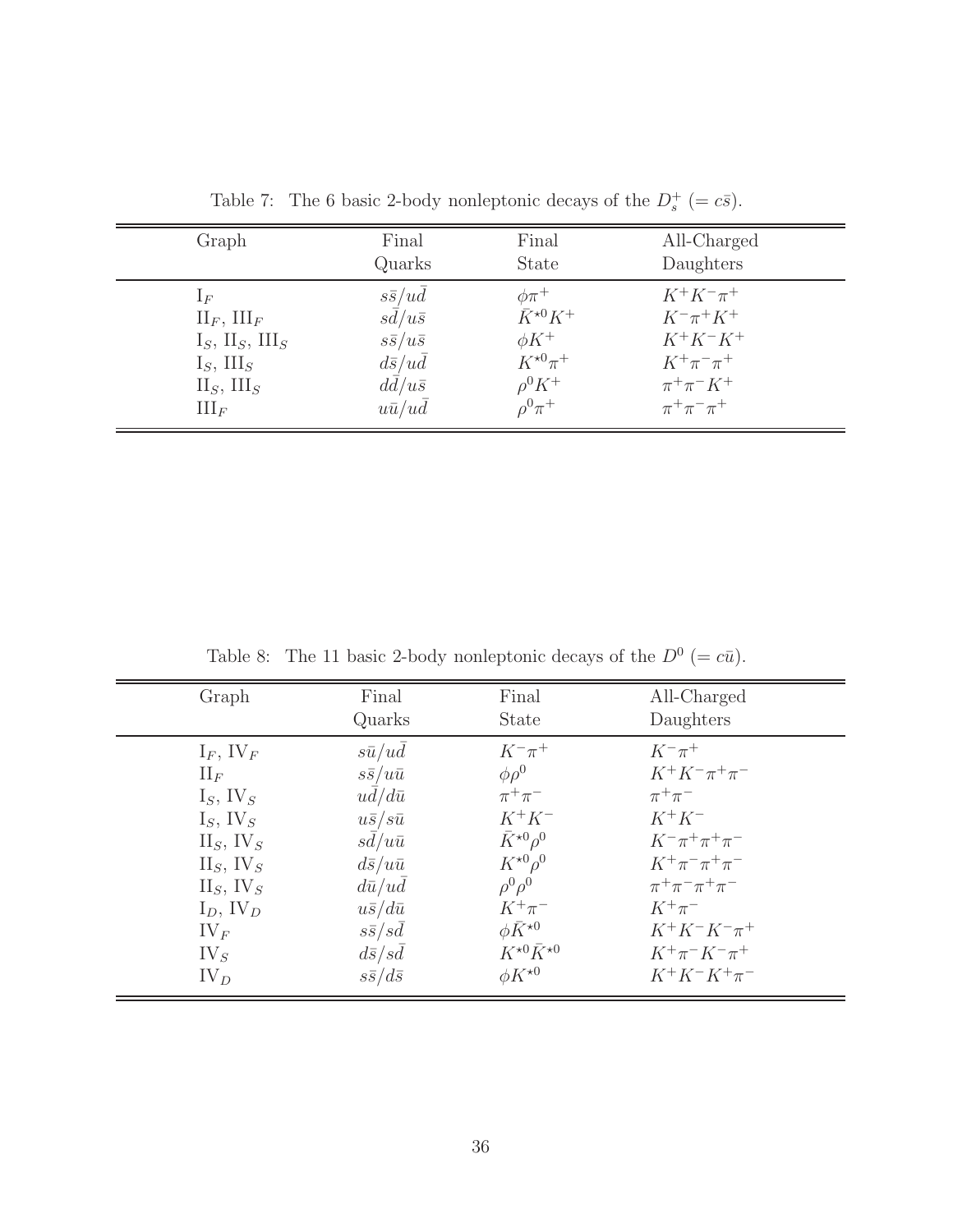# **B Appendix: Maximum-Likelihood Analysis of** CP**-Violating Asymmetries**

As an illustration of some of the methods used in data analysis of experiments on CP violation in the B-meson system, we deduce estimates of the statistical precision of analyses of CP-violating asymmetries in the  $B^0$ - $\bar{B}^0$  system via the maximum-likelihood method. In the case of  $B^0$  decays to a  $CP$  eigenstate f the decay-time distributions have the form (45),

$$
N_{\pm}(t) = \frac{N}{2}e^{-t}(1 \pm A\sin xt),
$$

where N is the total number of decays to state f, A is the  $CP$ -violating parameter which is a simple function of parameters of the CKM-matrix,  $x = \Delta M/\Gamma$  is the mixing parameter, and  $+(-)$  labels decays in which the B was born as a  $B^0(\bar{B}^0)$ . The estimated error on the measurement of  $A$  can be written in terms of dilution factors  $D$  as

$$
\sigma_A = \frac{1}{D\sqrt{N}},
$$

where

$$
D = \frac{x}{1 + x^2}
$$

for a time-integrated analysis;

$$
D = D_t \sqrt{\frac{2x^2}{1 + 4x^2}}
$$

for a time-dependent analysis;

$$
D = D_t \frac{x}{1 + x^2} \sqrt{\frac{1 + 2x^4}{1 + 4x^2}}
$$

for an analysis based only on the shape of the decay distribution; and

$$
D_t = e^{-x^2 \sigma_t^2/2}
$$

represents the effect of time resolution  $\sigma_t$ . Results are also presented for simultaneous analysis of the  $CP$ -violating parameter A and the mixing parameter x, and for analysis of the mixing parameter via decays to non- $CP$  eigenstates. We end with an analysis of asymmetries appropriate for study of  $CP$  violation at an  $e^+e^-$  collider.

### **B.1 Introduction**

An optimum analysis of CP-violating asymmetries will be based on the maximum-likelihood method. This should yield greater statistical precision than the methods presented in, say, [78] and [79]. Here, we deduce the size of the error on various asymmetries via the likelihood technique.

The principal example we consider is the case of neutral- $B$ -meson decay to a  $\mathbb{CP}$  eigenstate f (called method 4 above). Here we suppose that we have a sample of  $N$  decays of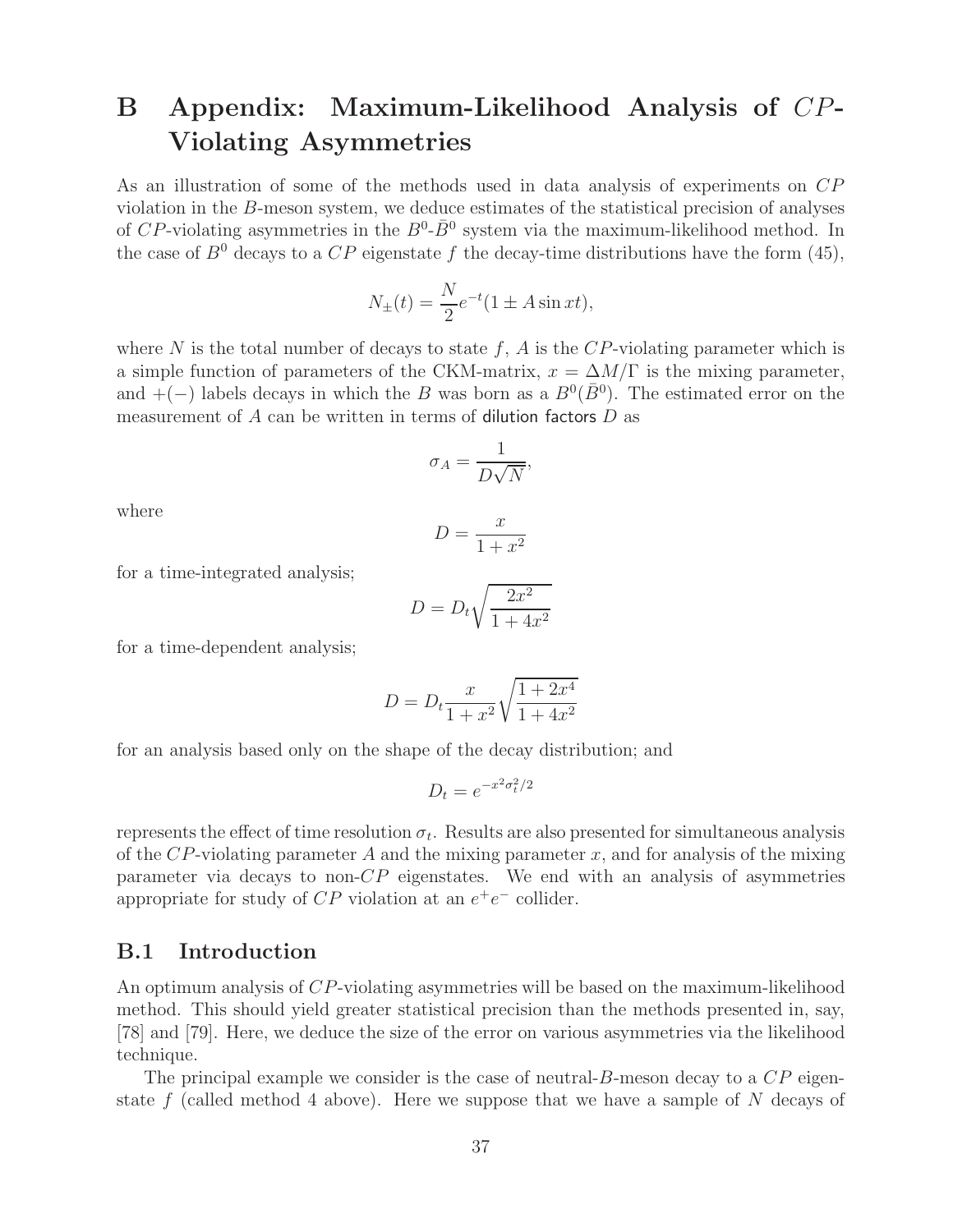either a  $B^0$  or  $\bar{B}^0$  to state f in an experiment where there are equal numbers of B and  $\bar{B}$ 's produced. Then, following eq. (26) of [79] the time distribution of the observed decays can be written,

$$
N_{\pm}(t) = \frac{N}{2}e^{-t}(1 \pm A\sin xt),
$$
\n(105)

where throughout this Appendix time is measured in units of the  $B<sup>0</sup>$  lifetime, and A is a simple function of the parameters of the CKM-matrix (in the Standard Model). The subscript + means that the decay occurred for a B that was a  $B^0$  at  $t = 0$ , while subscript – means the B was a  $\bar{B}^0$  at  $t = 0$ . These initial conditions must be determined by observation of the second  $B$  in the event. For hadroproduction of  $B$ 's the effect of tagging the second B factorizes from the analysis of the first and we do not consider the second B in this note (except in sec. B.11 on  $e^+e^-$  colliders).

When  $A$  is nonzero there is  $CP$  violation, which manifests itself both in the difference between the shape of distributions  $N_{+}(t)$  and  $N_{-}(t)$ , and in the difference between the total number of decays of each type:

$$
N_{\pm} \equiv \int_0^\infty N_{\pm}(t)dt = \frac{N}{2} \left( 1 \pm A \frac{x}{1+x^2} \right). \tag{106}
$$

Eventually we will wish to consider the effect of the experimental resolution in time  $t$  on the analysis. It is felicitous that this has only a minor effect on the formalism, so we prepare the general case now. We designate  $\sigma_t$  as the r.m.s. time resolution, which means that the observed decays distributions can be obtained by convolution [80]:

$$
N_{\pm}(t) = \frac{N}{2} \int_{-\infty}^{\infty} \frac{e^{-(t-t')^2/2\sigma_t^2}}{\sqrt{2\pi}\sigma_t} dt' e^{-t'} (1 \pm A \sin xt')
$$
  
= 
$$
\frac{N}{2} e^{\sigma_t^2/2} e^{-t} \left(1 \pm A e^{-x^2 \sigma_t^2/2} \sin x (t - \sigma_t^2)\right)
$$
  

$$
\approx \frac{N}{2} e^{-t} (1 \pm A e^{-x^2 \sigma_t^2/2} \sin xt),
$$
 (107)

using integral 3.896.4 of ref. [81], and where the approximation holds well when  $\sigma_t \ll 1$  (*i.e.*, when the time resolution is much better than a lifetime), as is expected to be the case when a silicon vertex detector is used.

Hence an analysis of distributions of the form,

$$
N_{\pm}(t) = \frac{N}{2}e^{-t}(1 \pm a\sin xt)
$$
\n(108)

includes the effect of time resolution if we write,

$$
a = AD_t, \qquad \text{with} \qquad D_t \equiv e^{-x^2 \sigma_t^2/2} \tag{109}
$$

where  $D_t$  is the "dilution factor" associated with finite time resolution.

We anticipate that an analysis of  $B^0$ - $\bar{B}^0$  mixing will be similar to that of CP violation. In the case of mixing, we take  $N_{+}(t)$  to be the distribution of decays in which the B was born as a  $B^0$  and decayed as a  $B^0$  (or was born as a  $\bar{B}^0$  and decayed as a  $\bar{B}^0$ ), while  $N_-(t)$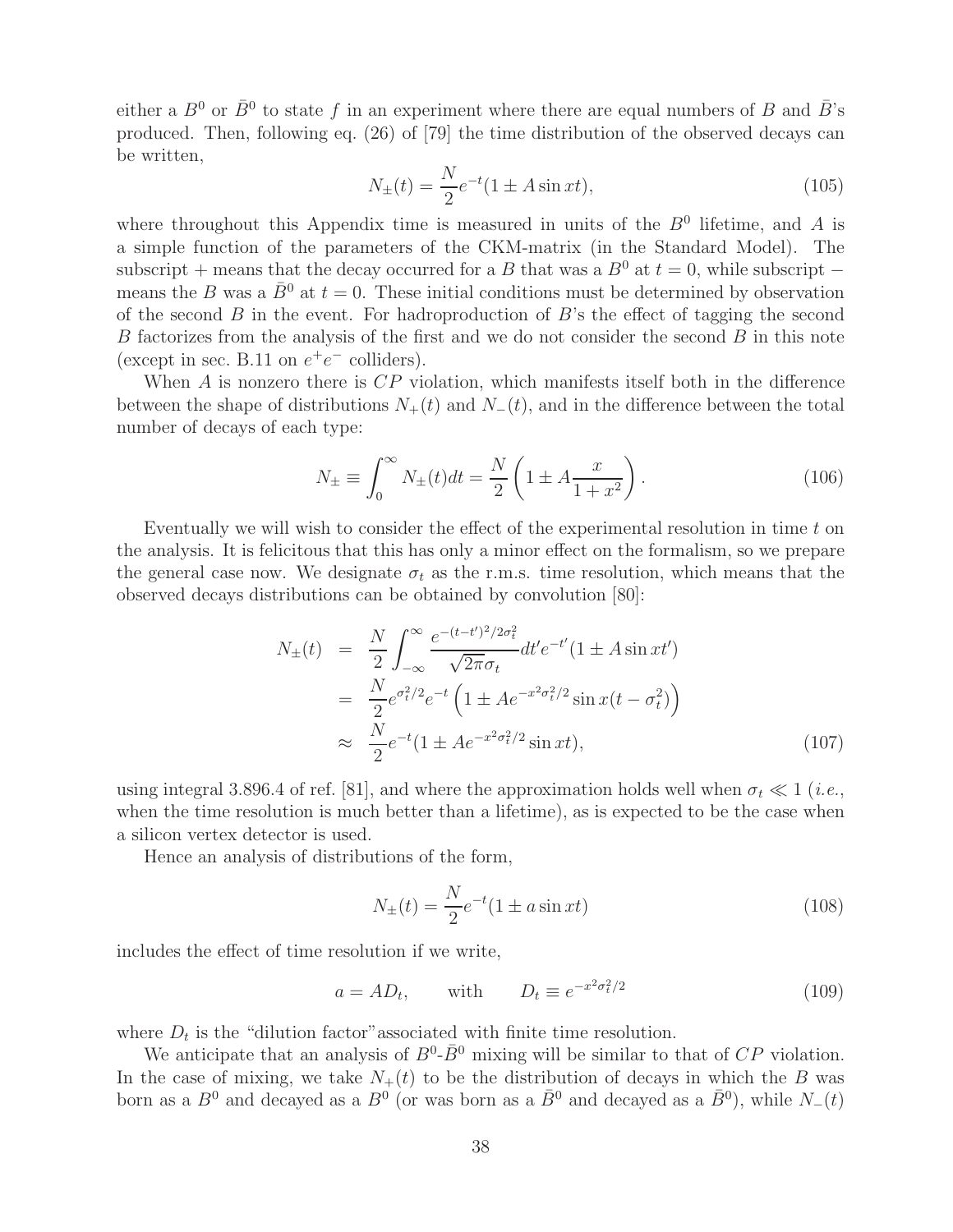is the distribution of decays in which the B was born as a  $B^0$  and decayed as a  $\bar{B}^0$  (or was born as a  $\bar{B}^0$  and decayed as a  $B^0$ . For this, we must be able to tell whether the particle was a  $B^0$  or  $\bar{B}^0$  at the time of decay, and so we cannot use the CP-eigenstates discussed above – unless there is  $\mathbb{CP}$  violation, for which case the statistical precision will typically be greatly reduced, as discussed later.

The mixing time distributions have the form (recalling eq. (18)),

$$
N_{\pm}(t) = N |F_{\pm}(t)|^2 = \frac{N}{2} e^{-t} (1 \pm \cos xt), \qquad (110)
$$

leading to integrated numbers of events,

$$
N_{\pm} = \frac{N}{2} \int_0^\infty e^{-t} (1 \pm \cos xt) = \frac{N}{2} \left( 1 \pm \frac{1}{1 + x^2} \right). \tag{111}
$$

As before, the effect of a time resolution  $\sigma_t$  is readily included via convolution with a Gaussian,

$$
N_{\pm}(t) = \frac{N}{2} \int_{-\infty}^{\infty} \frac{e^{-(t-t')^2/2\sigma_t^2}}{\sqrt{2\pi}\sigma_t} dt' e^{-t'} (1 \pm \cos xt')
$$
  
= 
$$
\frac{N}{2} e^{\sigma_t^2/2} e^{-t} \left(1 \pm e^{-x^2\sigma_t^2/2} \cos x(t - \sigma_t^2)\right)
$$
  

$$
\approx \frac{N}{2} e^{-t} (1 \pm e^{-x^2\sigma_t^2/2} \cos xt),
$$
 (112)

Hence, a general mixing analysis will deal with distributions of form,

$$
N_{\pm}(t) = \frac{N}{2}e^{-t}(1 \pm a\cos xt),
$$
\n(113)

which are closely related to those for  $CP$  violation given in eq. (108).

### **B.2 The Maximum-Likelihood Method**

We recall the technique of data analysis via maximizing the likelihood by the example of N data points  $x_i$  sampled from a Gaussian distribution of mean a and variance  $\sigma$ ,

$$
P(x,a) = \frac{e^{-(x-a)^2/2\sigma^2}}{\sqrt{2\pi}\sigma}.
$$
\n(114)

The probability (or likelihood) of observing the data set  $\{x_i\}$  is then,

$$
\mathcal{L}(a) = \prod_{i=1}^{N} P(x_i, a). \tag{115}
$$

The idea of the maximum-likelihood method [82] is that  $\mathcal L$  is approximately Gaussian in the parameter a (whether or not  $P(x, a)$  is a Gaussian function of x), and hence the value of a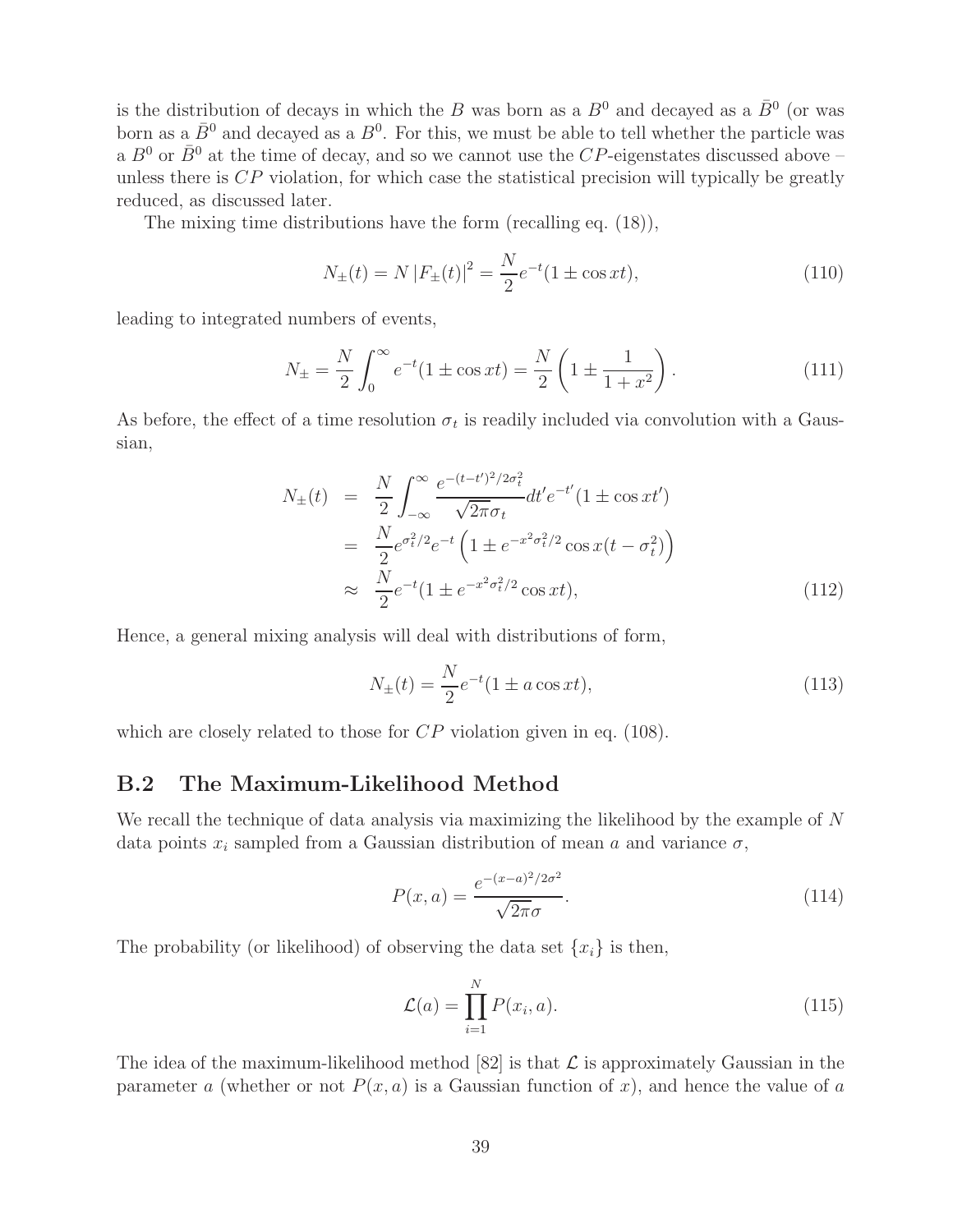that maximizes  $\mathcal{L}(a)$  is the best estimate of a. Further, an excellent estimate of the error on the measurement of a follows from the second derivative of  $\ln \mathcal{L}$ ,

$$
\mathcal{L} = \prod_{i=1}^{N} e^{-(x_i - a)^2 / 2\sigma^2}, \qquad (116)
$$

$$
\ln \mathcal{L} = -\frac{1}{2} \sum_{i=1}^{N} \frac{(x_i - a)^2}{\sigma^2},
$$
\n(117)

$$
\frac{d\ln\mathcal{L}}{da} = \frac{1}{2}\sum_{i}\frac{x_i - a}{\sigma^2},\tag{118}
$$

$$
\frac{d^2 \ln \mathcal{L}}{da^2} = -\sum_{i} \frac{1}{\sigma^2} = -\frac{N}{\sigma^2}.
$$
\n(119)

The maximum of  $\mathcal L$  and for  $\ln \mathcal L$  occur at the same value of a, namely  $a = \sum_i x_i/N$  as expected. We identify,

$$
-\frac{d^2 \ln \mathcal{L}}{da^2} \equiv \frac{1}{\sigma_a^2} \tag{120}
$$

to find that  $\sigma_a = \sigma/\sqrt{N}$  as expected.

The method is readily extended to distributions that depend on multiple parameters. We will later consider two parameters, say a and b, for which the likelihood function  $\mathcal{L}(a, b)$ formed from products of the probabilities  $P(x_i, a, b)$  is expected to be Gaussian in a and b,

$$
\mathcal{L}(a,b) \propto \exp\left\{-\frac{1}{2}\left(\frac{(a-a_{\text{true}})^2}{\sigma_a^2} + \frac{2(a-a_{\text{true}})(b-b_{\text{true}})}{\sigma_{ab}^2} + \frac{(b-b_{\text{true}})^2}{2\sigma_b^2}\right)\right\}.
$$
 (121)

Hence, our estimates on the errors of the fitted values of  $a$  and  $b$  will be,

$$
\frac{1}{\sigma_a^2} = -\frac{\partial^2 \ln \mathcal{L}}{\partial a^2}, \qquad \frac{1}{\sigma_{ab}^2} = -\frac{\partial^2 \ln \mathcal{L}}{\partial a \partial b}, \qquad \frac{1}{\sigma_b^2} = -\frac{\partial^2 \ln \mathcal{L}}{\partial b^2}.
$$
 (122)

### **B.3 Analysis of a Simple Asymmetry**

As a preliminary example of the maximum-likelihood method, we consider the case when the data can take on only two values, labeled  $+$  and  $-$ , with probability,

$$
P_{\pm} = \frac{1 \pm a}{2},\tag{123}
$$

where a is the asymmetry parameter. For an experiment in which  $N_+$  and  $N_-$  events are observed, we form the likelihood function,

$$
\mathcal{L} = \left(\frac{1+a}{2}\right)^{N_+} \left(\frac{1-a}{2}\right)^{N_-}.\tag{124}
$$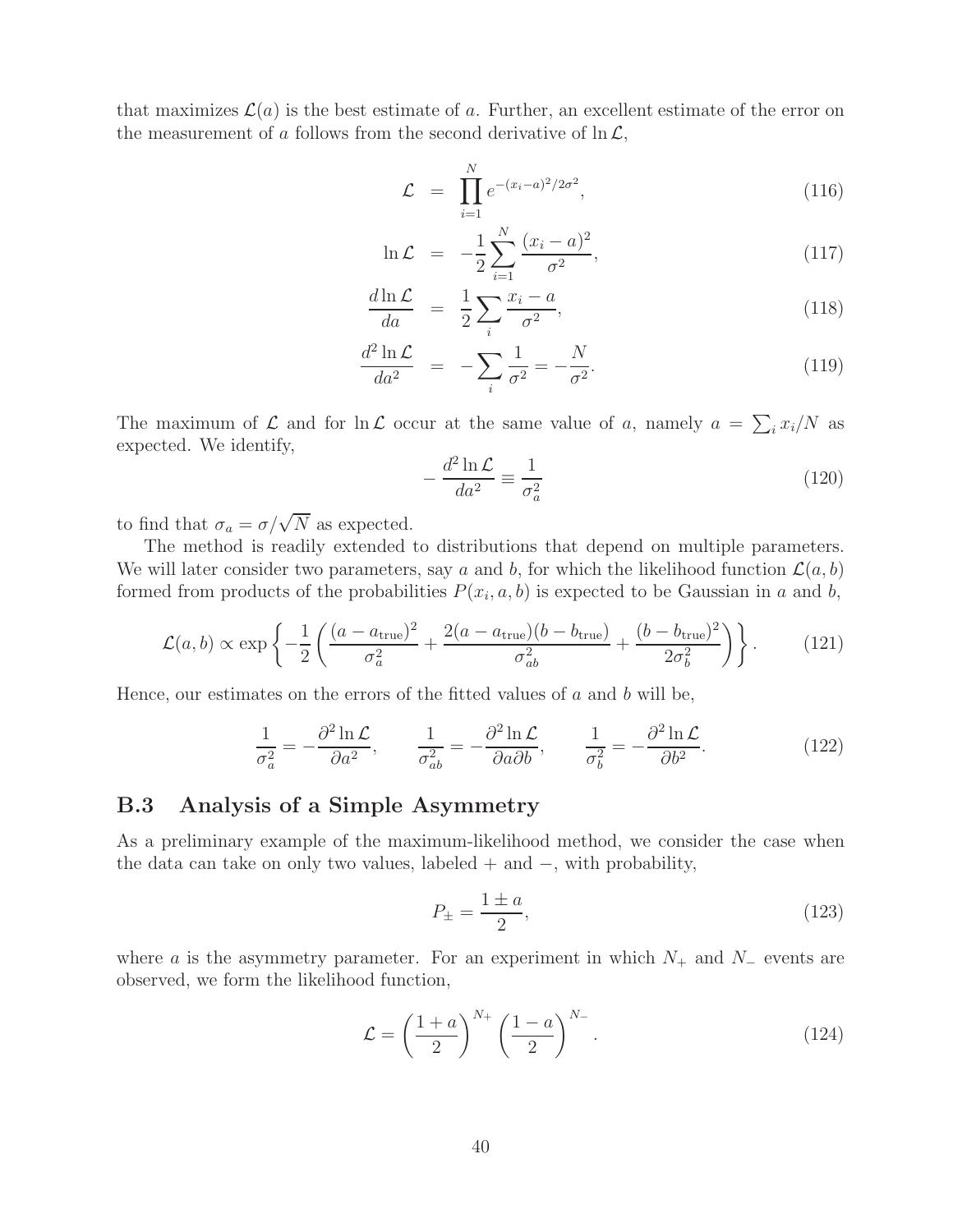The needed derivatives of  $\ln \mathcal{L}$  are,

$$
\ln \mathcal{L} = N_+ \ln(1 + a) + N_- \ln(1 - a) + \text{constant}, \tag{125}
$$

$$
\frac{d\ln \mathcal{L}}{da} = \frac{N_+}{1+a} - \frac{N_-}{1-a},\tag{126}
$$

$$
\frac{d^2 \ln \mathcal{L}}{da^2} = -\frac{N_+}{(1+a)^2} - \frac{N_-}{(1-a)^2}.
$$
\n(127)

On setting the first derivative to zero, we find the usual expression for the asymmetry,

$$
a = \frac{N_+ - N_-}{N_+ + N_-}.\tag{128}
$$

From this we express  $N_+$  and  $N_-$  in terms of a and  $N = N_+ + N_-$  to evaluate the error on the estimate of a as,

$$
\sigma_a = \sqrt{\frac{1 - a^2}{N}},\tag{129}
$$

using eq. (120). This agrees with the usual analysis based on the binomial distribution.

### **B.4 Time-Integrated Analysis of** CP **Violation**

After these lengthy preliminaries, we turn to the analysis of CP-violating asymmetries, beginning with the case where the data in integrated over time to yield the total numbers of events given in eq. (106). In this case we study a simple asymmetry related by,

$$
a = A \frac{x}{1 + x^2} = AD_{t-\text{int}},
$$
\n(130)

where  $\hat{A}$  is the CP-violating factor introduced in eq. (105), and we define,

$$
D_{t-\text{int}} \equiv \frac{x}{1+x^2} \tag{131}
$$

as the dilution factor due to time integration.

From eq.  $(129)$  we estimate the error on the measurement of A as,

$$
\sigma_A = \frac{\sigma_a}{D_{t-\text{int}}} = \frac{1}{D_{t-\text{int}}} \sqrt{\frac{1 - A^2 D_{t-\text{int}}^2}{N}} \approx \frac{1}{D_{t-\text{int}}\sqrt{N}} = \frac{1 + x^2}{x\sqrt{N}},\tag{132}
$$

where the approximation holds for small values of  $AD_{t-{\text{int}}}$ .

The error on A is large for both large and small values of the mixing parameter x. The minimum error as a function of x occurs if  $x = 1$ , for which  $\sigma_A = 2/\sqrt{N}$ . As  $x \approx 1/\sqrt{2}$  for the  $B_d^0$ -meson, a time-integrated analysis is rather effective in this case.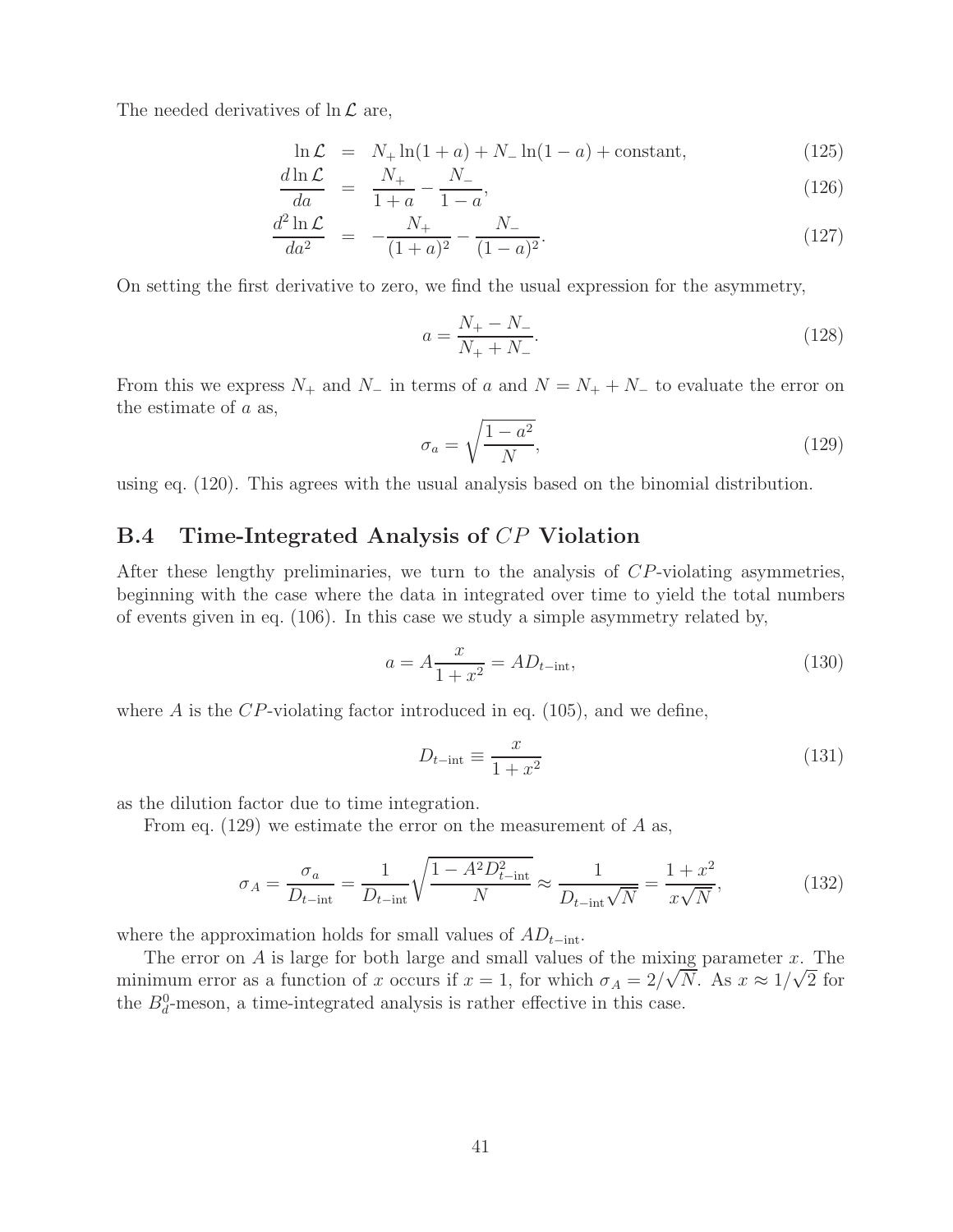### **B.5 Time-Dependent Analysis of** CP **Violation**

We now determine what additional statistical power can be expected if we perform an analysis of the time-dependent  $CP$ -violating decay distributions given in eq. (105). The likelihood function is then,

$$
\mathcal{L} = \prod_i e^{-t_i} (1 + A \sin xt_i) \prod_j e^{-t_j} (1 - A \sin xt_j), \qquad (133)
$$

where subscript i labels events in which the B was born as a  $B^0$ , and j labels events in which the B was born as a  $\bar{B}^0$ . This form of the likelihood function is normalized to include information both on the shape as well as the integral of the decay distributions.

According to eq.  $(120)$  we estimate the error on the measurement of A as,

$$
\frac{1}{\sigma_A^2} = -\frac{d^2 \ln \mathcal{L}}{dA^2} = \sum_i \frac{\sin^2 xt_i}{(1 + A \sin xt_i)^2} + \sum_j \frac{\sin^2 xt_j}{(1 - A \sin xt_j)^2}.
$$
(134)

We estimate the sums by integrals according to,

$$
\sum_{i(j)} f(t) \approx \frac{N}{2} \int_0^\infty dt e^{-t} (1 \pm A \sin xt) f(t), \tag{135}
$$

which leads to

$$
\frac{1}{\sigma_A^2} = N \int_0^\infty \frac{dt e^{-t} \sin^2 xt}{1 - A^2 \sin^2 xt} \approx N \int_0^\infty dt e^{-t} \sin^2 xt = \frac{2x^2 N}{1 + 4x^2},\tag{136}
$$

where we ignore the time-varying term in the denominator for small A, and we have used integral 3.895.1 of [81].

The full integral can be expressed as an infinite series on expanding the denominator in a Taylor series. Keeping the first correction we find that,

$$
\frac{1}{\sigma_A^2} \approx N \int_0^\infty dt e^{-t} \sin^2 xt (1 + A^2 \sin^2 xt) = \frac{2x^2 N}{1 + 4x^2} \left( 1 + \frac{12A^2 x^2}{1 + 16x^2} \right). \tag{137}
$$

Thus even for  $A = \frac{1}{3}$  the correction is at most 8% for any value of x.

We summarize the result (136) by writing,

$$
\sigma_A \approx \frac{1}{D_{t-\text{dep}}\sqrt{N}} \quad \text{with} \quad D_{t-\text{dep}} \equiv \sqrt{\frac{2x^2}{1+4x^2}}. \tag{138}
$$

The time-dependent dilution factor  $D_{t-\text{dep}}$  is larger than the time integrated factor (from eq.  $(131)$  for any value of x, and consequently the time-dependent analysis is always more powerful statistically, as is to be expected.

In particular, the time-dependent analysis remains very powerful for large  $x$ , where a time-integrated analysis yields no information. Indeed, for the time-dependent analysis,

$$
\sigma_A \approx \sqrt{\frac{2}{N}} \qquad \text{for large } x. \tag{139}
$$

This result also compares favorably with that reported in [78] and [79], where it was argued that the effective dilution factor at large x is the average of  $\sin xt$  over a half-cycle, namely That the effective diffusion fact<br> $2/\pi$ , leading to  $\sigma_A \approx \pi/2\sqrt{N}$ .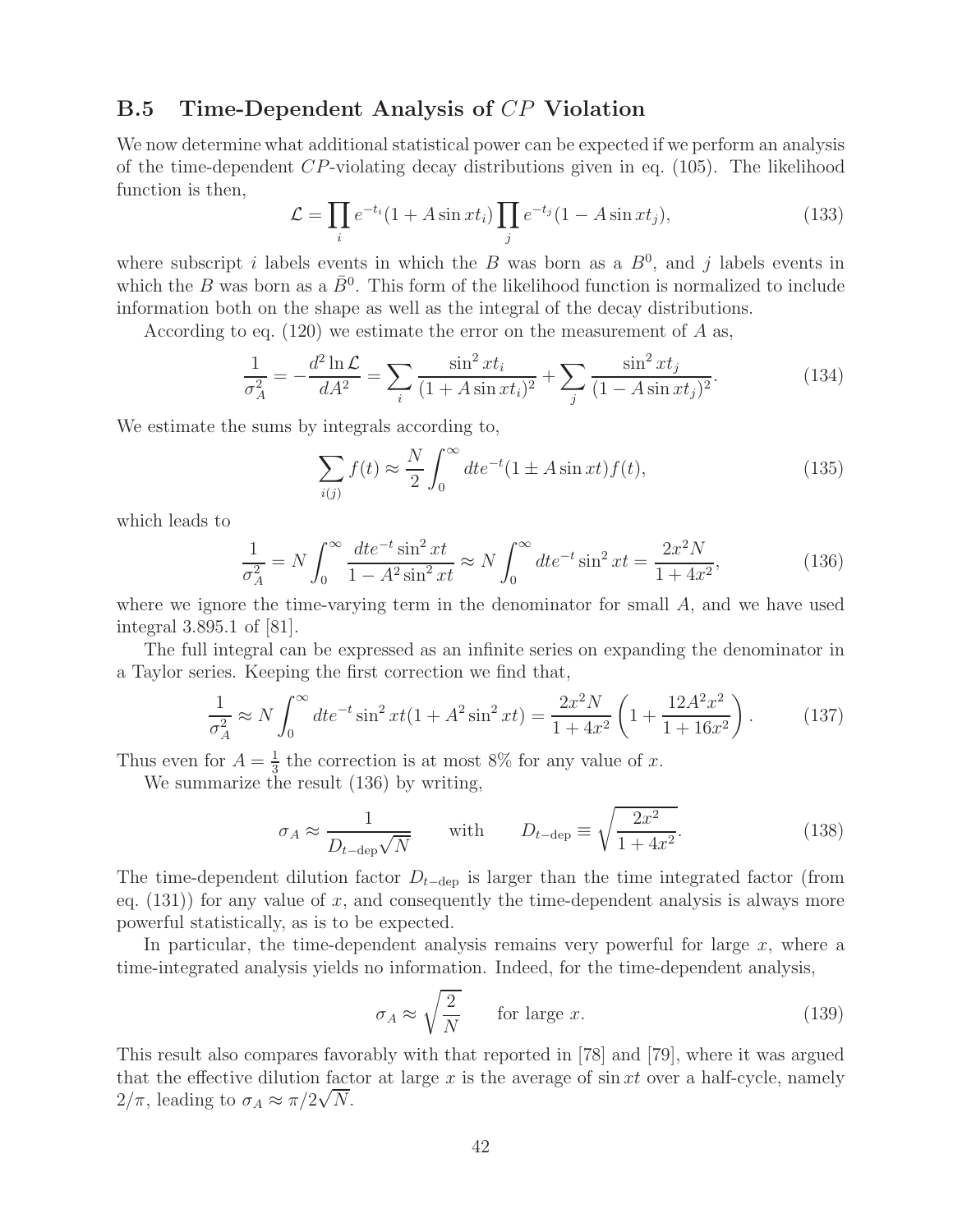### **B.6 Analysis of the Shape of the Time Distribution**

M. Purohit has noted [83] that one could also perform an analysis of CP violation based only on the shape of the decay distributions, ignoring the CP-violating asymmetry in the integrated decay rates. Such an analysis would be the only one possible if the experiment consisted of B's born only as  $B^0$  (or only as  $\bar{B}^0$ ).

The analysis is based on a likelihood function in which the decay distribution is normalized to one (using the notation of eq. (133) and assuming equal numbers of  $B^0$  and  $\bar{B}^0$ initially),

$$
\mathcal{L} = \prod_{i} \frac{e^{-t_i} (1 + A \sin xt_i)}{1 + A \frac{x}{1 + x^2}} \prod_{j} \frac{e^{-t_j} (1 - A \sin xt_j)}{1 - A \frac{x}{1 + x^2}}.
$$
(140)

Approximating the sums in the second derivative of  $\ln \mathcal{L}$  by the appropriate integrals, and again neglecting a factor in  $A^2$  in the denominator, we have,

$$
\sigma_A \approx \frac{1}{D_{\text{shape}}\sqrt{N}} \quad \text{with} \quad D_{\text{shape}} \equiv \frac{x}{1+x^2} \sqrt{\frac{1+2x^4}{1+4x^2}}. \tag{141}
$$

This result is, of course, poorer than the full time-dependent analysis (eq. (138)), but approaches the same accuracy for large  $x$  where only the shape matters. The shape analysis is less powerful than the time-integrated analysis (eq. (132)) for  $x < \sqrt{2}$ , which includes the case of  $B_d^0$ -mesons.

The full time-dependent analysis of the previous section can be considered as the proper combination of the time-integrated and the shape analyses. We readily verify the validity of this by noting that,

$$
\frac{1}{\sigma^2(\text{time-dependent})} = \frac{1}{\sigma^2(\text{time-integrated})} + \frac{1}{\sigma^2(\text{shape})},\tag{142}
$$

on comparing eqs. (132), (138), and (141).

comparing eqs. (132), (138), and (141).<br>As a numerical example, we consider the case of  $x = 1/\sqrt{2}$ , as holds approximately for  $B_d^0$ -mesons. We then have,

$$
\sigma(\text{time-dependent}) = \sqrt{\frac{3}{N}} = \frac{1.73}{\sqrt{N}}, \qquad \sigma(\text{time-integrated}) = \frac{3}{\sqrt{2N}} = \frac{2.12}{\sqrt{N}},
$$

$$
\sigma(\text{shape}) = \frac{3}{\sqrt{N}}.
$$
(143)

It is remarkable that the time-dependent analysis is only 20% better than the time-integrated analysis, while the former requires a costly silicon vertex detector.

### **B.7 The Effect of Time Resolution**

In sec. B.1 we noted that the effect on the analysis of a time resolution  $\sigma_t$  is well approximated by a dilution factor  $D_t = e^{-x^2 \sigma_t^2/2}$  multiplying the CP-violating parameter A (see eqs. 107)-(109)). Thus, the full-time-dependent analysis including time resolution will yield,

$$
\sigma_A \approx \frac{1}{D_{t-\text{dep}} D_t \sqrt{N}} = \sqrt{\frac{1+4x^2}{2x^2}} \frac{e^{x^2 \sigma_t^2/2}}{\sqrt{N}}.
$$
\n(144)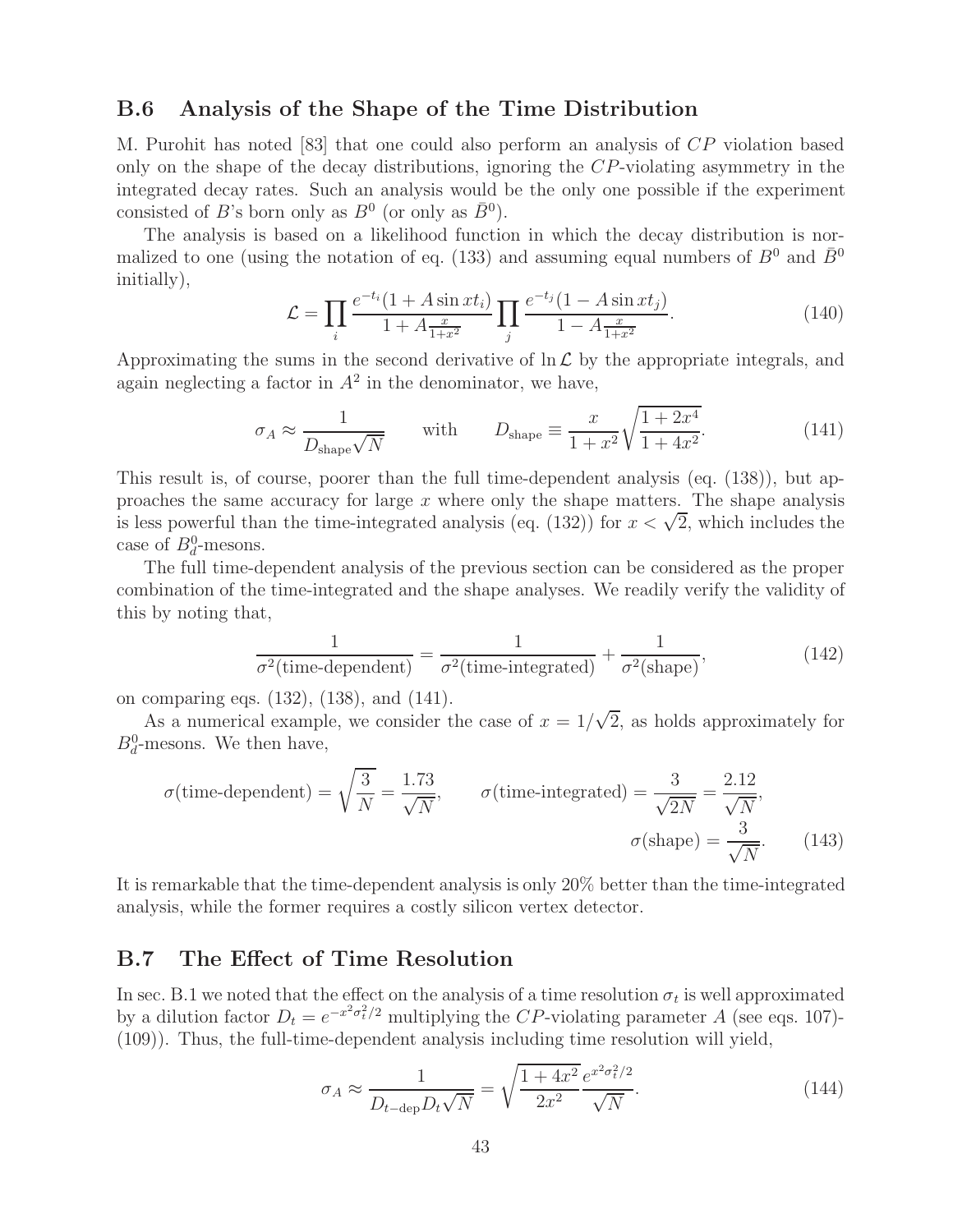The effect of time resolution is only noticeable for  $xt \geq 1$ , *i.e.*, for large x, in which case,

$$
\sigma_A \approx e^{x^2 \sigma_t^2/2} \sqrt{\frac{2}{N}} \qquad \text{(large } x\text{)}.
$$
\n(145)

### **B.8 The Effect of a Cut at Short Times**

M. Purohit has also pointed out [83] that in a realistic analysis based on decay times reconstructed with a silicon vertex detector there will be a loss of events for times t less than some small time  $t_0$ , when the secondary vertex cannot be distinguished from the primary. In this case the full time-dependent analysis proceeds as in sec. B.5, except that when estimating sums by integrals we now use,

$$
\sum_{i(j)} f(t) \approx \frac{N}{2} \int_{t_0}^{\infty} dt e^{-t} (1 \pm A \sin xt) f(t), \qquad (146)
$$

which leads to,

$$
\frac{1}{\sigma_A^2} \approx N \int_{t_0}^{\infty} dt e^{-t} \sin^2 xt = \frac{e^{-t_0} N}{2} \left( 1 + \frac{2x \sin 2xt_0 - \cos 2xt_0}{1 + 4x^2} \right),\tag{147}
$$

using integral 2.663.1 of ref. [81]. As  $c\tau \approx 320 \ \mu \text{m}$  is the B-decay length, and the typical resolution of silicon vertex detector is less than 20  $\mu$ m, the condition  $t_0 \ll 1$  lifetime will likely be satisfied. Then, for small  $x$  we can write,

$$
\frac{1}{\sigma_A^2} \approx \frac{2x^2 N}{1 + 4x^2} \left( 1 - \frac{t_0^3}{6} (1 + 4x^2) \right), \qquad (x \ll 1), \tag{148}
$$

which implies a very small correction. For large  $x$  we have,

$$
\frac{1}{\sigma_A^2} \approx \frac{N}{2} (1 - t_0), \qquad (x \gg 1), \tag{149}
$$

which indicates that the correction for the cut at small times is small but perhaps notable in this case.

#### **B.9 Simultaneous Analysis of Parameters** A **and** x

In all of the proceeding we have tacitly assumed that the value of the mixing parameter  $x$  is known from other studies. This might not be so for  $B_s^0$  mesons (at the time of the writing (1992) of this Appendix).

Here we consider the time-dependent likelihood function (133) to estimate the errors on measurement of both A and x according to the procedure of eq.  $(122)$ . The effect of time resolution is included as the dilution factor  $D_t$  to parameter A. With the same approximation of sums as integrals we find,

$$
\frac{1}{\sigma_A^2} \approx \frac{2x^2 e^{-x^2 \sigma_t^2} N}{1 + 4x^2}, \qquad \frac{1}{\sigma_{Ax}^2} \approx A e^{-x^2 \sigma_t^2} N \int_0^\infty dt e^{-t} t \sin xt \cos xt = \frac{A e^{-x^2 \sigma_t^2} N \sin(2 \tan^{-1} 2x)}{2(1 + 4x^2)},
$$

$$
\frac{1}{\sigma_x^2} \approx A^2 e^{-x^2 \sigma_t^2} \int_0^\infty dt e^{-t} t^2 \cos^2 xt = A^2 e^{-x^2 \sigma_t^2} N \left(1 + \frac{\cos(3 \tan^{-1} 2x)}{(1 + 4x^2)^{3/2}}\right) (150)
$$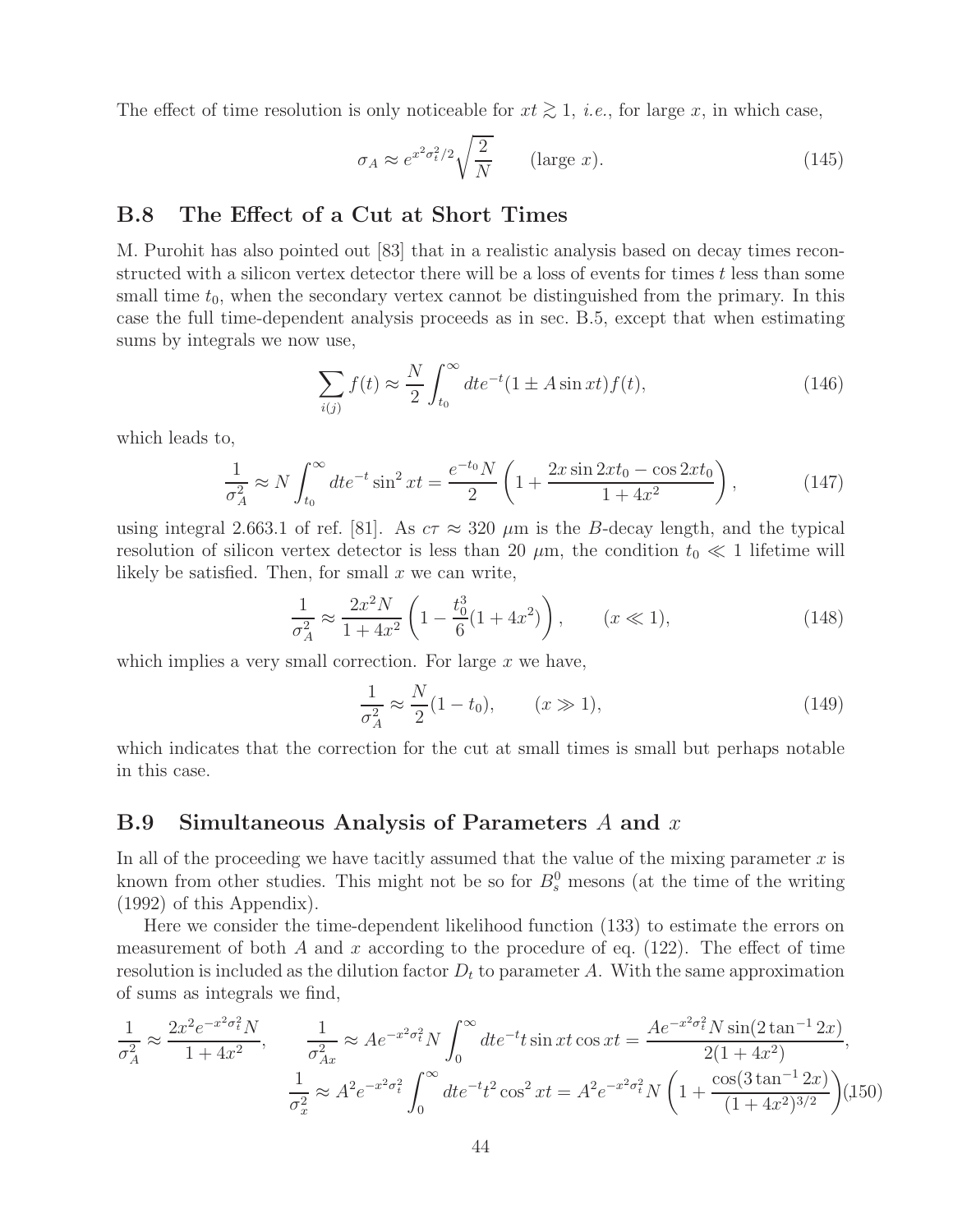using integrals 3.944.5 and 3.944.6 of [81].

These complicated results are perhaps best illustrated by considering the limits of small and large  $x$ . For small  $x$ ,

$$
\frac{1}{\sigma_A^2} \approx 2x^2 N, \qquad \frac{1}{\sigma_{Ax}^2} \approx 2AxN, \qquad \frac{1}{\sigma_x^2} \approx 2A^2 N, \qquad \text{(small } x\text{)}.
$$
 (151)

The result for  $\sigma_x$  suggests that surprisingly good resolution in x can be obtained even when the mixing oscillations are almost indiscernible. However, one must note the correlation of the errors in x and A. More properly, we should report the error in x as the extreme value of the 1- $\sigma$  error ellipse (from eq. (121)),

$$
\frac{A^2}{\sigma_A^2} + \frac{2Ax}{\sigma_{Ax}^2} + \frac{x^2}{\sigma_x^2} = 1.
$$
 (152)

On requiring  $dx/dA = 0$  in this, we find that the extreme value satisfies  $x = A\sigma_{Ax}^2/\sigma_A^2$ . Inserting this into eq. (150) we must evaluate to sixth order to find,

$$
\sigma_x(\text{effective}) \approx \frac{1}{Ax^2\sqrt{112N}}.\tag{153}
$$

So indeed for small  $x$  it is very difficult to determine  $x$  from studies of  $CP$  violation.

For large x eq.  $(150)$  becomes,

$$
\sigma_A \approx e^{x^2 \sigma_t^2/2} \sqrt{\frac{2}{N}}, \qquad \sigma_{Ax} \to \infty, \qquad \sigma_x \approx \frac{e^{x^2 \sigma_t^2/2}}{A\sqrt{N}}, \qquad \text{(large } x\text{)}.
$$
 (154)

As  $x\sigma_t \to 1$ , which may well hold for the  $B_s^0$ -meson, the resolution in both A and x deteriorate rapidly. It will be advantageous to have determined  $x$  in a separate measurement.

## **B.10** Analysis of  $B^0$ - $\bar{B}^0$  Mixing

As it will be advantageous to deduce the mixing parameter x for the  $B_s^0$ -meson from other than CP-violation data, we consider now the statistical power of such an analysis. This is based on eq. (110), or eq. (113) when time resolution is included. We form the likelihood function,

$$
\mathcal{L} = \prod_i e^{-t_i} (1 + a \cos xt_i) \prod_j e^{-t_j} (1 - a \cos xt_j), \qquad (155)
$$

where  $a = e^{-x^2 \sigma_t^2/2}$  is the effect of time resolution, and subscript  $i(j)$  refers to events where the B is born as a  $B^0$  and decays as a  $B^0(\bar{B}^0)$  (or where the B is born as a  $\bar{B}^0$  and decays as a  $B^0(B^0)$ .

Again approximating sums as integrals in the second derivative of  $\ln \mathcal{L}$ , we find that,

$$
\frac{1}{\sigma_x^2} = N \int_0^\infty dt e^{-t} t^2 = 2N,
$$
\n(156)

so that,

$$
\sigma_x = \frac{1}{\sqrt{2N}}\tag{157}
$$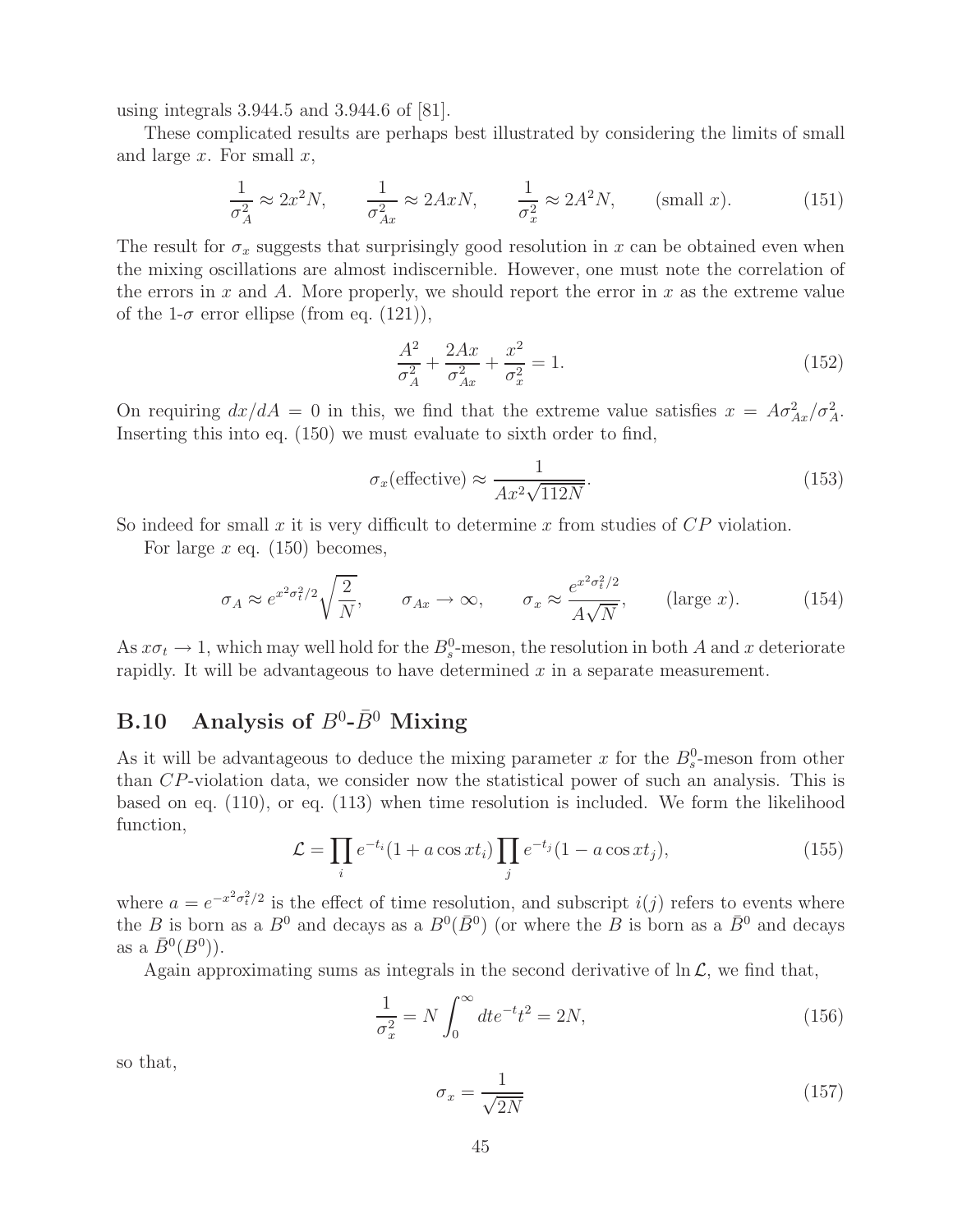if  $xt \ll 1$  so that time resolution may be ignored.

When time resolution is significant we find,

$$
\frac{1}{\sigma_x^2} = N e^{-x^2 \sigma_t^2} \int_0^\infty \frac{dt e^{-t} t^2 \sin^2 x t}{1 - e^{-x^2 \sigma_t^2} \cos^2 x t}.
$$
\n(158)

This integral can be bounded by either considering the denominator to be 1 or  $\sin^2 xt$ , leading to,

$$
e^{-x^2\sigma_t^2} N \left( 1 - \frac{\cos(3\tan^{-1}3x)}{(1+4x^2)^{3/2}} \right) \approx e^{-x^2\sigma_t^2} N \le \frac{1}{\sigma_x^2} \le 2e^{-x^2\sigma_t^2} N,\tag{159}
$$

using integral 3.944.6 of ref. [81], and the approximation holds for large  $x$ . This implies,

$$
\frac{e^{x^2 \sigma_t^2/2}}{\sqrt{2N}} \le \sigma_x \le \frac{e^{x^2 \sigma_t^2/2}}{\sqrt{N}}\tag{160}
$$

holds for any x and  $\sigma_t$ . Furthermore, when one is not restricted to the use of decay modes leading to CP eigenstates the total number of events N may be much larger than in (154).

The effect of a cut at a small time  $t_0$  is readily considered, as in sec. B.8. For small x the correction is fifth order in  $t_0$ , while for large x it is third order. That is, the correction is unimportant.

### **B.11** Analysis of CP Violation at an  $e^+e^-$  Collider

As discussed in sec. 2.3.4, when B's are produced are part of a  $B^0$ - $\bar{B}^0$  pair with definite charge conjugation, the analysis of  $CP$  violation is more intricate. In particular, if the  $B$ 's are produced in a C-odd state, as from  $\Upsilon(4S)$  decay, then a time-integrated asymmetry vanishes. However, good statistical power can be recovered by an analysis of time-resolved decay distributions.

Both B's of a  $B$ - $\bar{B}$  pair must be observed in the CP analysis.<sup>17</sup> We label  $B_1$  as the (neutral) B that decays to the CP-eigenstate f, and  $B_2$  as the (charged or neutral) B that decays to a state  $g \neq \bar{g}$  that permits us to determine whether  $B_2$  was a particle or antiparticle at the moment of its decay. We can accumulate four time distributions, where one B decays at time  $t_a$  and the other at time  $t_b$  with  $t_a < t_b$ ,

$$
I: \Gamma_{B_1 \to f}(t_b) \Gamma_{B_2 \to g}(t_a),
$$
  
\n
$$
II: \Gamma_{B_1 \to f}(t_a) \Gamma_{B_2 \to g}(t_b),
$$
  
\n
$$
III: \Gamma_{B_1 \to f}(t_b) \Gamma_{\bar{B}_2 \to \bar{g}}(t_a),
$$
  
\n
$$
IV: \Gamma_{B_1 \to f}(t_a) \Gamma_{\bar{B}_2 \to \bar{g}}(t_b).
$$
\n
$$
(161)
$$

<sup>&</sup>lt;sup>17</sup>If the B's were produced at a symmetric  $e^+e^-$  collider, particularly at the  $\Upsilon(4S)$  resonance where the rate is high, the latter is produced at rest and both B's would decay so close to their common production point that they could not be separately identified. This difficulty is avoided by use of an asymmetric  $e^+e^$ collider (suggested by Oddone [75]) in which the center of mass of the  $e^+e^-$  collision is moving in the lab frame, such that in general the  $B^0$  and  $\bar{B}^0$  decay at locations sufficiently far apart that the two mesons can be distinguished.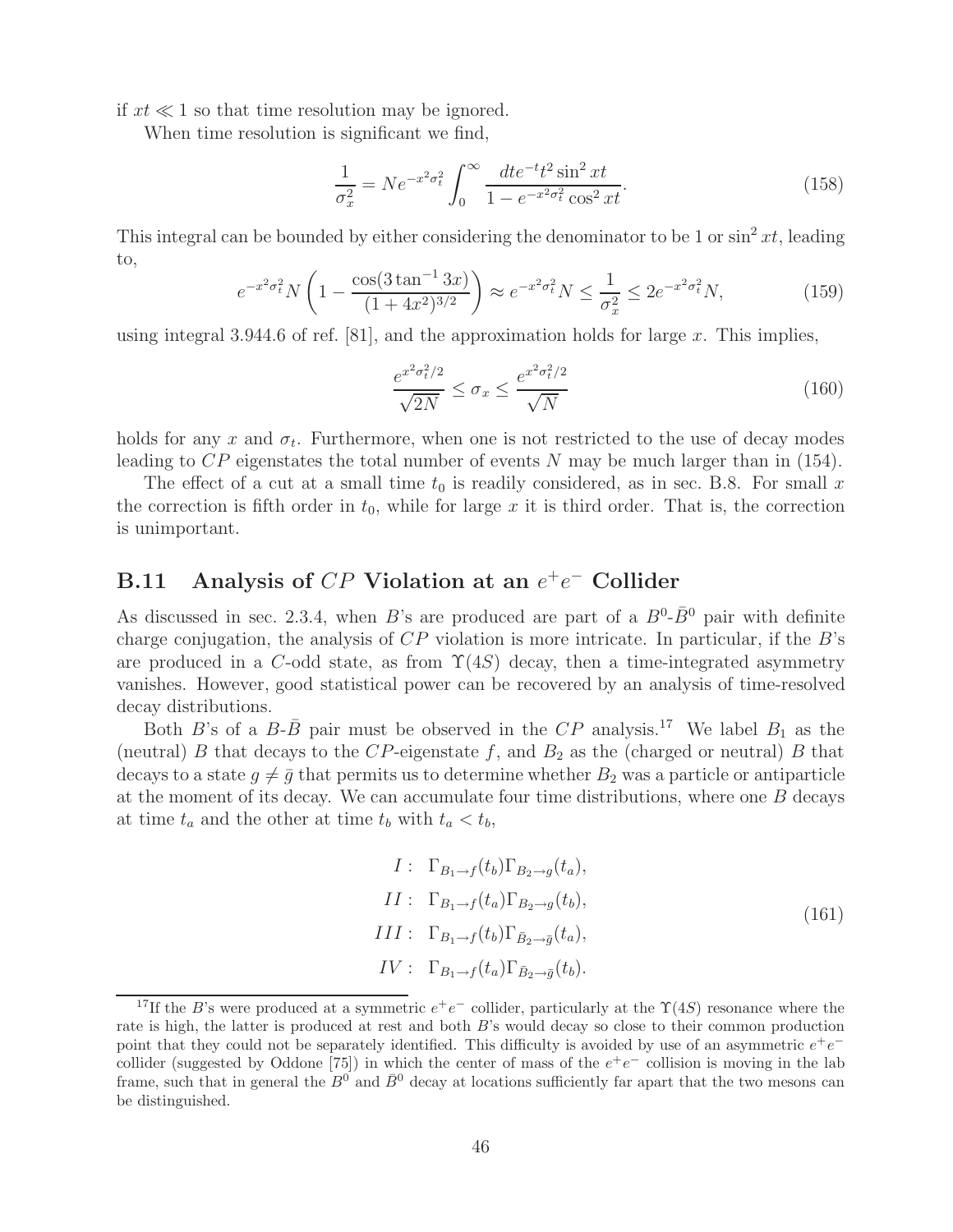The four distributions can be combined to form asymmetries in various ways: most relevant for C-odd states is,

$$
A_1(t_a, t_b) \equiv \frac{II + III - I - IV}{I + II + III + IV},\tag{162}
$$

For C-even states we should consider,

$$
A_2(t_a, t_b) \equiv \frac{III + IV - I - II}{I + II + III + IV}.
$$
\n(163)

The third variation of such asymmetries turns out to vanish and is not considered further,

$$
A_3(t_a, t_b) \equiv \frac{I + III - II - IV}{I + II + III + IV}.
$$
\n(164)

For the case that mesons 1 and 2 are of the same type the four time distributions take the form,

$$
\Gamma_I(t_a, t_b) \propto e^{-(t_a+t_b)}[1 \pm A \sin x(t_a \pm t_b)],
$$
  
\n
$$
\Gamma_{II}(t_a, t_b) \propto e^{-(t_a+t_b)}[1 + A \sin x(t_a \pm t_b)],
$$
  
\n
$$
\Gamma_{III}(t_a, t_b) \propto e^{-(t_a+t_b)}[1 \mp A \sin x(t_a \pm t_b)],
$$
  
\n
$$
\Gamma_{IV}(t_a, t_b) \propto e^{-(t_a+t_b)}[1 - A \sin x(t_a \pm t_b)],
$$
\n(165)

where A the CP-violating factor introduced in eq.  $(105)$ , and the lower sign in the distributions holds for C-odd states  $|B_1\rangle|\bar{B}_2\rangle - |\bar{B}_1\rangle|B_2\rangle$ .

Inserting the time distributions into the forms for the asymmetries we have,

$$
A_1 = \begin{cases} A \sin x (t_a - t_b), & C(odd), \\ 0, & C(\text{even}), \\ 0, & C(odd), \\ A \sin x (t_a + t_b), & C(\text{even}), \end{cases}
$$
(166)  

$$
A_3 = 0.
$$

Clearly the asymmetry  $A_1$  will be useful at an  $e^+e^-$  collider where only C-odd states are produced.

We first present a time-integrated analysis of these asymmetries, as discussed in [78]. Because of the time ordering in the definition of the distributions I-IV , the form of the integrals is,

$$
\int_0^\infty dt_a \int_{t_a}^\infty dt_b \Gamma_I(t_a, t_b) = \frac{1}{2} \left( 1 \pm A \frac{x}{1+x^2} \right), \qquad C(\text{odd}),
$$

$$
= \frac{1}{2} \left( 1 \pm A \frac{2x}{(1+x^2)^2} \right), \qquad C(\text{even}). \tag{167}
$$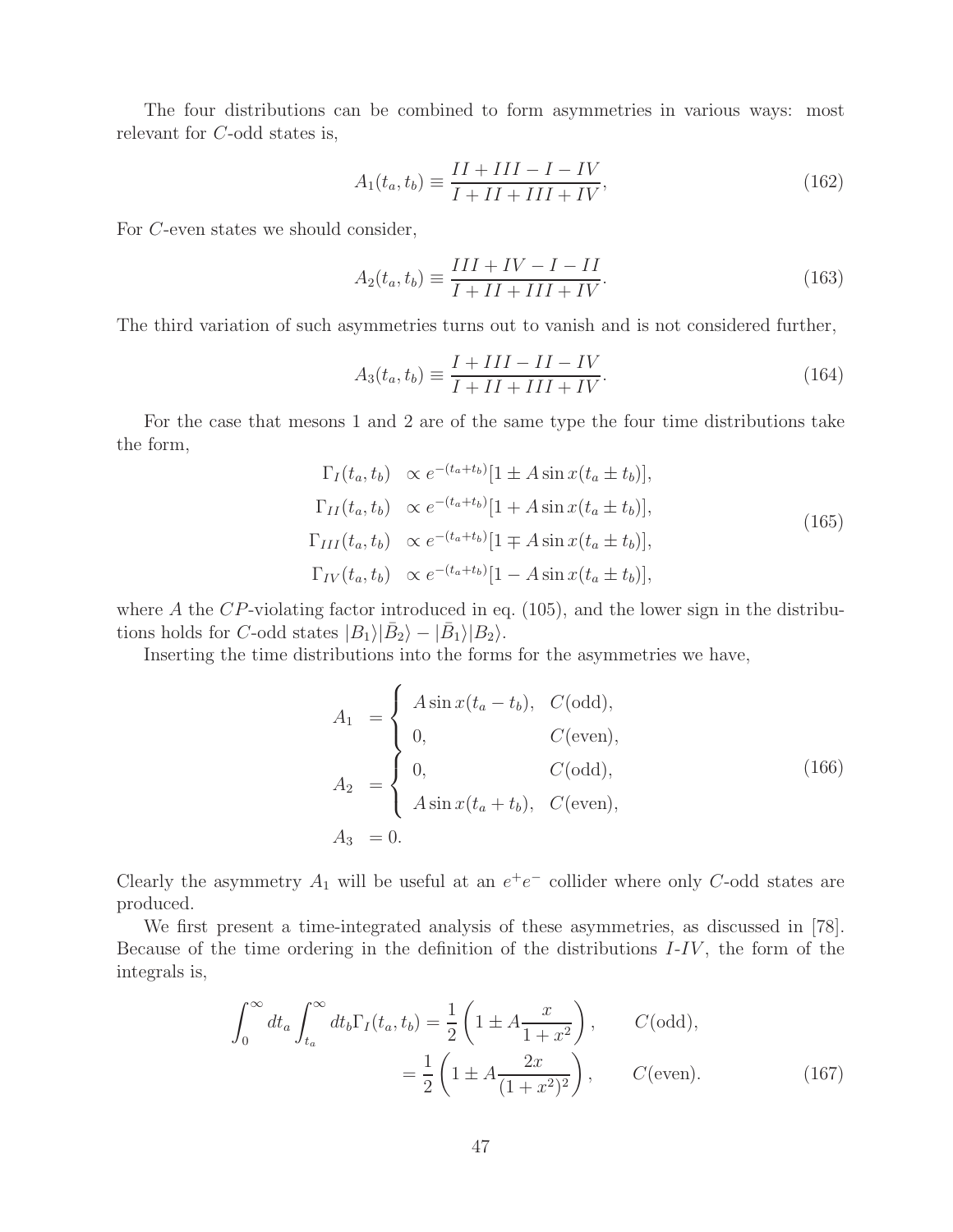Thus we can write

$$
A_1 = D_{1,t-\text{int}}A \quad \text{with} \quad D_{1,t-\text{int}} = \frac{x}{1+x^2} \quad C(\text{odd}), \tag{168}
$$

$$
A_2 = D_{2,t-\text{int}}A \quad \text{with} \quad D_{2,t-\text{int}} = \frac{2x}{(1+x^2)^2} \quad C(\text{even}). \tag{169}
$$

The above results can be improved upon with a maximum-likelihood analysis. We label events in distributions I, II, III, and IV by indices  $i, j, k$ , and l, respectively, to form the likelihood function,

$$
\mathcal{L} = \prod_i \Gamma_I(t_{ai}, t_{bi}) \prod_j \Gamma_{II}(t_{aj}, t_{bj}) \prod_k \Gamma_{III}(t_{ak}, t_{bk}) \prod_l \Gamma_{IV}(t_{al}, t_{bl}). \tag{170}
$$

We again approximate the sums in the second derivative of  $\ln \mathcal{L}$  via, sums as

$$
\sum_{i} f(t_{ai}, t_{bi}) \rightarrow \frac{N}{2} \int_0^\infty dt_a \int_{t_a}^\infty dt_b \Gamma_I(t_a, t_b) f(t_a, t_b), \qquad etc., \tag{171}
$$

for a total sample of N events, noting eq.  $(167)$ . Ignoring the term in the denominator in  $A<sup>2</sup>$  the integrals are similar to those encountered previously,

$$
\frac{1}{\sigma_A^2} \approx 2N \int_0^\infty dt_a e^{-t_a} \int_{t_a}^\infty dt_b e^{-t_b} \sin^2 x (t_a \pm t_b) = 2N \int_0^\infty dt_a e^{-2t_a} \int_0^\infty ds e^{-s} \sin^2 x (s + t_a \pm t_a), \tag{172}
$$

where  $s = t_a - t_b$ . We characterize the results of the time-dependent analysis via the dilution factors,

$$
D_{1,t-\text{dep}} = \sqrt{\frac{2x^2}{1+4x^2}}
$$
,  $C(\text{odd})$ , and  $D_{2,t-\text{dep}} = \frac{\sqrt{8x^4+6x^2}}{1+4x^2}$ ,  $C(\text{even})$ . (173)

The dilution factors from the time-dependent maximum-likelihood analysis are larger than those for the time-integrated analysis, and are the best possible. For large  $x$ , the timedependent analysis is particularly advantageous.

As was mentioned in sec. B.5, the dilution factors for the case of large asymmetry A can be expressed as infinite series, the first terms of which are given in eq. (173). These series have been given in notes by Frank Porter [84].

The effect of time resolution  $\sigma_t$  on the analysis can be calculated as in eq. (107), and can be characterized (for small A) by the dilution factor,

$$
D_t = e^{-x^2 \sigma_t^2}
$$
 in the relation  $\sigma_{A_{1,2}} = \frac{1}{D_{1,2} D_t \sqrt{N}}$ . (174)

As both B's must be time-resolved in this analysis, the dilution factor  $D_t$  is the square of that encountered in the single- $B$  analysis. Viewed another way, since two times are measured that encountered in the single-*B* analysis. Viewed ahother way, since two times are measured<br>for each event at an  $e^+e^-$  collider the error on the sum or difference is  $\sqrt{2}\sigma_t$ . Using this in eq. (109) we also arrive at eq. (174).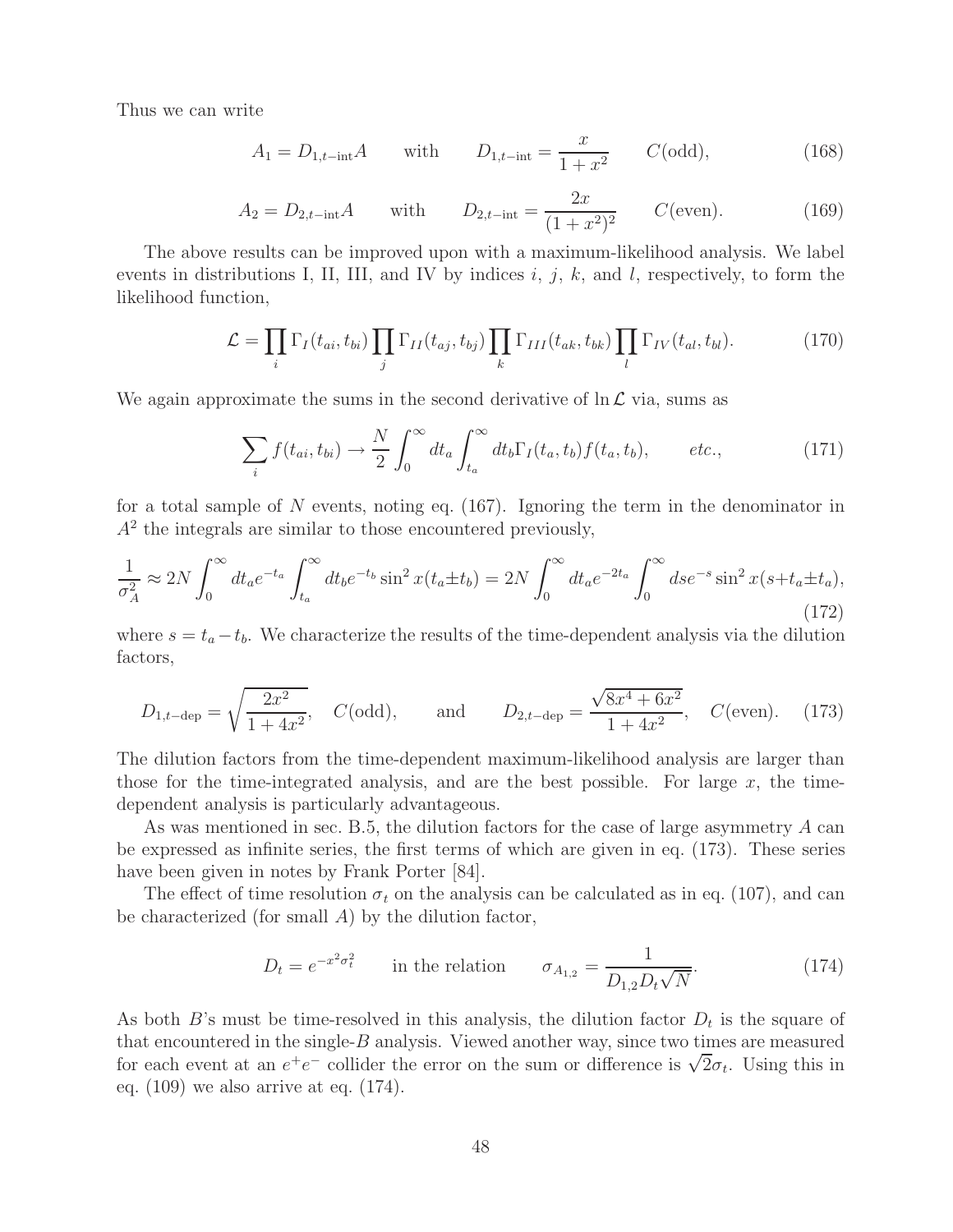# **References**

- [1] C.S. Wu *et al.*, *Experimental Test of Parity Conservation in Beta Decay*, Phys. Rev. **105**, 1413 (1957), http://kirkmcd.princeton.edu/examples/EP/wu\_pr\_105\_1413\_57.pdf
- [2] L. Landau, *On the Conservation Laws for Weak Interactions*, Nucl. Phys. **3**, 127 (1957), http://kirkmcd.princeton.edu/examples/EP/landau\_np\_3\_127\_57.pdf
- [3] T.D. Lee and C.N. Yang, *Parity Nonconservation and a Two-Component Theory of the Neutrino*, Phys. Rev. **105**, 1671 (1957), http://kirkmcd.princeton.edu/examples/EP/lee\_pr\_105\_1671\_57.pdf
- [4] J.H. Christenson, J.W. Cronin, V.L. Fitch and R. Turlay, *Evidence for the* 2π *Decay of the*  $K_2^0$  *Meson*, Phys. Rev. Lett. **13**, 138 (1964), http://kirkmcd.princeton.edu/examples/EP/christenson\_prl\_13\_138\_64.pdf
- [5] J.W. Cronin, *The discovery of CP violation*, Eur. Phys. J. H **36**, 487 (2011), http://kirkmcd.princeton.edu/examples/EP/cronin\_epjh\_36\_487\_11.pdf
- [6] R.G. Sachs,  $CP$  *Violation in*  $K^0$  *Decays*, Phys. Rev. Lett. **13**, 286 (1964), http://kirkmcd.princeton.edu/examples/EP/sachs\_prl\_13\_286\_64.pdf
- [7] L. Wolfenstein, *Violation of* CP *Invariance and the Possibility of Very Weak Interactions*, Phys. Rev. Lett. **13**, 562 (1964), http://kirkmcd.princeton.edu/examples/EP/wolfenstein\_prl\_13\_562\_64.pdf
- [8] L. Wolfenstein, *The Superweak Theory 35 Years Later*, (June 14, 1999), http://kirkmcd.princeton.edu/examples/EP/wolfenstein\_99.pdf
- [9] B. Aubert *et al.*, *Observation of* CP *Violation in the* B<sup>0</sup> *Meson System*, Phys. Rev. Lett. **87**, 091801 (2001), http://kirkmcd.princeton.edu/examples/EP/aubert\_prl\_87\_091801\_01.pdf
- [10] K. Aubert *et al.*, *Observation of Large* CP *Violation in the Neutral* B *Meson System*, Phys. Rev. Lett. **87**, 091802 (2001), http://kirkmcd.princeton.edu/examples/EP/abe\_prl\_87\_091802\_01.pdf
- [11] J. Ellis, M.K. Gaillard, and D.V. Nanopoulos, *Left-Handed Currents and* CP *Violation*, Nucl. Phys. **B109**, 213 (1976), http://kirkmcd.princeton.edu/examples/EP/ellis\_np\_b109\_213\_76.pdf
- [12] M.K. Gaillard, and B.W. Lee, *Rare decay modes of the* K *mesons in gauge theories*, Phys. Rev. D **10**, 897 (1974), http://kirkmcd.princeton.edu/examples/EP/gaillard\_prd\_10\_897\_74.pdf
- [13] T.D. Lee and C.S. Wu, *Decays of Neutral* K *Mesons*, Ann. Rev. Nucl. Sci. **16**, 511 (1966), http://kirkmcd.princeton.edu/examples/EP/lee\_arns\_16\_511\_66.pdf
- [14] R.H. Good *et al.*, *Regeneration of Neutral* K *Mesons and Their Mass Difference*, Phys. Rev. **124**, 1223 (1961), http://kirkmcd.princeton.edu/examples/EP/good\_pr\_124\_1223\_61.pdf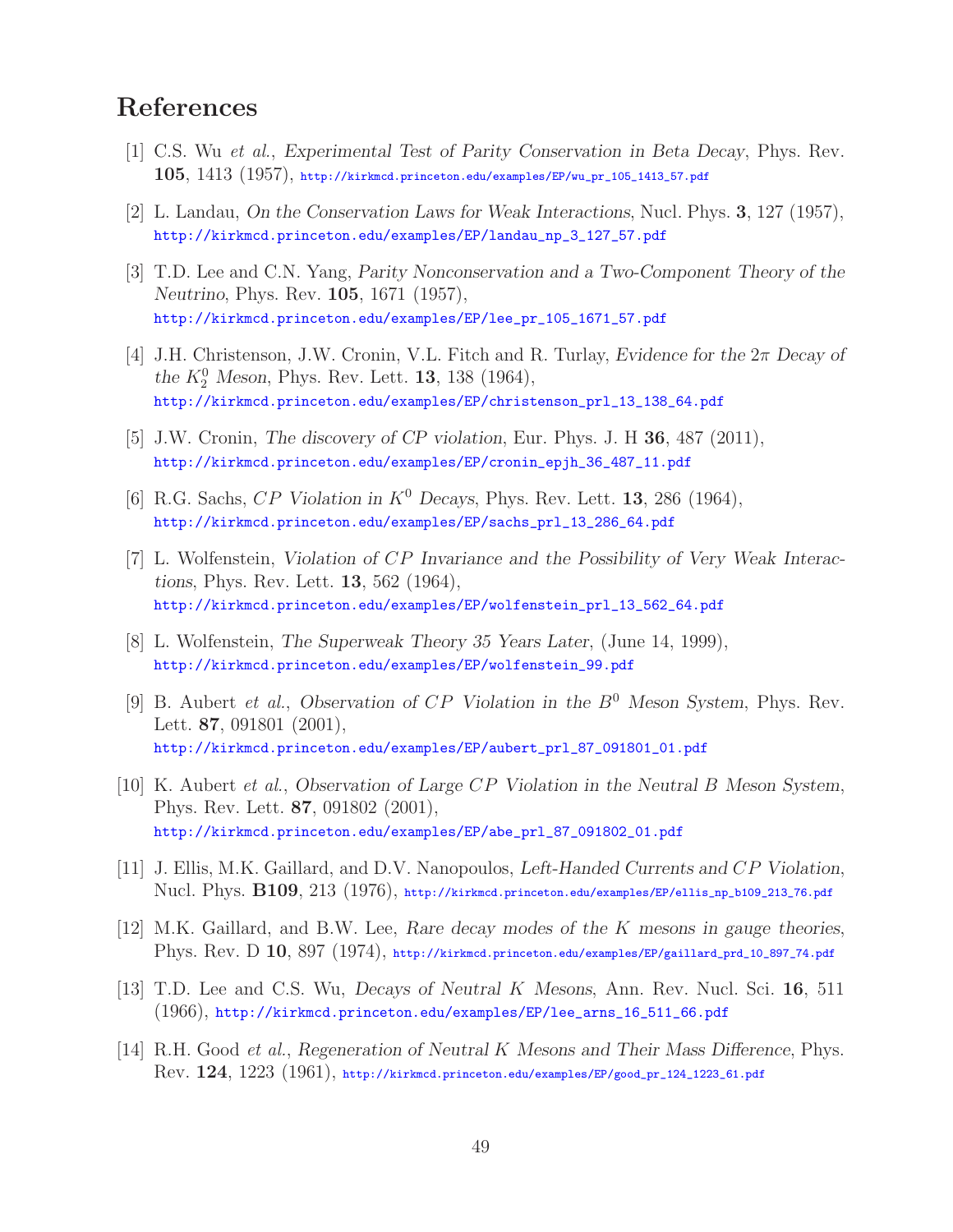- [15] V.L. Fitch, P.A. Pirou´e and R.B. Perkins, *Mass Difference of Neutral* K *Mesons*, Nuovo Cim. **22**, 1160 (1961), http://kirkmcd.princeton.edu/examples/EP/fitch\_nc\_22\_1160\_61.pdf
- [16] G.W. Meisner, B.B. Crawford and F.S. Crawford, Jr, *Sign of the*  $K_1^0$ - $K_2^0$  *Mass Difference*, Phys. Rev. Lett. **17**, 492 (1966), http://kirkmcd.princeton.edu/examples/EP/meisner\_prl\_17\_492\_66.pdf
- [17] J. Canter *et al.*, *Sign of the*  $K_L^0$ - $K_S^0$  *Mass Difference*, Phys. Rev. Lett. **17**, 942 (1966), http://kirkmcd.princeton.edu/examples/EP/canter\_prl\_17\_942\_66.pdf
- [18] J.V. Jovanovitch *et al.*, *Experiment on the Sign and Magnitude of the*  $K_L^0$ - $K_S^0$  *Mass Difference*, Phys. Rev. Lett. **17**, 1075 (1966), http://kirkmcd.princeton.edu/examples/EP/jovanovich\_prl\_1075\_66.pdf
- [19] J.R. Batley *et al.*, *A precision measurement of direct CP violation in the decay of neutral kaons into two pions*, Phys. Lett. **B544**, 87 (2002), http://kirkmcd.princeton.edu/examples/EP/batley\_Pl\_b544\_87\_02.pdf
- [20] E. Abouzaid *et al.*, *Precise measurements of direct* CP *violation,* CPT *symmetry, and other parameters in the neutral kaon system*, Phys. Rev. D **83**, 092001 (2011), http://kirkmcd.princeton.edu/examples/EP/abouzaid\_prd\_83\_092001\_11.pdf
- [21] E. Fernandez *et al.*, *Lifetime of Particles Containing* b *Quarks*, Phys. Rev. Lett. **51**, 1022 (1983), http://kirkmcd.princeton.edu/examples/EP/fernandez\_prl\_51\_1022\_83.pdf
- [22] N.S. Lockyer *et al.*, *Measurement of the Lifetime of Bottom Hadrons*, Phys. Rev. Lett. **51**, 1316 (1983), http://kirkmcd.princeton.edu/examples/EP/lockyer\_prl\_51\_1316\_83.pdf
- [23] P.D. Acton *et al.*, *Measurement of the*  $B_s^0$  *lifetime*, Phys. Lett. **B312**, 501 (1993), http://kirkmcd.princeton.edu/examples/EP/acton\_Pl\_b312\_501\_93.pdf
- [24] J. Ellis *et al.*, *The Phenomenology of the Next Left-Handed Quarks*, Nucl. Phys. **B1131**, 285 (1977), http://kirkmcd.princeton.edu/examples/EP/ellis\_np\_b131\_285\_77.pdf
- [25] J.S. Hagelin, *Weak Mass Mixing,* CP *Violation, and the Decay of* b*-Quark Mesons*, Phys. Rev. D **20**, 2893 (1979), http://kirkmcd.princeton.edu/examples/EP/hagelin\_prd\_20\_2893\_79.pdf
- [26] C. Albajar *et al.*, *Search for*  $B^0$ - $\bar{B}^0$  *Oscillations at the CERN Proton-Antiproton Collider*, Phys. Lett. **186B**, 247 (1987), http://kirkmcd.princeton.edu/examples/EP/albajar\_Pl\_b186\_247\_87.pdf
- [27] H. Albrecht *et al.*, *Observation of*  $B^0$ - $\bar{B}^0$  *Mixing*, Phys. Lett. **192B**, 245 (1987), http://kirkmcd.princeton.edu/examples/EP/albrecht\_Pl\_192b\_245\_87.pdf
- [28] V.M. Abazov *et al.*, *Direct Limits on the*  $B_s^0$  *Oscillation Frequency*, *Phys. Rev. Lett.* **97**, 021802 (2006), http://kirkmcd.princeton.edu/examples/EP/abazov\_prl\_97\_021802\_06.pdf
- [29] A. Abulencia *et al.*, *Measurement of the*  $B_s^0$ - $\bar{B}_s^0$  *Oscillation Frequency*, Phys. Rev. Lett. **97**, 062003 (2006), http://kirkmcd.princeton.edu/examples/EP/abulencia\_prl\_97\_062003\_06.pdf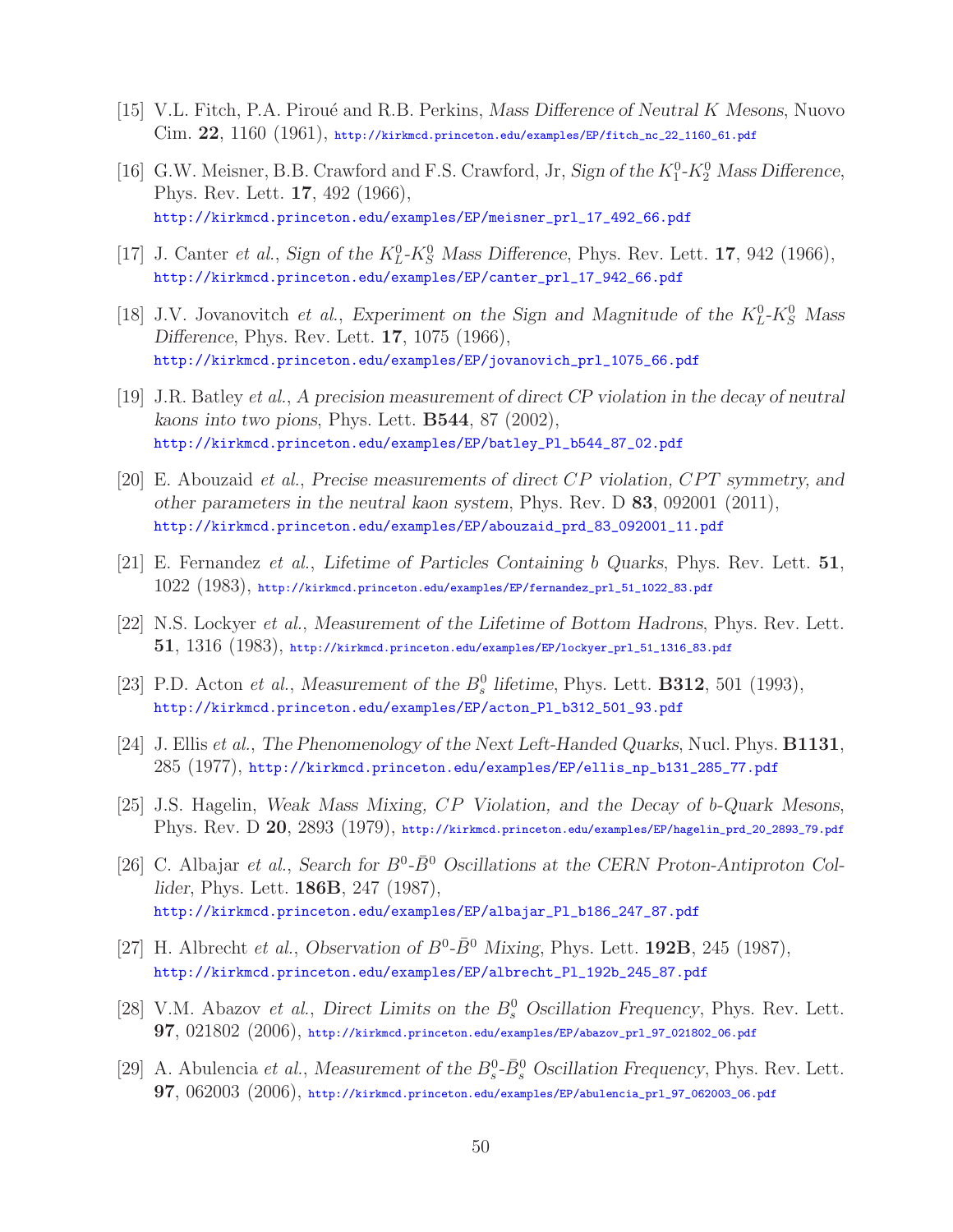- [30] B. Aubert *et al.*, *Evidence for*  $D^0$ - $\bar{D}^0$  *Mixing*, *Phys. Rev. Lett.* **98**, 211802 (2007), http://kirkmcd.princeton.edu/examples/EP/aubert\_prl\_98\_211802\_07.pdf
- [31] M. Starič *et al.*, *Evidence for*  $D^0$ - $\bar{D}^0$  *Mixing*, Phys. Rev. Lett. **98**, 211803 (2007), http://kirkmcd.princeton.edu/examples/EP/staric\_prl\_98\_211803\_07.pdf
- [32] R. Aaij *et al.*, *Precision measurement of the*  $B_s^0$ - $\bar{B}_s^0$  *oscillation frequency with the decay*  $B_s^0 \to D_s^- \pi^+$ , New J. Phys. **15**, 053021 (2013), http://kirkmcd.princeton.edu/examples/EP/aaij\_njp\_15\_053021\_13.pdf
- [33] N. Cabbibo, *Unitary Symmetry and Leptonic Decays*, Phys. Rev. Lett. **10**, 531 (1963), http://kirkmcd.princeton.edu/examples/EP/cabibbo\_prl\_10\_531\_63.pdf
- [34] M. Kobayashi and T. Maskawa, CP*-Violation in the Renormalizable Theory of Weak Interaction*, Prog. Theor. Phys. **49**, 652 (1973), http://kirkmcd.princeton.edu/examples/EP/kobayashi\_ptp\_49\_652\_73.pdf
- [35] L. Miani, CP *Violation in Purely Lefthanded Weak Interactions*, Phys. Lett. **62B**, 183 (1976), http://kirkmcd.princeton.edu/examples/EP/miani\_pl\_62b\_183\_76.pdf
- [36] L.-L. Chau and W.-Y. Keung, *Comments on the Parameterization of the Kobayashi-Maskawa Matrix*, Phys. Rev. Lett. **53**, 1802 (1984), http://kirkmcd.princeton.edu/examples/EP/chau\_prl\_53\_1802\_84.pdf
- [37] Z. Maki, M. Nakagawa and S. Sakata, *Remarks on the Unified Model of Elementary Particles*, Prog. Theor. Phys. **28**, 879 (1962), http://kirkmcd.princeton.edu/examples/neutrinos/maki\_ptp\_28\_870\_62.pdf
- [38] L. Wolfenstein, *Parameterization of the Kobayashi-Maskawa Matrix*, Phys. Rev. Lett. **51**, 1945 (1983), http://kirkmcd.princeton.edu/examples/EP/wolfenstein\_prl\_51\_1945\_83.pdf
- [39] P. Krawczyk *et al.*, *Predictions of the CKM Model for* CP *Asymmetries in* B *Decay*, Nucl. Phys. **B307**, 19 (1988), http://kirkmcd.princeton.edu/examples/EP/krawczyk\_np\_b307\_19\_88.pdf
- [40] C. Jarlskog, *Commutator of the Quark Mass Matrices in the Standard Electroweak Model and a Measure of Maximal* CP *Nonconservation*, Phys. Rev. Lett. **55**, 1039  $(1985)$ , http://kirkmcd.princeton.edu/examples/EP/jarlskog\_prl\_55\_1039\_85.pdf *A Basis Independent Formulation of the Connection Between Quark Mass Matrices,* CP *Violation and Experiment*, Z. Phys. C **29**, 491 (1985), http://kirkmcd.princeton.edu/examples/EP/jarlskog\_zp\_c29\_491\_85.pdf
- [41] J.D. Bjorken, B *Physics at D0*, handwritten notes dated June 26, 1987.
- [42] J.D. Bjorken, *Determination of phases of generalized Kobayashi-Maskawa matrix elements from their magnitudes*, Phys. Rev. D **39**, 1396 (1989), http://kirkmcd.princeton.edu/examples/EP/bjorken\_prd\_39\_1396\_89.pdf
- [43] C. Jarlskog and R. Stora, *Unitarity Polygons and* CP *Violation Areas and Phases in the Standard Electroweak Model*, Phys. Lett. **208B**, 268 (1988), http://kirkmcd.princeton.edu/examples/EP/jarlskog\_pl\_208b\_268\_88.pdf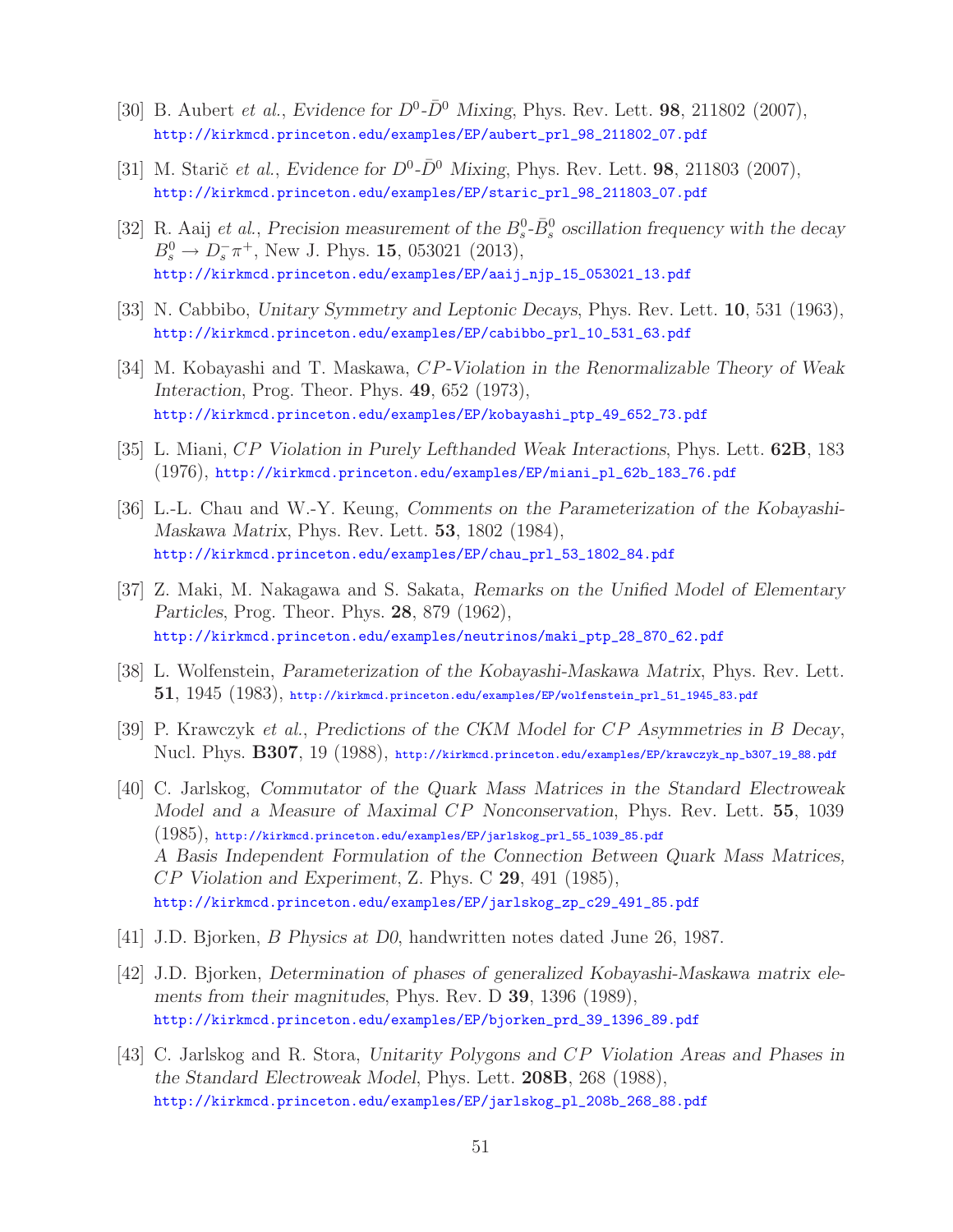- [44] T.T. Wu and C.N. Yang, *Phenomenological Analysis of Violation of* CP *Invariance in Decays of*  $K^0$  *and*  $\bar{K}^0$ , Phys. Rev. Lett. **13**, 380 (1964), http://kirkmcd.princeton.edu/examples/EP/wu\_prl\_13\_380\_64.pdf
- [45] C.O. Dib *et al.*, *Standard-model predictions for*  $CP$  *violation in*  $B^0$ -meson decay, Phys. Rev. D **41**, 1522 (1990), http://kirkmcd.princeton.edu/examples/EP/dib\_prd\_41\_1522\_90.pdf
- [46] B. Aubert *et al.*, *Measurement of the branching fraction, polarization, and* CP *asymmetries in*  $B^0 \to \rho^0 \rho^0$  *decay, and implications for the CKM angle*  $\alpha$ , Phys. Rev. D **78**, 071104 (2008), http://kirkmcd.princeton.edu/examples/EP/aubert\_prd\_78\_071104\_08.pdf
- [47] A. Poluektov *et al.*, *Evidence for direct CP violation in the decay*  $B^{\pm} \rightarrow D^{(*)}K^{\pm}$ ,  $D \rightarrow K_S^0 \pi^+ \pi^-$  and measurement of the CKM phase  $\phi_3$ , Phys. Rev. D **81**, 112002  $(2010)$ , http://kirkmcd.princeton.edu/examples/EP/poluektov\_prd\_81\_112002\_10.pdf
- [48] P. del Amo Sanchez *et al.*, *Evidence for direct* CP *violation in the Measurement of the Cabbibo-Kobayashi-Maskawa Angle*  $\gamma$  *with*  $B^{\mp} \to D^{(*)}K^{(*)\mp}$  *Decays*, Phys. Rev. Lett. **105**, 121801 (2010), http://kirkmcd.princeton.edu/examples/EP/delamosanchez\_prl\_105\_121801\_10.pdf
- [49] A.B. Carter and A.I. Sanda, CP *Nonconservation in Cascade Decays of* B *Mesons*, Phys. Rev. Lett. **45**, 952 (1980), http://kirkmcd.princeton.edu/examples/EP/carter\_prl\_45\_952\_80.pdf
- [50] A.B. Carter and A.I. Sanda, CP *Violation in* B*-Meson Decays*, Phys. Rev. D **23**, 1567 (1981), http://kirkmcd.princeton.edu/examples/EP/carter\_prd\_23\_1567\_81.pdf
- [51] M. Gronau and D. London, *How to Determine All the Angles of the Unitarity Triangle* from  $B_d^0 \to DK_S$  and  $B_s^0 \to D\phi$ , Phys. Lett. **B253**, 483 (1991), http://kirkmcd.princeton.edu/examples/EP/gronau\_pl\_253b\_483\_91.pdf
- [52] M. Gronau and D. Wyler, *On Determining a Weak Phase from Charged* B *Decay Asymmetries*, Phys. Lett. **B265**, 172 (1991), http://kirkmcd.princeton.edu/examples/EP/gronau\_pl\_b265\_172\_91.pdf
- [53] I. Dunietz, CP violation with Self-Tagging  $B_d$  Modes, Phys. Lett. **B270**, 75 (1991), http://kirkmcd.princeton.edu/examples/EP/dunietz\_pl\_b270\_75\_91.pdf
- [54] D. Atwood, I. Dunietz and A. Soni, *Enhanced CP Violation with*  $B \to KD^0(\bar{D}^0)$  *Modes and Extraction of the Cabibbo-Kobayashi-Maskawa Angle* γ, Phys. Rev. Lett. **78**, 3257 (1997), http://kirkmcd.princeton.edu/examples/EP/atwood\_prl\_78\_3257\_97.pdf
- [55] A. Giri *et al.*, *Determining*  $\gamma$  *using*  $B^{\pm} \rightarrow DK^{\pm}$  *with multibody D decays*, Phys. Rev. D **68**, 054018 (2003), http://kirkmcd.princeton.edu/examples/EP/giri\_prd\_68\_054018\_03.pdf
- [56] R. Aleksan *et al.*, *Determining the* CP*-Violating Phase* γ, Z. Phys. C **54**, 653 (1992), http://kirkmcd.princeton.edu/examples/EP/aleksan\_zpc\_54\_653\_92.pdf
- [57] I. Dunietz, CP *Violation with Beautiful Baryons*, Z. Phys. C **56**, 129 (1992), http://kirkmcd.princeton.edu/examples/EP/dunietz\_zpc\_56\_129\_92.pdf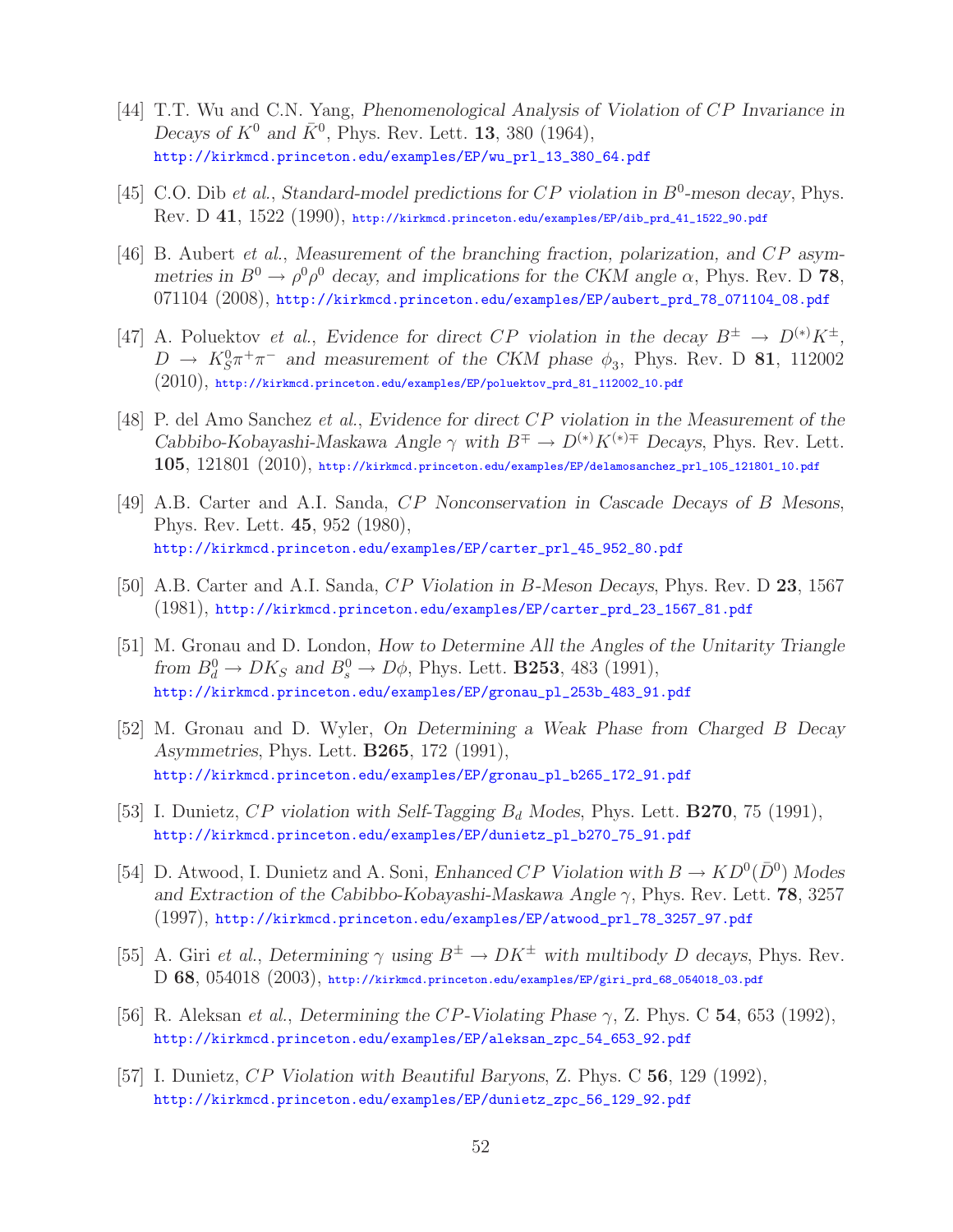- [58] B. Winstein, CP *Violation in Neutral* B*-Meson Decays in the Standard and Superweak Models*, Phys. Rev. Lett. **68**, 1271 (1992), http://kirkmcd.princeton.edu/examples/EP/winstein\_prl\_68\_1271\_92.pdf
- [59] R. Aleksan *et al.*, CP *Violation Using Non-*CP *Eigenstate Decays of Neutral* B *Mesons*, Nucl. Phys. **B361**, 141 (1991), http://kirkmcd.princeton.edu/examples/EP/aleksan\_np\_b361\_141\_91.pdf
- [60] D. Du, I. Dunietz and D.-D. Wu, *Systematic Study of Large* CP *Violations in Decays of Neutral* b*-Flavored Mesons*, Phys. Rev. D **34**, 3414 (1986), http://kirkmcd.princeton.edu/examples/EP/du\_prd\_34\_3414\_86.pdf
- [61] I. Dunietz and J. Rosner, *Time-Dependent CP-Violation Effects in*  $B^0$ - $\bar{B}^0$  *Systems*, Phys. Rev. D **34**, 1404 (1986), http://kirkmcd.princeton.edu/examples/EP/dunietz\_prd\_34\_1404\_86.pdf
- [62] I.I. Bigi and A.I. Sanda, *Notes on the Observability of* CP *Violations in* B *Decays*, Nucl. Phys. **B193**, 85 (1981), http://kirkmcd.princeton.edu/examples/EP/bigi\_np\_b193\_85\_81.pdf
- [63] M. Gronau and D. London, *Isospin Analysis of* CP *Asymmetries in* B *Decays*, Phys. Rev. Lett. **65**, 3381 (1990), http://kirkmcd.princeton.edu/examples/EP/gronau\_prl\_65\_3381\_90.pdf
- [64] Y. Nir and H.R. Quinn, *Measuring Cabibbo-Kobayashi-Maskawa Parameters with* CP *Asymmetry and Isospin Analysis in*  $B \to \pi K$ , Phys. Rev. Lett. **67**, 541 (1991), http://kirkmcd.princeton.edu/examples/EP/nir\_prl\_67\_541\_91.pdf
- [65] H.J. Lipkin *et al.*, *Penguin Trapping with Isospin Analysis and* CP *Asymmetries in* B *Decays*, Phys. Rev. D **44**, 1454 (1991), http://kirkmcd.princeton.edu/examples/EP/lipkin\_prd\_44\_1454\_91.pdf
- [66] M. Gronau, *Elimination of Penguin Contributions to* CP *Asymmetries in* B *Decays through Isospin Analysis*, Phys. Lett. **B265**, 389 (1991), http://kirkmcd.princeton.edu/examples/EP/gronau\_pl\_b265\_389\_91.pdf
- [67] C.A. Nelson, CP *Determination and Tests for* CP *and* P *Violation by the* V1V<sup>2</sup> *Decay Mode*, Phys. Rev. D **30**, 1937 (1984), http://kirkmcd.princeton.edu/examples/EP/nelson\_prd\_30\_1937\_84.pdf
- [68] J.R. Dell'Aquila and C.A. Nelson, P or CP Determination by Sequential Decays:  $V_1V_2$ *Modes with Decays into*  $\overline{l}_A l_B$  *and/or*  $\overline{q}_A q_B$ , Phys. Rev. D **33**, 80 (1986), http://kirkmcd.princeton.edu/examples/EP/dellaquila\_prd\_33\_80\_86.pdf *Simple Tests for CP or P Violation by Sequential Decays:*  $V_1V_2$  *Modes with Decays into*  $l_A l_B$  *and/or*  $\overline{q}_A q_B$ , Phys. Rev. D **33**, 101 (1986), http://kirkmcd.princeton.edu/examples/EP/dellaquila\_prd\_33\_101\_86.pdf
- [69] G. Valencia, *Angular Correlations in the Decay*  $B \to VV$  *and CP Violation*, Phys. Rev. D **39**, 3330 (1989), http://kirkmcd.princeton.edu/examples/EP/valencia\_prd\_39\_3339\_89.pdf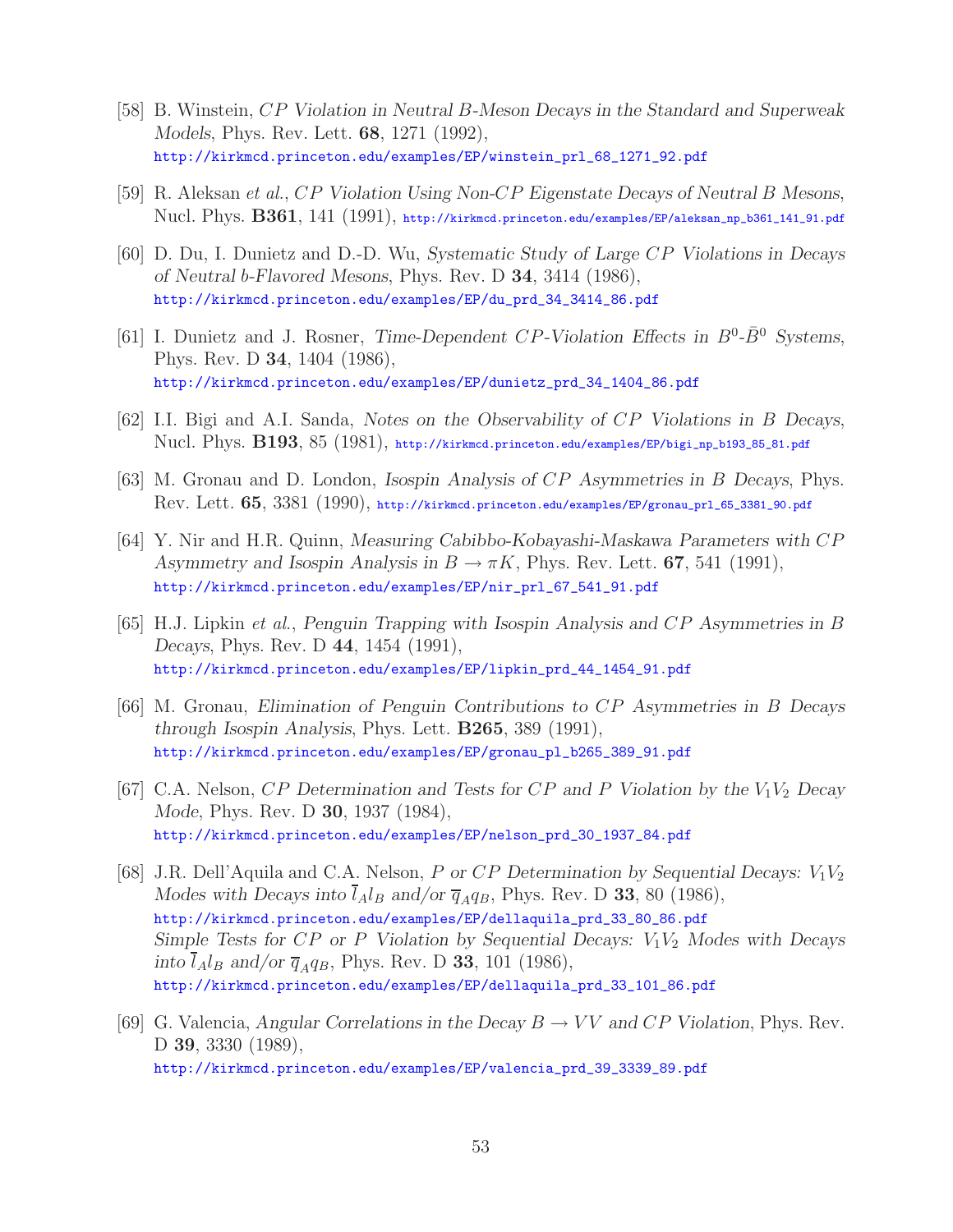- [70] B. Kayser *et al.*, B *Hadronic Asymmetries and Spin Correlations*, Phys. Lett. **237B**,508 (1990), http://kirkmcd.princeton.edu/examples/EP/kayser\_pl\_237b\_508\_90.pdf
- [71] I. Dunietz *et al.*, *How to Extract* CP*-Violating Asymmetries from Angular Correlations*, Phys. Rev. D **43**, 2193 (1991), http://kirkmcd.princeton.edu/examples/EP/dunietz\_prd\_43\_2193\_91.pdf
- [72] G. Kramer and W.F. Palmer, *Branching Ratios and* CP *Asymmetries in the Decay*  $B \to VV$ , Phys. Rev. D 45, 193 (1992), http://kirkmcd.princeton.edu/examples/EP/kramer\_prd\_45\_193\_92.pdf
- [73] G. Kramer and W.F. Palmer, *Polarization and* CP *Asymmetries in the Decays* B →  $K^{\star}\psi$ ,  $K^{\star}\omega$ , and  $K^{\star}\rho$ , Phys. Lett. **B279**, 181 (1992), http://kirkmcd.princeton.edu/examples/EP/kramer\_pl\_b279\_181\_92.pdf
- [74] A. Einstein, B. Podolsky and N. Rosen, *Can Quantum-Mechanical Description of Physical Reality Be Considered Complete?* Phys. Rev. **47**, 777 (1935), http://kirkmcd.princeton.edu/examples/QM/einstein\_pr\_47\_777\_35.pdf
- [75] P. Oddone, Proc. UCLA Workshop on Linear Collider BB Factory Conceptual Design (1987), p. 243.
- [76] D. London and R.D. Peccei, *Penguin Effects in Hadronic* B *Asymmetries*, Phys. Lett. **B223**, 257 (1989), http://kirkmcd.princeton.edu/examples/EP/london\_pl\_b223\_257\_89.pdf
- [77] M.A. Shifman, A.I. Vainstein and V.I. Zakharov, *Asymptotic Freedom, Light Quarks* and the Origin of the  $\Delta T = \frac{1}{2}$  *rule in the Nonleptonic Decays of Strange Particles*, Nucl. Phys. **B120**, 316 (1977), http://kirkmcd.princeton.edu/examples/EP/shifman\_np\_b120\_316\_77.pdf
- [78] *The Physics Program of a High-Luminosity Asymmetric* B *Factory at SLAC*, SLAC-353 (Oct. 1989), http://www.slac.stanford.edu/pubs/slacreports/slac-r-353.html
- [79] BCD Collaboration, *Expression of Interest for a Bottom Collider Detector at the SSC* (EOI0008), submitted to the SSC Laboratory (May 25, 1990), http://kirkmcd.princeton.edu/examples/EP/bcd\_eoi.pdf
- [80] C. Biino and S. Palestini, *Sensitivity to Mixing and CP Violation in the*  $B^0$ - $\bar{B}^0$  *Systems by Decay Distribution Study*, Riv. Nuovo Cim. **14**, 1 (1991), http://kirkmcd.princeton.edu/examples/EP/biino\_rnc\_14\_1\_91.pdf
- [81] I.S. Gradshteyn and I.M. Ryzhik, *Table of Integrals, Series, and Products*, 5th ed. (Academic Press, 1994). http://kirkmcd.princeton.edu/examples/EM/gradshteyn\_80.pdf
- [82] R.A. Fisher, *On an Absolute Criterion for Fitting Frequency Curves*, Mess. Math. **41**,  $155$   $(1912)$ , http://kirkmcd.princeton.edu/examples/statistics/fisher\_mm\_41\_155\_12.pdf
- [83] M.V. Purohit, *Measuring* CP *Asymmetries in* B *Decays* (July 14, 1992), http://kirkmcd.princeton.edu/examples/EP/purohit\_071492.pdf